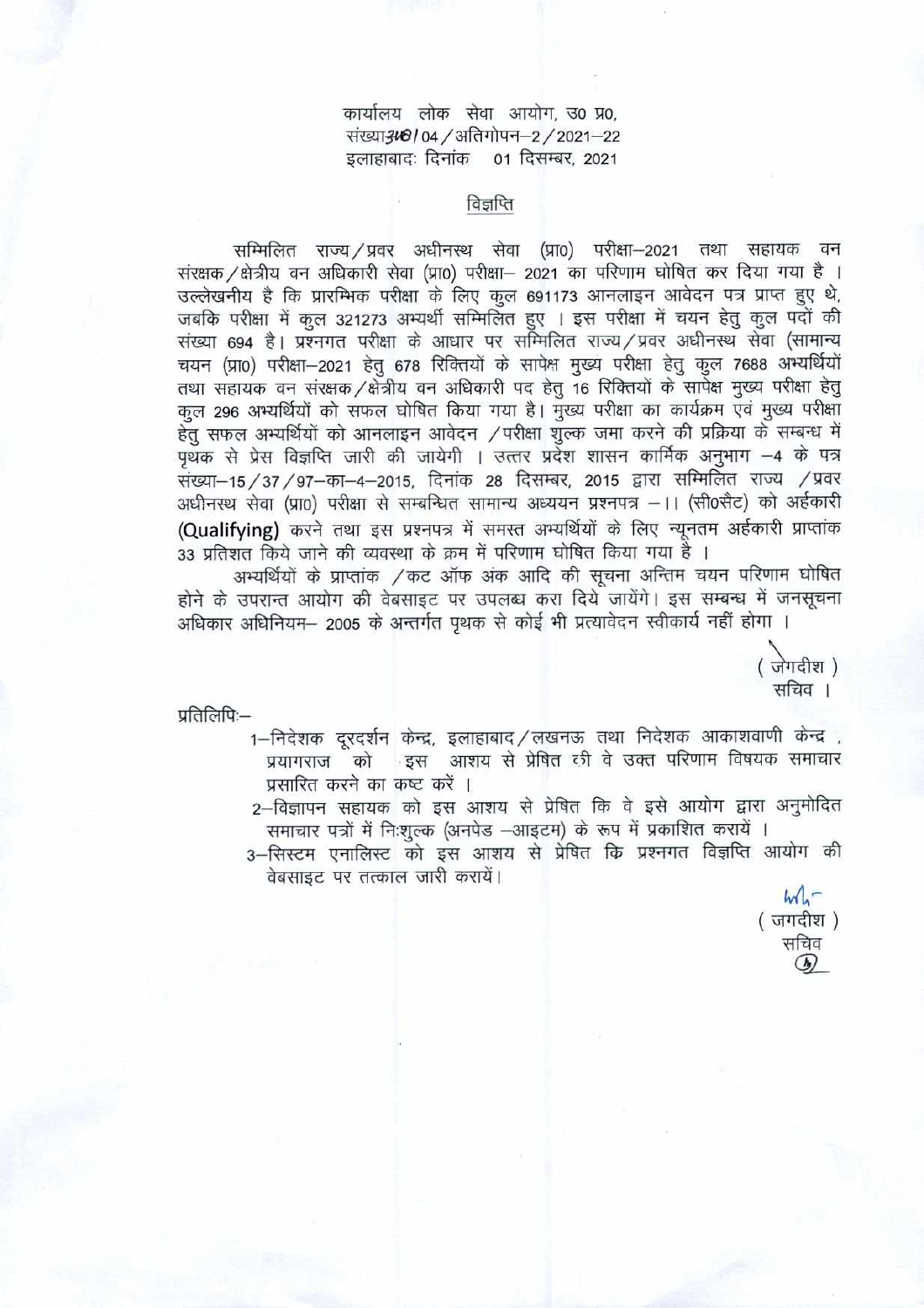|               | GROUP: EXECUTIVE |               |               |               |               |               |
|---------------|------------------|---------------|---------------|---------------|---------------|---------------|
| <b>ROLLNO</b> | <b>ROLLNO</b>    | <b>ROLLNO</b> | <b>ROLLNO</b> | <b>ROLLNO</b> | <b>ROLLNO</b> | <b>ROLLNO</b> |
| 000076        | 005825           | 010838        | 016003        | 020927        | 026656        | 034201        |
| 000222        | 005979           | 010879        | 016031        | 020990        | 026773        | 034278        |
| 000283        | 006353           | 010988        | 016314        | 021029        | 026790        | 034394        |
| 000318        | 006465           | 011043        | 016352        | 021043        | 026951        | 034862        |
| 000561        | 006586           | 011169        | 016414        | 021162        | 027014        | 034909        |
| 000880        | 006670           | 011298        | 016469        | 021726        | 027452        | 034914        |
| 001118        | 006773           | 011425        | 016563        | 021742        | 027482        | 035251        |
| 001129        | 006795           | 011456        | 016589        | 021814        | 027499        | 035262        |
| 001148        | 006842           | 011465        | 016636        | 021881        | 027620        | 035356        |
| 001219        | 006963           | 011659        | 016647        | 021933        | 028004        | 035377        |
| 001236        | 007113           | 011948        | 016718        | 021943        | 028330        | 035432        |
| 001297        | 007159           | 012333        | 016724        | 022093        | 028903        | 035548        |
| 001707        | 007478           | 012673        | 016829        | 022319        | 029075        | 035690        |
| 001830        | 007484           | 012842        | 016838        | 022540        | 029124        | 035738        |
| 001853        | 007495           | 012869        | 016993        | 022694        | 029489        | 035968        |
| 002056        | 007510           | 012988        | 017001        | 022734        | 029962        | 035992        |
| 002433        | 007559           | 013108        | 017070        | 022863        | 030144        | 036019        |
| 002483        | 007577           | 013311        | 017329        | 022944        | 030296        | 036153        |
| 002505        | 007588           | 013395        | 017348        | 023336        | 030781        | 036406        |
| 002915        | 007793           | 013413        | 017554        | 023537        | 031439        | 036536        |
| 002940        | 008470           | 013437        | 017593        | 023619        | 031553        | 036810        |
| 003358        | 008605           | 013448        | 017797        | 023622        | 031673        | 036901        |
| 003363        | 008730           | 013675        | 017849        | 023687        | 032027        | 037090        |
| 003365        | 009103           | 014003        | 017867        | 023848        | 032093        | 037247        |
| 003373        | 009157           | 014297        | 017884        | 023962        | 032156        | 037377        |
| 003379        | 009201           | 014560        | 018042        | 024511        | 032256        | 037383        |
| 003427        | 009244           | 014577        | 018087        | 024749        | 032423        | 037437        |
| 003473        | 009415           | 014592        | 018184        | 024761        | 032520        | 037634        |
| 003642        | 009608           | 014725        | 018435        | 024948        | 032629        | 037886        |
| 003733        | 009625           | 014998        | 019304        | 025010        | 032810        | 037975        |
| 003788        | 009645           | 015019        | 019388        | 025139        | 032932        | 037987        |
| 003935        | 009667           | 015138        | 019413        | 025540        | 033032        | 038229        |
| 004033        | 009737           | 015142        | 019766        | 025805        | 033310        | 038369        |
| 004205        | 009779           | 015146        | 019843        | 026079        | 033411        | 038990        |
| 004505        | 009834           | 015289        | 019970        | 026131        | 033590        | 039015        |
| 004795        | 009928           | 015523        | 020108        | 026153        | 033620        | 039067        |
| 005067        | 010129           | 015587        | 020129        | 026171        | 033695        | 039193        |
| 005245        | 010180           | 015610        | 020191        | 026233        | 033868        | 039741        |
| 005423        | 010303           | 015820        | 020345        | 026268        | 033935        | 039758        |
| 005583        | 010310           | 015932        | 020631        | 026402        | 033957        | 039910        |
| 005698        | 010687           | 015940        | 020751        | 026422        | 034021        | 040027        |
| 005743        | 010801           | 015948        | 020792        | 026521        | 034071        | 040028        |
| 005821        | 010825           | 016002        | 020863        | 026529        | 034096        | 040108        |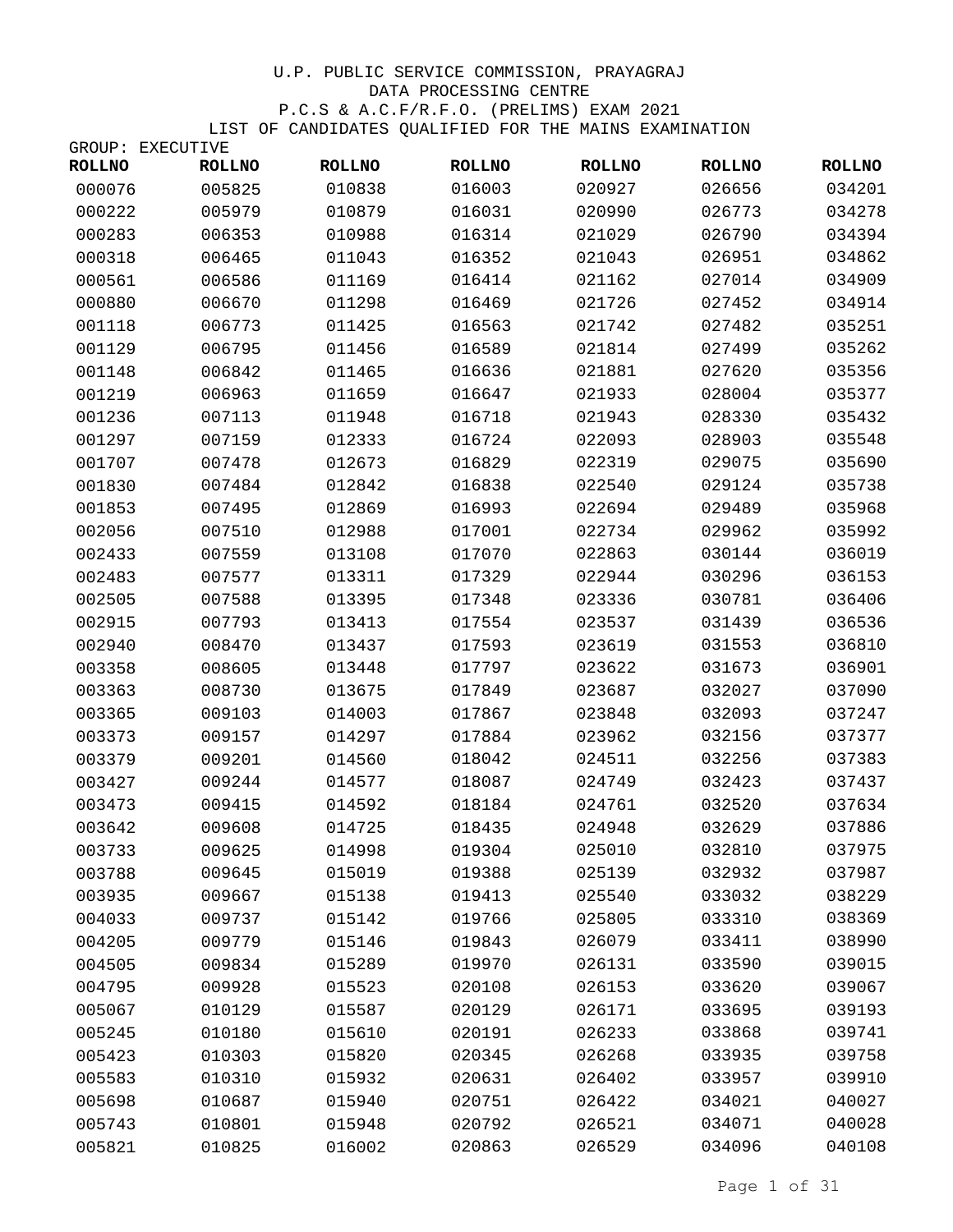|               | GROUP: EXECUTIVE |               |               |               |               |               |
|---------------|------------------|---------------|---------------|---------------|---------------|---------------|
| <b>ROLLNO</b> | <b>ROLLNO</b>    | <b>ROLLNO</b> | <b>ROLLNO</b> | <b>ROLLNO</b> | <b>ROLLNO</b> | <b>ROLLNO</b> |
| 040124        | 045787           | 050337        | 056267        | 060894        | 065731        | 074175        |
| 040127        | 045921           | 050557        | 056350        | 060985        | 065755        | 074182        |
| 040235        | 045974           | 050614        | 056371        | 061258        | 065819        | 074193        |
| 040270        | 045994           | 050779        | 056590        | 061283        | 065855        | 074348        |
| 040543        | 046038           | 050787        | 056961        | 061423        | 066158        | 074411        |
| 040580        | 046077           | 050910        | 056973        | 061607        | 066538        | 074475        |
| 040585        | 046201           | 051034        | 057193        | 061636        | 066667        | 074570        |
| 040694        | 046461           | 051076        | 057210        | 061652        | 066993        | 074590        |
| 040724        | 046653           | 051109        | 057577        | 061681        | 067218        | 074608        |
| 040779        | 046837           | 051266        | 057597        | 061691        | 067331        | 074717        |
| 040827        | 046890           | 051358        | 057707        | 061849        | 067675        | 074766        |
| 040870        | 046937           | 051411        | 057720        | 061960        | 067698        | 075137        |
| 040890        | 046955           | 051613        | 057959        | 062548        | 067712        | 075139        |
| 040936        | 046956           | 051616        | 057972        | 062620        | 067951        | 075274        |
| 041237        | 046975           | 051679        | 058203        | 062697        | 068750        | 075322        |
| 041505        | 047089           | 051828        | 058242        | 062710        | 068871        | 075346        |
| 041535        | 047161           | 051980        | 058496        | 062712        | 068883        | 075383        |
| 041560        | 047193           | 051987        | 058715        | 063212        | 069474        | 075389        |
| 041723        | 047359           | 052108        | 058907        | 063264        | 069515        | 075594        |
| 041993        | 047605           | 052289        | 059047        | 063266        | 070220        | 075789        |
| 042053        | 047671           | 052410        | 059054        | 063360        | 070225        | 076136        |
| 042810        | 047690           | 052802        | 059070        | 063383        | 070340        | 076327        |
| 042835        | 047709           | 052883        | 059152        | 063555        | 070619        | 076558        |
| 042841        | 047758           | 052896        | 059212        | 063670        | 071200        | 076727        |
| 042867        | 048168           | 052964        | 059270        | 063750        | 071313        | 076970        |
| 042916        | 048315           | 053151        | 059271        | 063949        | 071384        | 077291        |
| 043059        | 048331           | 053507        | 059273        | 063982        | 071756        | 077339        |
| 043189        | 048339           | 053911        | 059368        | 064037        | 071791        | 077592        |
| 043397        | 048390           | 054027        | 059621        | 064139        | 072018        | 077783        |
| 043491        | 048570           | 054080        | 059663        | 064145        | 072340        | 078290        |
| 043559        | 048818           | 054251        | 059672        | 064344        | 072413        | 078374        |
| 043617        | 048850           | 054370        | 059766        | 064421        | 072771        | 078387        |
| 043722        | 048934           | 054737        | 059822        | 064520        | 072841        | 078431        |
| 043842        | 049053           | 054816        | 059873        | 064539        | 072910        | 078471        |
| 043856        | 049082           | 055114        | 060096        | 064652        | 073054        | 078762        |
| 044357        | 049218           | 055116        | 060227        | 064693        | 073146        | 078828        |
| 044368        | 049470           | 055143        | 060260        | 065158        | 073268        | 078880        |
| 044640        | 049473           | 055171        | 060462        | 065177        | 073326        | 078924        |
| 045015        | 049536           | 055219        | 060531        | 065284        | 073384        | 078996        |
| 045042        | 049860           | 055870        | 060557        | 065332        | 073518        | 079194        |
| 045342        | 050015           | 055871        | 060712        | 065356        | 073808        | 079286        |
| 045370        | 050046           | 055978        | 060768        | 065373        | 074010        | 079342        |
| 045759        | 050261           | 056236        | 060867        | 065533        | 074122        | 079554        |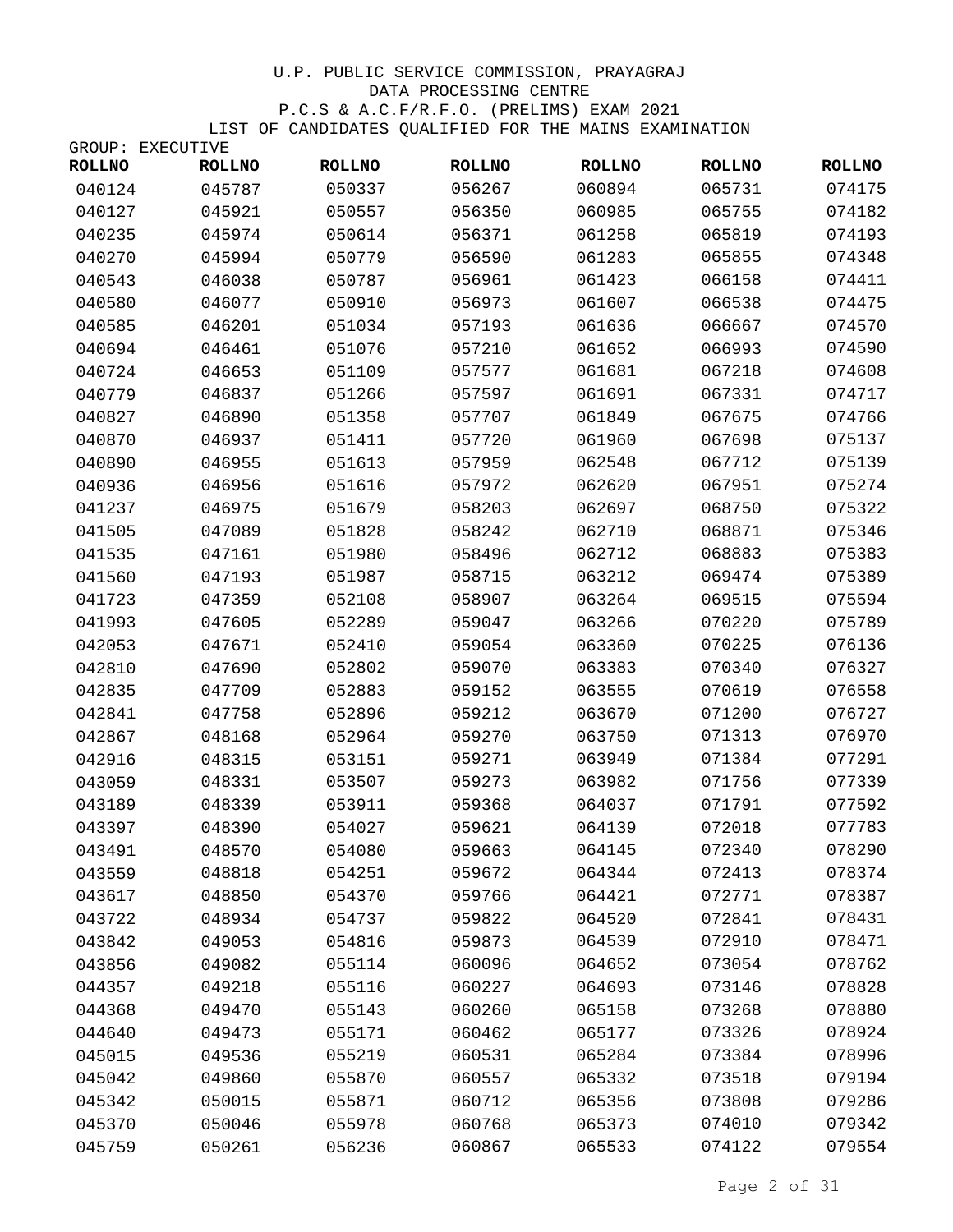|               | GROUP: EXECUTIVE |               |               |               |               |               |
|---------------|------------------|---------------|---------------|---------------|---------------|---------------|
| <b>ROLLNO</b> | <b>ROLLNO</b>    | <b>ROLLNO</b> | <b>ROLLNO</b> | <b>ROLLNO</b> | <b>ROLLNO</b> | <b>ROLLNO</b> |
| 079714        | 085599           | 092189        | 097695        | 104703        | 110868        | 115777        |
| 079720        | 085602           | 092260        | 097714        | 104789        | 111388        | 115828        |
| 080195        | 085752           | 092400        | 097871        | 104810        | 111441        | 116131        |
| 080206        | 085910           | 092637        | 097880        | 105170        | 111500        | 116319        |
| 080259        | 086009           | 092736        | 097954        | 105234        | 111632        | 116955        |
| 080324        | 086088           | 093108        | 097988        | 105330        | 111639        | 117219        |
| 080905        | 086232           | 093187        | 098374        | 105398        | 111755        | 117242        |
| 081034        | 086239           | 093256        | 098397        | 105519        | 111813        | 117360        |
| 081238        | 086284           | 093574        | 098628        | 105666        | 111881        | 117376        |
| 081307        | 086430           | 093782        | 098657        | 105923        | 112128        | 117417        |
| 081330        | 086575           | 093793        | 099132        | 106032        | 112133        | 117668        |
| 081342        | 086731           | 093855        | 099314        | 106038        | 112178        | 117682        |
| 081413        | 086786           | 094049        | 099328        | 106144        | 112354        | 117723        |
| 081414        | 086962           | 094074        | 099707        | 106591        | 112392        | 117866        |
| 081541        | 087183           | 094183        | 099896        | 106784        | 112589        | 117916        |
| 081602        | 087328           | 094439        | 099945        | 106824        | 112590        | 117934        |
| 081671        | 087437           | 094599        | 100133        | 106828        | 112612        | 118051        |
| 081730        | 087950           | 094688        | 100232        | 106850        | 112734        | 118080        |
| 081763        | 088089           | 094957        | 100255        | 107274        | 112941        | 118096        |
| 081825        | 088370           | 095014        | 100434        | 107463        | 113192        | 118373        |
| 081850        | 088409           | 095053        | 100559        | 107507        | 113332        | 118518        |
| 081870        | 088540           | 095059        | 100817        | 107650        | 113362        | 118877        |
| 082015        | 088568           | 095102        | 101000        | 107774        | 113449        | 118898        |
| 082092        | 088624           | 095284        | 101234        | 107974        | 113578        | 119809        |
| 082166        | 088910           | 095397        | 101393        | 108319        | 113614        | 120234        |
| 082509        | 088938           | 095568        | 101423        | 108366        | 113633        | 120300        |
| 083651        | 088989           | 095614        | 101553        | 108395        | 113675        | 120411        |
| 083722        | 089041           | 095656        | 101834        | 108447        | 113898        | 120849        |
| 083764        | 089242           | 095784        | 102253        | 108544        | 114011        | 121023        |
| 083868        | 089281           | 095888        | 102413        | 108577        | 114068        | 121102        |
| 083935        | 089493           | 095902        | 102599        | 108612        | 114228        | 121121        |
| 084007        | 089690           | 096016        | 102683        | 108675        | 114442        | 121137        |
| 084381        | 089773           | 096132        | 102714        | 108745        | 114608        | 121212        |
| 084415        | 089793           | 096166        | 102734        | 108951        | 114755        | 121243        |
| 084455        | 090525           | 096194        | 102913        | 109098        | 114832        | 121349        |
| 084471        | 090639           | 096262        | 103035        | 109131        | 114935        | 121372        |
| 084532        | 090699           | 096311        | 103239        | 109534        | 114941        | 121535        |
| 084580        | 091450           | 096669        | 103517        | 109887        | 115191        | 121707        |
| 084938        | 091930           | 096734        | 103631        | 110242        | 115256        | 121820        |
| 084953        | 092041           | 096890        | 103771        | 110466        | 115290        | 121863        |
| 085159        | 092050           | 097098        | 104231        | 110508        | 115332        | 122099        |
| 085482        | 092082           | 097222        | 104310        | 110578        | 115530        | 122329        |
| 085590        | 092088           | 097328        | 104597        | 110808        | 115576        | 122415        |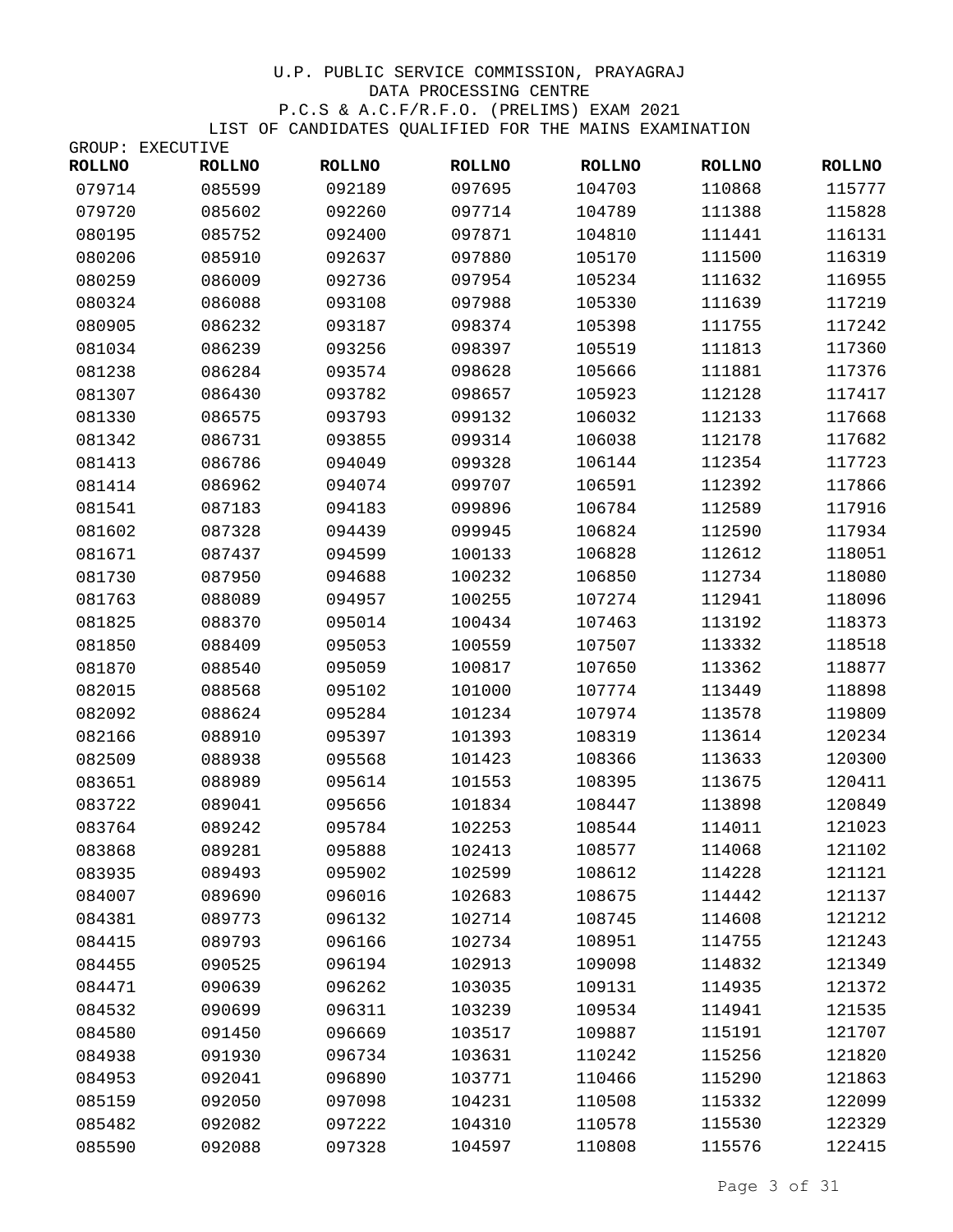|               | GROUP: EXECUTIVE |               |               |               |               |               |
|---------------|------------------|---------------|---------------|---------------|---------------|---------------|
| <b>ROLLNO</b> | <b>ROLLNO</b>    | <b>ROLLNO</b> | <b>ROLLNO</b> | <b>ROLLNO</b> | <b>ROLLNO</b> | <b>ROLLNO</b> |
| 122434        | 127614           | 134202        | 139042        | 143987        | 149772        | 157990        |
| 122461        | 127835           | 134250        | 139199        | 144038        | 149844        | 158194        |
| 122673        | 127894           | 134762        | 139221        | 144151        | 150465        | 158418        |
| 122734        | 127953           | 134786        | 139381        | 144162        | 150587        | 158661        |
| 122795        | 128042           | 135411        | 139482        | 144225        | 150973        | 158679        |
| 122853        | 128092           | 135427        | 139707        | 144261        | 150994        | 158879        |
| 122914        | 128229           | 135434        | 139974        | 144690        | 151115        | 159041        |
| 123109        | 128231           | 135573        | 140035        | 144702        | 151188        | 159108        |
| 123220        | 128353           | 135672        | 140121        | 144717        | 151667        | 159139        |
| 123374        | 128379           | 135841        | 140272        | 144734        | 151889        | 159217        |
| 123467        | 128516           | 136089        | 140284        | 144821        | 151965        | 159566        |
| 123557        | 128578           | 136137        | 140355        | 144918        | 152034        | 159747        |
| 123748        | 128602           | 136181        | 140450        | 144926        | 152048        | 160137        |
| 123793        | 128763           | 136263        | 140503        | 145125        | 152231        | 160208        |
| 123991        | 129323           | 136373        | 140586        | 145183        | 152236        | 160308        |
| 124037        | 129598           | 136575        | 140741        | 145184        | 152265        | 160334        |
| 124218        | 129929           | 136684        | 140794        | 145435        | 152784        | 160451        |
| 124313        | 130053           | 136718        | 140795        | 145700        | 153004        | 160639        |
| 124594        | 130085           | 136874        | 140839        | 145758        | 153074        | 160700        |
| 124674        | 130198           | 136880        | 141020        | 145805        | 153743        | 160822        |
| 124968        | 130326           | 136897        | 141057        | 146044        | 153886        | 160857        |
| 125095        | 130355           | 136939        | 141069        | 146211        | 153928        | 161073        |
| 125214        | 130442           | 136942        | 141088        | 146239        | 153953        | 161155        |
| 125230        | 130612           | 137060        | 141257        | 146568        | 154281        | 161284        |
| 125432        | 130664           | 137145        | 141258        | 146629        | 154354        | 161356        |
| 125575        | 130994           | 137180        | 141299        | 146976        | 154575        | 161416        |
| 125759        | 131069           | 137209        | 141319        | 147160        | 154579        | 161521        |
| 125764        | 131371           | 137256        | 141395        | 147251        | 154580        | 161828        |
| 125774        | 131660           | 137477        | 141523        | 147605        | 154767        | 162024        |
| 125853        | 132072           | 137681        | 142075        | 147680        | 155018        | 162068        |
| 125892        | 132241           | 137736        | 142318        | 147867        | 155099        | 162179        |
| 126110        | 132322           | 138218        | 142321        | 148155        | 155170        | 162194        |
| 126282        | 132514           | 138323        | 142383        | 148203        | 155599        | 162224        |
| 126469        | 132530           | 138332        | 142568        | 148288        | 155683        | 162248        |
| 126488        | 132591           | 138501        | 142611        | 148291        | 155837        | 162511        |
| 126562        | 132882           | 138577        | 142654        | 148418        | 155879        | 162553        |
| 126632        | 133127           | 138656        | 142657        | 148929        | 156163        | 162638        |
| 126638        | 133195           | 138659        | 142785        | 149057        | 156839        | 162681        |
| 126995        | 133295           | 138664        | 142811        | 149270        | 156965        | 162761        |
| 127076        | 133368           | 138717        | 143237        | 149330        | 157359        | 162840        |
| 127160        | 133401           | 138740        | 143326        | 149365        | 157407        | 162980        |
| 127362        | 133475           | 138885        | 143435        | 149381        | 157690        | 163276        |
| 127454        | 133673           | 138968        | 143667        | 149397        | 157894        | 163317        |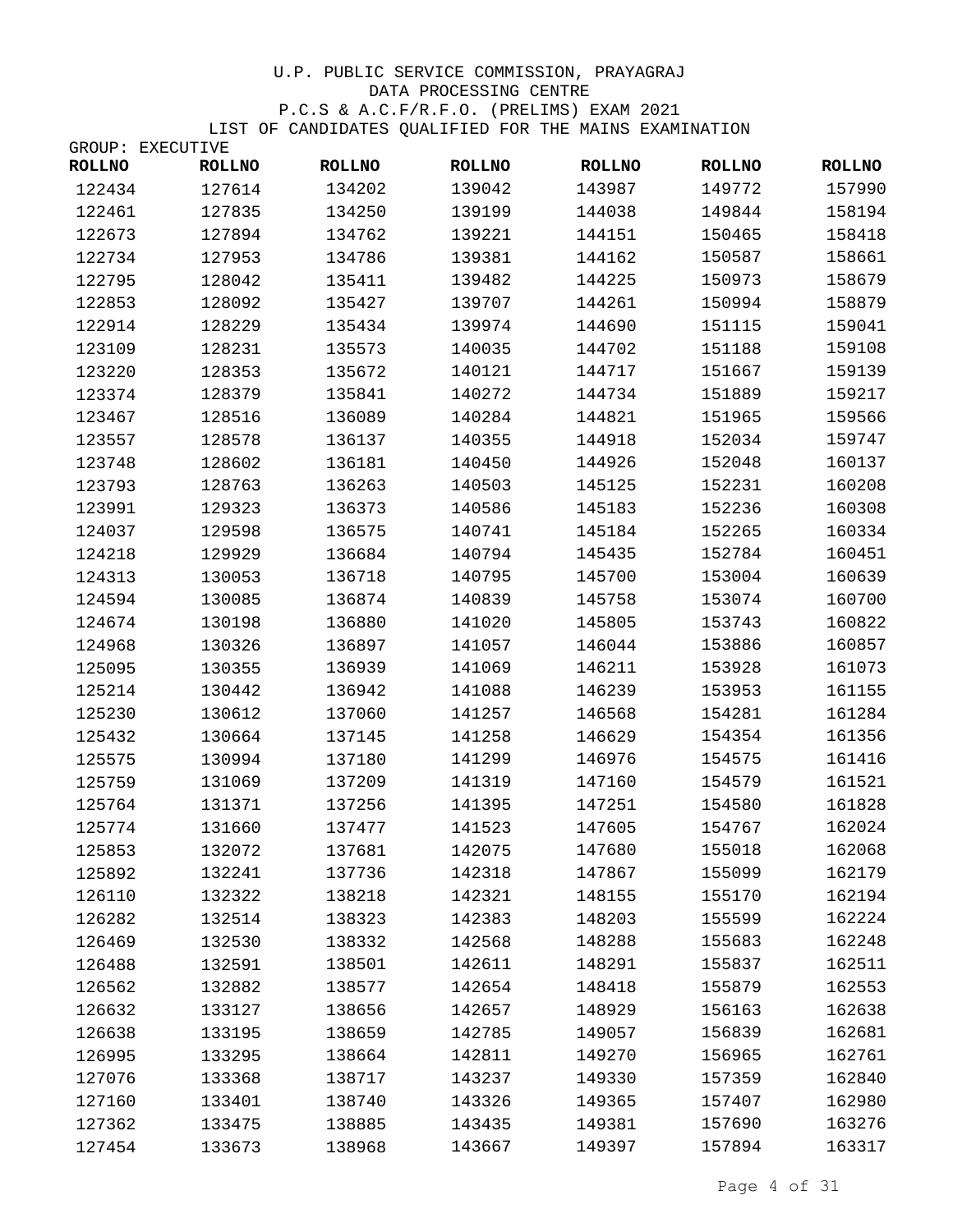|               | GROUP: EXECUTIVE |               |               |               |               |               |
|---------------|------------------|---------------|---------------|---------------|---------------|---------------|
| <b>ROLLNO</b> | <b>ROLLNO</b>    | <b>ROLLNO</b> | <b>ROLLNO</b> | <b>ROLLNO</b> | <b>ROLLNO</b> | <b>ROLLNO</b> |
| 163412        | 169008           | 175206        | 179793        | 186234        | 192245        | 196720        |
| 163576        | 169170           | 175233        | 179868        | 186741        | 192278        | 196867        |
| 163716        | 169194           | 175249        | 179899        | 186754        | 192355        | 197119        |
| 163733        | 169499           | 175343        | 179927        | 186937        | 192432        | 197175        |
| 163792        | 169627           | 175535        | 179955        | 187105        | 192457        | 197444        |
| 163837        | 169645           | 175623        | 180255        | 187171        | 192533        | 197495        |
| 164020        | 169882           | 175636        | 180307        | 187491        | 192846        | 197540        |
| 164039        | 170046           | 175643        | 180398        | 187685        | 192975        | 198079        |
| 164087        | 170081           | 175688        | 180996        | 187924        | 193097        | 198158        |
| 164196        | 170125           | 175725        | 181035        | 188184        | 193294        | 198166        |
| 164256        | 170140           | 175755        | 181102        | 188346        | 193409        | 198219        |
| 164260        | 170490           | 175796        | 181145        | 188694        | 193535        | 198446        |
| 164339        | 170516           | 175842        | 181318        | 188736        | 193624        | 198467        |
| 164358        | 170586           | 175968        | 181742        | 188844        | 193743        | 198499        |
| 164522        | 170614           | 176263        | 181773        | 188860        | 193744        | 198585        |
| 164965        | 170640           | 176714        | 181960        | 189147        | 193798        | 198912        |
| 164980        | 170862           | 176726        | 182160        | 189254        | 193867        | 199321        |
| 165013        | 170878           | 176814        | 182243        | 189289        | 193888        | 199568        |
| 165019        | 170916           | 176948        | 182374        | 189549        | 194250        | 199579        |
| 165568        | 171008           | 176959        | 182502        | 189795        | 194307        | 199606        |
| 165896        | 171064           | 177095        | 182507        | 189813        | 194365        | 199767        |
| 166178        | 171209           | 177100        | 182650        | 189824        | 194392        | 199935        |
| 166259        | 171253           | 177160        | 182814        | 190093        | 194466        | 200228        |
| 166276        | 171370           | 177328        | 182938        | 190234        | 194505        | 200248        |
| 166847        | 171639           | 177380        | 183228        | 190461        | 194609        | 200261        |
| 166869        | 171762           | 177720        | 183773        | 190524        | 194619        | 200340        |
| 167043        | 171951           | 178114        | 183855        | 190606        | 194636        | 200526        |
| 167263        | 172028           | 178194        | 183898        | 190660        | 194662        | 200618        |
| 167315        | 172399           | 178197        | 183935        | 190781        | 194699        | 200656        |
| 167610        | 172795           | 178288        | 184122        | 190876        | 195014        | 200853        |
| 167652        | 172874           | 178460        | 184495        | 190922        | 195093        | 200879        |
| 167813        | 172913           | 178568        | 184580        | 190950        | 195379        | 201182        |
| 167828        | 172981           | 178584        | 184685        | 191007        | 195515        | 201398        |
| 168141        | 173117           | 178587        | 184841        | 191180        | 195585        | 201580        |
| 168171        | 173179           | 178811        | 184944        | 191208        | 195697        | 201663        |
| 168197        | 173306           | 179266        | 185277        | 191319        | 195753        | 201674        |
| 168255        | 173329           | 179341        | 185432        | 191437        | 195794        | 201702        |
| 168316        | 173560           | 179352        | 185502        | 191456        | 195905        | 201734        |
| 168353        | 174352           | 179493        | 185512        | 191602        | 196121        | 201736        |
| 168482        | 174838           | 179634        | 185822        | 191678        | 196224        | 201757        |
| 168514        | 174948           | 179650        | 185870        | 191932        | 196267        | 201762        |
| 168702        | 174979           | 179666        | 185940        | 191955        | 196313        | 201876        |
| 168811        | 175054           | 179706        | 186124        | 191968        | 196517        | 201970        |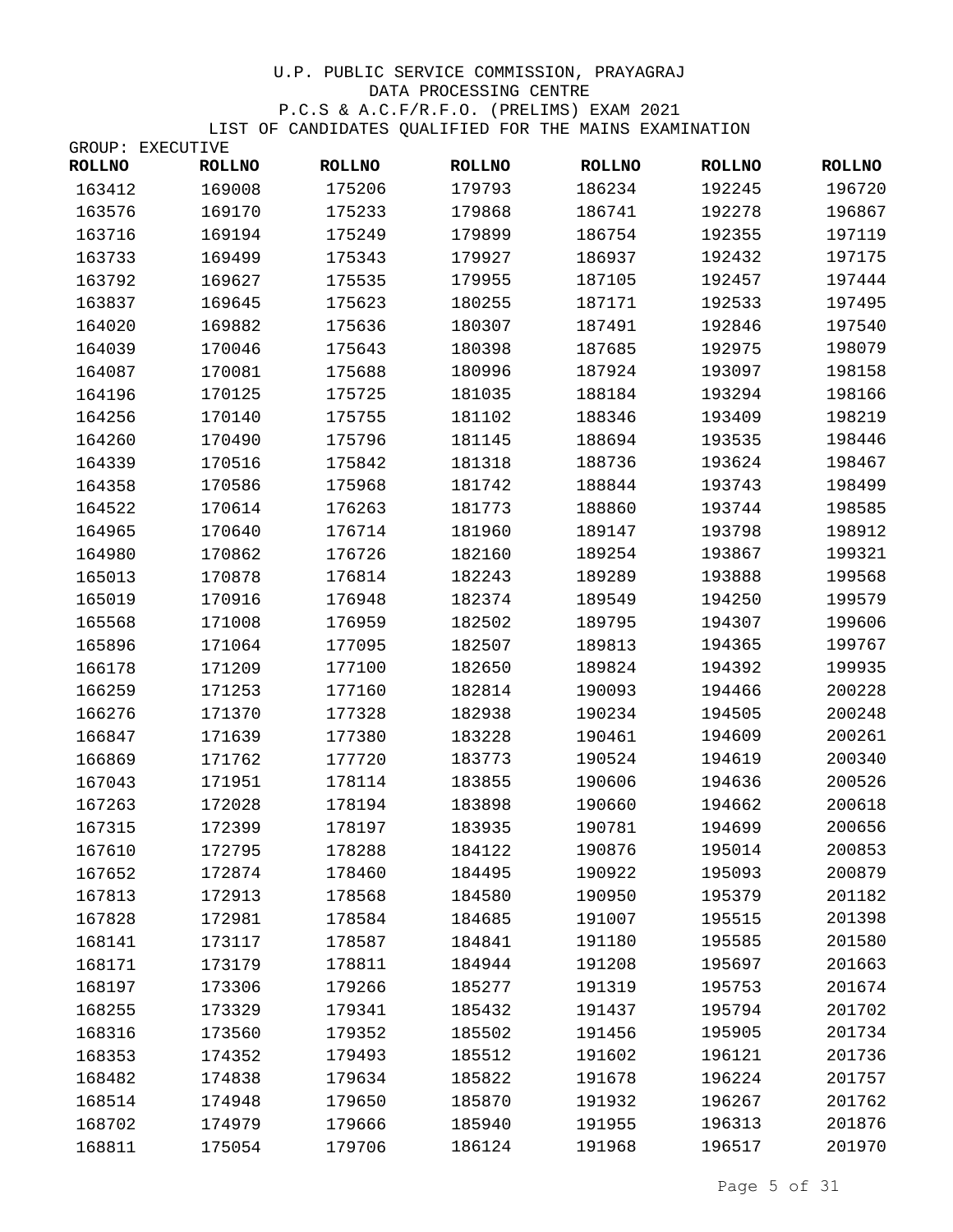|               | GROUP: EXECUTIVE |               |               |               |               |               |
|---------------|------------------|---------------|---------------|---------------|---------------|---------------|
| <b>ROLLNO</b> | <b>ROLLNO</b>    | <b>ROLLNO</b> | <b>ROLLNO</b> | <b>ROLLNO</b> | <b>ROLLNO</b> | <b>ROLLNO</b> |
| 202053        | 207193           | 212633        | 218782        | 223855        | 231104        | 235293        |
| 202164        | 207270           | 212659        | 218804        | 224441        | 231255        | 235357        |
| 202177        | 207413           | 212676        | 218935        | 224524        | 231261        | 235400        |
| 202233        | 207595           | 212885        | 219103        | 224617        | 231295        | 235406        |
| 202374        | 207830           | 213044        | 219116        | 224750        | 231417        | 235624        |
| 202375        | 207899           | 213300        | 219123        | 224895        | 231469        | 235973        |
| 202377        | 207960           | 213372        | 219290        | 224970        | 231488        | 235988        |
| 202603        | 208009           | 213586        | 219532        | 225086        | 231496        | 236164        |
| 202777        | 208043           | 213733        | 219637        | 225094        | 231613        | 236184        |
| 202797        | 208213           | 213765        | 219797        | 225398        | 231919        | 236516        |
| 203014        | 208255           | 213855        | 219911        | 225555        | 231987        | 236564        |
| 203249        | 208336           | 214016        | 220108        | 225695        | 232002        | 236618        |
| 203618        | 208413           | 214067        | 220139        | 225984        | 232290        | 236749        |
| 203679        | 208595           | 214074        | 220173        | 226014        | 232292        | 237080        |
| 203791        | 208652           | 214131        | 220252        | 226797        | 232308        | 237440        |
| 204045        | 208902           | 214340        | 220369        | 226867        | 232418        | 237447        |
| 204085        | 208978           | 214746        | 220417        | 226944        | 232540        | 237516        |
| 204324        | 209047           | 214976        | 220426        | 227063        | 232555        | 237684        |
| 204398        | 209083           | 215017        | 220496        | 227165        | 232597        | 237695        |
| 204531        | 209150           | 215024        | 220517        | 227325        | 232680        | 237790        |
| 204577        | 209575           | 215109        | 220526        | 227404        | 232782        | 237919        |
| 204593        | 209744           | 215115        | 220566        | 227520        | 233148        | 238073        |
| 204754        | 209847           | 215255        | 220755        | 227659        | 233273        | 238081        |
| 204945        | 209907           | 215496        | 220950        | 227666        | 233365        | 238132        |
| 205195        | 210101           | 215508        | 221074        | 227761        | 233638        | 238436        |
| 205208        | 210106           | 215610        | 221301        | 227783        | 233732        | 238527        |
| 205416        | 210156           | 216086        | 221427        | 228112        | 233768        | 238533        |
| 205496        | 210205           | 216380        | 221461        | 228148        | 233809        | 238537        |
| 205848        | 210327           | 216435        | 221711        | 228238        | 233936        | 238544        |
| 205925        | 210757           | 216718        | 221853        | 228443        | 233999        | 238579        |
| 206009        | 211142           | 216874        | 221993        | 228667        | 234052        | 238647        |
| 206010        | 211466           | 216933        | 222087        | 228770        | 234132        | 238767        |
| 206026        | 211528           | 217090        | 222136        | 228878        | 234152        | 238843        |
| 206093        | 211529           | 217264        | 222202        | 229014        | 234369        | 239083        |
| 206151        | 211559           | 217416        | 222452        | 229032        | 234411        | 239272        |
| 206535        | 211696           | 217814        | 222512        | 229149        | 234534        | 239497        |
| 206654        | 211779           | 218115        | 222535        | 229895        | 234621        | 239778        |
| 206684        | 211911           | 218357        | 222620        | 230054        | 234743        | 239830        |
| 206688        | 212032           | 218485        | 222936        | 230354        | 234772        | 240109        |
| 206993        | 212195           | 218534        | 222952        | 230630        | 234917        | 240214        |
| 207097        | 212263           | 218548        | 223034        | 230765        | 234951        | 240287        |
| 207108        | 212436           | 218675        | 223328        | 230873        | 234982        | 240314        |
| 207158        | 212482           | 218763        | 223680        | 230934        | 235144        | 240507        |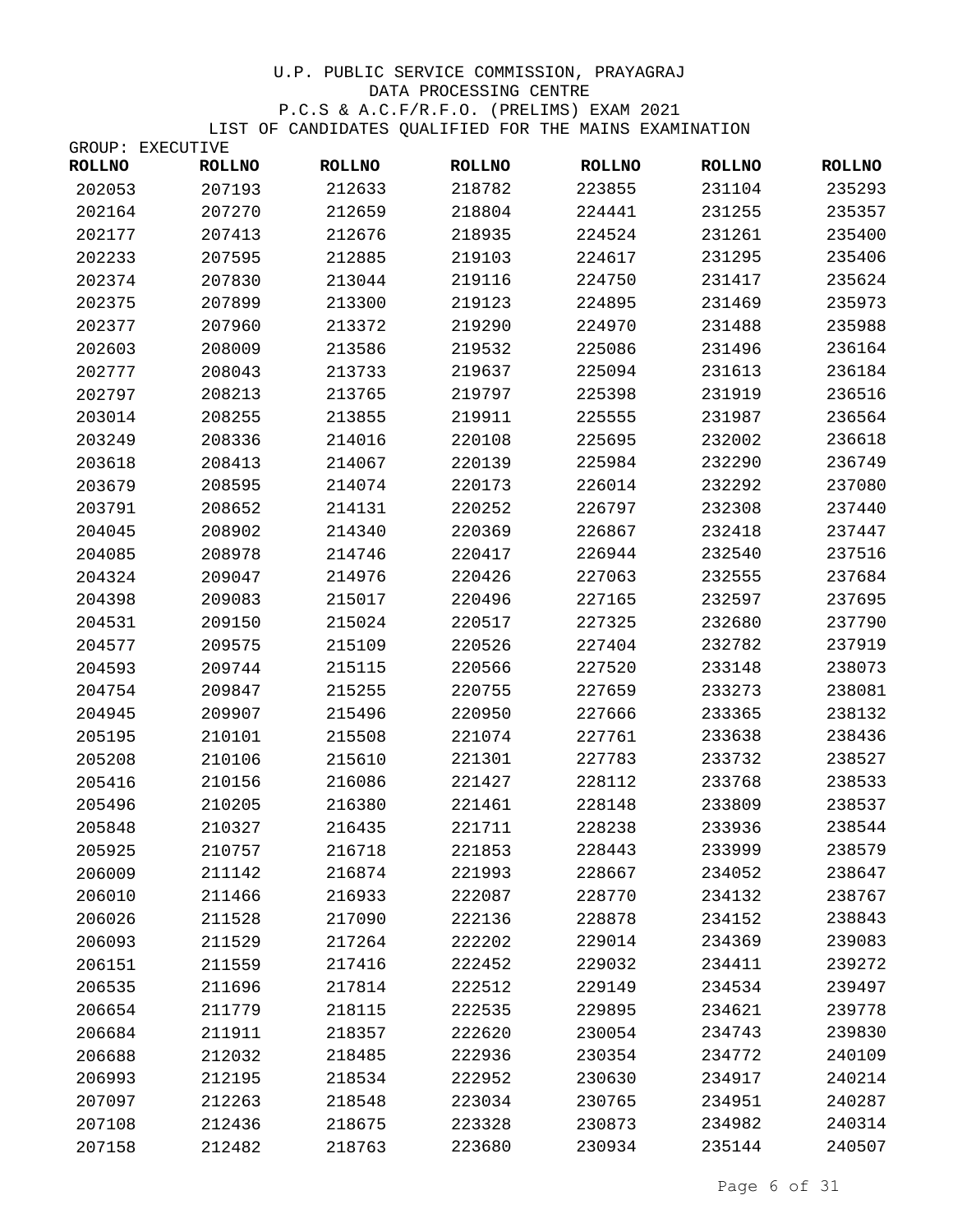|               | GROUP: EXECUTIVE |               |               |               |               |               |
|---------------|------------------|---------------|---------------|---------------|---------------|---------------|
| <b>ROLLNO</b> | <b>ROLLNO</b>    | <b>ROLLNO</b> | <b>ROLLNO</b> | <b>ROLLNO</b> | <b>ROLLNO</b> | <b>ROLLNO</b> |
| 240558        | 246466           | 251168        | 256594        | 260929        | 265573        | 271786        |
| 240894        | 246522           | 251403        | 256680        | 260992        | 265682        | 271835        |
| 241005        | 246546           | 251475        | 256790        | 261185        | 265860        | 271939        |
| 241019        | 246597           | 251583        | 256851        | 261235        | 265931        | 272060        |
| 241321        | 246665           | 252019        | 256900        | 261376        | 265993        | 272075        |
| 241380        | 246916           | 252274        | 256924        | 261480        | 266075        | 272290        |
| 241495        | 246919           | 252563        | 256966        | 261586        | 266128        | 272324        |
| 241536        | 247053           | 252602        | 257021        | 261739        | 266202        | 272327        |
| 241628        | 247145           | 252748        | 257034        | 262131        | 266225        | 272651        |
| 241822        | 247241           | 252954        | 257209        | 262234        | 266491        | 273085        |
| 241935        | 247258           | 253124        | 257437        | 262246        | 266511        | 273165        |
| 241966        | 247277           | 253193        | 257489        | 262319        | 266538        | 273311        |
| 241972        | 247364           | 253346        | 257520        | 262552        | 266864        | 273367        |
| 242098        | 247409           | 253453        | 257545        | 262718        | 267064        | 273382        |
| 242175        | 247420           | 253556        | 257670        | 262777        | 267196        | 273519        |
| 242549        | 247559           | 253612        | 257686        | 262786        | 267311        | 273532        |
| 242605        | 247747           | 253756        | 257736        | 262826        | 267402        | 273624        |
| 242629        | 247849           | 253767        | 258226        | 262872        | 267613        | 273753        |
| 242808        | 247900           | 253779        | 258295        | 263399        | 267761        | 273812        |
| 243017        | 248341           | 253832        | 258394        | 263495        | 268013        | 273903        |
| 243038        | 248382           | 253988        | 258405        | 263646        | 268104        | 274034        |
| 243342        | 248497           | 254006        | 258565        | 263668        | 268105        | 274049        |
| 243479        | 248574           | 254119        | 258584        | 263738        | 268138        | 274200        |
| 243577        | 248652           | 254165        | 258656        | 263910        | 268265        | 274417        |
| 243710        | 248673           | 254172        | 258772        | 264038        | 268362        | 274437        |
| 243714        | 248902           | 254177        | 258776        | 264214        | 268802        | 274880        |
| 243727        | 248976           | 254273        | 258815        | 264234        | 268822        | 274935        |
| 243834        | 249025           | 254342        | 258923        | 264280        | 269268        | 275160        |
| 244502        | 249396           | 254348        | 259084        | 264403        | 269323        | 275218        |
| 244598        | 249697           | 254768        | 259137        | 264431        | 269351        | 275308        |
| 244636        | 249741           | 254976        | 259343        | 264473        | 269562        | 275474        |
| 244764        | 249747           | 255063        | 259469        | 264476        | 269736        | 275935        |
| 244982        | 249755           | 255115        | 259648        | 264677        | 269906        | 275964        |
| 245260        | 249863           | 255603        | 259712        | 264710        | 269909        | 276056        |
| 245380        | 249896           | 255713        | 259850        | 264790        | 269971        | 276098        |
| 245898        | 250077           | 255714        | 259920        | 264915        | 270426        | 276146        |
| 245965        | 250260           | 255800        | 259929        | 264956        | 270443        | 276195        |
| 245975        | 250322           | 255885        | 260103        | 265019        | 270979        | 276284        |
| 245985        | 250767           | 256070        | 260198        | 265056        | 271317        | 276608        |
| 246237        | 250792           | 256206        | 260203        | 265140        | 271491        | 276699        |
| 246240        | 251017           | 256345        | 260390        | 265143        | 271503        | 276735        |
| 246320        | 251031           | 256396        | 260403        | 265177        | 271585        | 277193        |
| 246357        | 251151           | 256581        | 260552        | 265538        | 271728        | 277244        |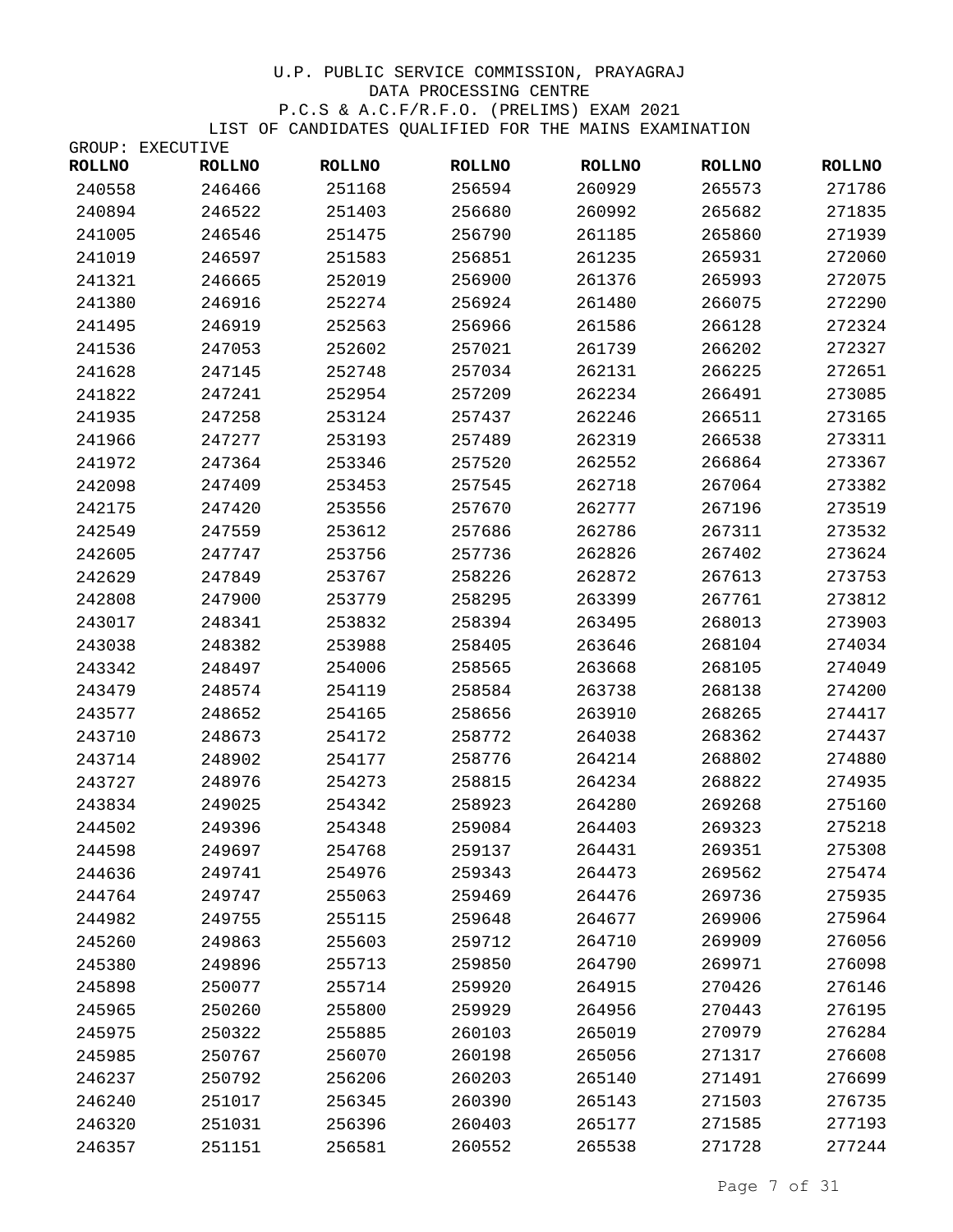|               | GROUP: EXECUTIVE |               |               |               |               |               |
|---------------|------------------|---------------|---------------|---------------|---------------|---------------|
| <b>ROLLNO</b> | <b>ROLLNO</b>    | <b>ROLLNO</b> | <b>ROLLNO</b> | <b>ROLLNO</b> | <b>ROLLNO</b> | <b>ROLLNO</b> |
| 277282        | 281611           | 286590        | 292516        | 298003        | 302773        | 307124        |
| 277445        | 281683           | 286594        | 292803        | 298034        | 302923        | 307388        |
| 278015        | 281830           | 286855        | 292818        | 298150        | 303124        | 307432        |
| 278069        | 281855           | 286942        | 293069        | 298353        | 303267        | 307854        |
| 278072        | 281975           | 287053        | 293079        | 298472        | 303623        | 307888        |
| 278135        | 282054           | 287079        | 293698        | 298649        | 303626        | 307900        |
| 278160        | 282117           | 287210        | 293813        | 298804        | 303727        | 308374        |
| 278182        | 282131           | 287245        | 293918        | 298851        | 303741        | 308745        |
| 278610        | 282263           | 287319        | 293947        | 298935        | 303795        | 308848        |
| 278617        | 282284           | 287361        | 294014        | 299087        | 303835        | 308912        |
| 278659        | 282420           | 287730        | 294130        | 299114        | 303864        | 309126        |
| 278667        | 282568           | 287769        | 294211        | 299157        | 304027        | 309227        |
| 278777        | 282693           | 287825        | 294494        | 299202        | 304121        | 309312        |
| 278792        | 282934           | 287871        | 294536        | 299278        | 304190        | 309317        |
| 278843        | 283083           | 287923        | 294573        | 299368        | 304477        | 309376        |
| 278962        | 283190           | 287944        | 294574        | 299568        | 304534        | 309446        |
| 279084        | 283394           | 287945        | 294971        | 299593        | 304564        | 309723        |
| 279174        | 283484           | 288164        | 295036        | 299829        | 304589        | 309728        |
| 279287        | 283700           | 288400        | 295145        | 299915        | 304774        | 310216        |
| 279322        | 283710           | 288638        | 295320        | 299926        | 304885        | 310306        |
| 279363        | 284023           | 288650        | 295546        | 299990        | 304904        | 310464        |
| 279420        | 284074           | 289035        | 295568        | 300175        | 304909        | 310957        |
| 279544        | 284214           | 289464        | 295708        | 300181        | 304923        | 310965        |
| 279716        | 284344           | 289570        | 295714        | 300310        | 304974        | 311103        |
| 279804        | 284354           | 289718        | 295805        | 300496        | 305032        | 311157        |
| 279816        | 284410           | 290135        | 295879        | 300574        | 305074        | 311162        |
| 279934        | 284457           | 290420        | 296118        | 300814        | 305078        | 311176        |
| 279965        | 284558           | 290456        | 296282        | 300841        | 305179        | 311281        |
| 280109        | 284680           | 290857        | 296344        | 300900        | 305510        | 311388        |
| 280238        | 284728           | 290899        | 296412        | 301028        | 305761        | 311447        |
| 280267        | 284960           | 290983        | 296602        | 301149        | 305797        | 311464        |
| 280325        | 285077           | 291011        | 296639        | 301216        | 305892        | 311633        |
| 280367        | 285230           | 291036        | 296675        | 301319        | 305989        | 311814        |
| 280388        | 285283           | 291077        | 296715        | 301594        | 306036        | 311912        |
| 280453        | 285517           | 291174        | 296915        | 301600        | 306070        | 312040        |
| 280534        | 285925           | 291515        | 297154        | 301610        | 306098        | 312214        |
| 280613        | 286051           | 291747        | 297164        | 301936        | 306229        | 312265        |
| 280639        | 286142           | 292120        | 297374        | 302062        | 306397        | 312427        |
| 280723        | 286165           | 292241        | 297394        | 302205        | 306599        | 312502        |
| 280768        | 286424           | 292256        | 297404        | 302343        | 306762        | 312794        |
| 280808        | 286451           | 292371        | 297504        | 302390        | 306845        | 313015        |
| 281049        | 286460           | 292375        | 297810        | 302525        | 307008        | 313152        |
| 281100        | 286478           | 292509        | 297948        | 302592        | 307041        | 313289        |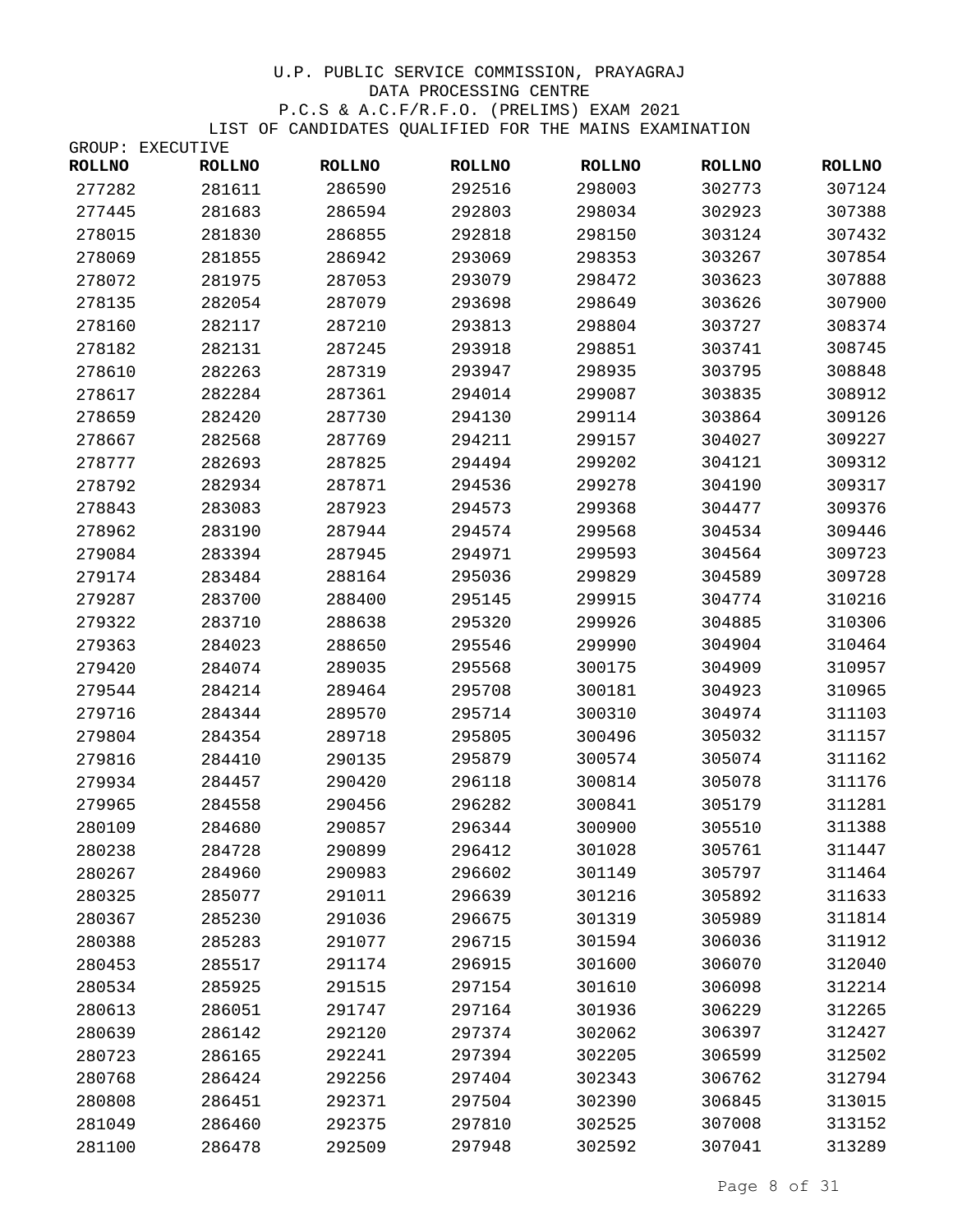|               | GROUP: EXECUTIVE |               |               |               |               |               |
|---------------|------------------|---------------|---------------|---------------|---------------|---------------|
| <b>ROLLNO</b> | <b>ROLLNO</b>    | <b>ROLLNO</b> | <b>ROLLNO</b> | <b>ROLLNO</b> | <b>ROLLNO</b> | <b>ROLLNO</b> |
| 313329        | 319204           | 324188        | 330868        | 337747        | 342649        | 349759        |
| 313449        | 319357           | 324275        | 330976        | 337777        | 343303        | 349794        |
| 313656        | 319433           | 324290        | 331510        | 337891        | 343338        | 349861        |
| 313909        | 319516           | 324664        | 331977        | 337977        | 343604        | 349995        |
| 313954        | 319564           | 324714        | 332288        | 338085        | 343775        | 350127        |
| 313965        | 319623           | 324833        | 332355        | 338364        | 344036        | 350394        |
| 314073        | 319629           | 324951        | 332434        | 338369        | 344329        | 350506        |
| 314132        | 319717           | 325165        | 332706        | 338418        | 344366        | 350850        |
| 314225        | 320035           | 325911        | 332788        | 338557        | 344491        | 350853        |
| 314306        | 320223           | 326154        | 332814        | 338634        | 344682        | 350926        |
| 314717        | 320248           | 326240        | 332895        | 338654        | 344725        | 351004        |
| 314852        | 320316           | 326384        | 333140        | 338705        | 344843        | 351107        |
| 315017        | 320320           | 326423        | 333290        | 338960        | 344945        | 351391        |
| 315349        | 320513           | 326477        | 333296        | 339008        | 344956        | 351494        |
| 315523        | 320611           | 326578        | 333319        | 339088        | 344997        | 351619        |
| 315544        | 320633           | 326710        | 333424        | 339166        | 345005        | 351686        |
| 315751        | 320930           | 326803        | 333672        | 339198        | 345272        | 351809        |
| 315759        | 321021           | 326939        | 334296        | 339201        | 345313        | 351914        |
| 315860        | 321633           | 327006        | 334364        | 339207        | 345380        | 351983        |
| 315938        | 321679           | 327388        | 334494        | 339264        | 345433        | 352005        |
| 315954        | 321748           | 327534        | 334546        | 339375        | 345527        | 352412        |
| 316054        | 321782           | 327710        | 334625        | 339568        | 345655        | 352567        |
| 316072        | 321804           | 327720        | 334854        | 339671        | 345771        | 352568        |
| 316155        | 321828           | 327745        | 335128        | 339804        | 345917        | 352599        |
| 316163        | 321965           | 327748        | 335222        | 339875        | 345969        | 352776        |
| 316979        | 321983           | 327989        | 335640        | 339950        | 346034        | 352906        |
| 317105        | 322082           | 328436        | 335684        | 340080        | 346048        | 353150        |
| 317678        | 322269           | 328546        | 335752        | 340095        | 346108        | 353517        |
| 317935        | 322578           | 328579        | 336325        | 340206        | 346686        | 353728        |
| 317957        | 322693           | 328640        | 336529        | 340426        | 346953        | 353753        |
| 318070        | 322969           | 328673        | 336536        | 340429        | 347023        | 354213        |
| 318095        | 323536           | 329889        | 336569        | 340439        | 347091        | 354425        |
| 318190        | 323547           | 329947        | 336705        | 340473        | 347323        | 354486        |
| 318373        | 323640           | 329956        | 336727        | 341540        | 347328        | 354610        |
| 318384        | 323642           | 330217        | 336783        | 341702        | 347519        | 354911        |
| 318400        | 323717           | 330222        | 336897        | 341762        | 347687        | 354990        |
| 318402        | 323749           | 330387        | 336915        | 341914        | 347900        | 355013        |
| 318518        | 323765           | 330432        | 337002        | 341922        | 348303        | 355168        |
| 318524        | 323845           | 330453        | 337053        | 342117        | 348425        | 355245        |
| 318800        | 323864           | 330504        | 337122        | 342258        | 348734        | 355247        |
| 318877        | 323990           | 330533        | 337255        | 342380        | 348888        | 355394        |
| 318921        | 324099           | 330638        | 337290        | 342519        | 349538        | 355919        |
| 319078        | 324146           | 330774        | 337607        | 342589        | 349695        | 355920        |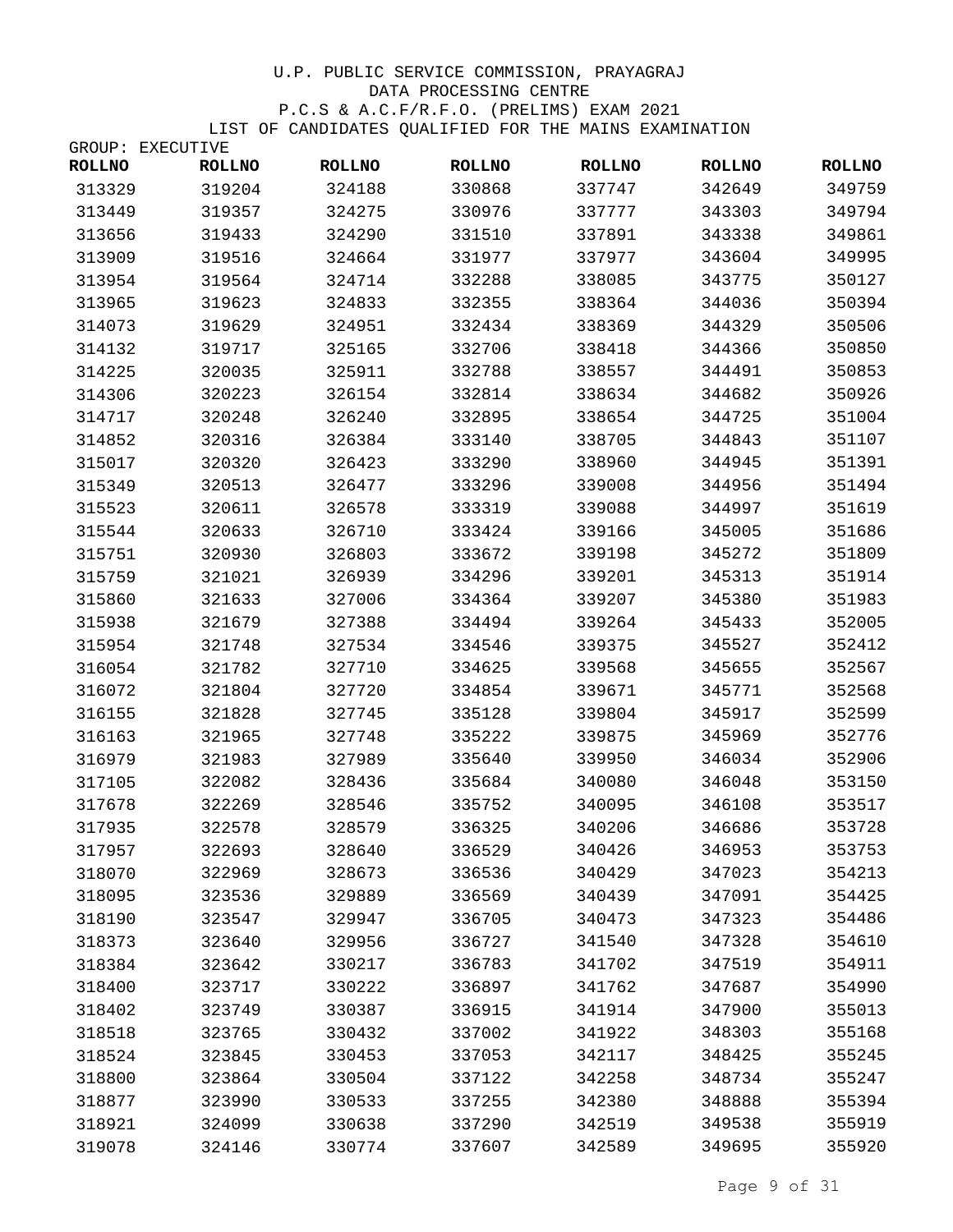|               | GROUP: EXECUTIVE |               |               |               |               |               |
|---------------|------------------|---------------|---------------|---------------|---------------|---------------|
| <b>ROLLNO</b> | <b>ROLLNO</b>    | <b>ROLLNO</b> | <b>ROLLNO</b> | <b>ROLLNO</b> | <b>ROLLNO</b> | <b>ROLLNO</b> |
| 356019        | 360642           | 366989        | 372199        | 377057        | 382284        | 388162        |
| 356124        | 360706           | 367139        | 372215        | 377094        | 382287        | 388170        |
| 356126        | 360712           | 367214        | 372272        | 377115        | 382316        | 388173        |
| 356355        | 360895           | 367226        | 372438        | 377165        | 382349        | 388186        |
| 356404        | 361444           | 367333        | 372544        | 377469        | 382389        | 388371        |
| 356413        | 361553           | 367575        | 372725        | 377475        | 382608        | 388443        |
| 356595        | 362187           | 367667        | 372757        | 377659        | 382758        | 388829        |
| 356927        | 362248           | 367703        | 372859        | 378112        | 382952        | 388845        |
| 356946        | 362305           | 367824        | 373077        | 378113        | 383026        | 388857        |
| 357005        | 362514           | 367830        | 373203        | 378165        | 383093        | 388973        |
| 357062        | 362534           | 367871        | 373245        | 378234        | 383267        | 389145        |
| 357064        | 362583           | 368218        | 373715        | 378305        | 383357        | 389235        |
| 357130        | 362603           | 368414        | 373931        | 378436        | 383570        | 389415        |
| 357186        | 362684           | 368500        | 373951        | 378477        | 383773        | 389477        |
| 357444        | 362705           | 368523        | 374253        | 378513        | 384140        | 389552        |
| 357548        | 362750           | 368832        | 374413        | 378524        | 384198        | 389586        |
| 357819        | 362989           | 368963        | 374445        | 378635        | 384495        | 389672        |
| 357834        | 363222           | 369285        | 374519        | 379192        | 384587        | 389766        |
| 357995        | 363250           | 369325        | 374531        | 379267        | 384994        | 389781        |
| 358030        | 363650           | 369340        | 374650        | 379367        | 385036        | 389815        |
| 358151        | 363659           | 369466        | 374786        | 379412        | 385244        | 390246        |
| 358169        | 363799           | 369604        | 374979        | 379509        | 385373        | 390265        |
| 358288        | 363829           | 369642        | 375130        | 379798        | 385395        | 390330        |
| 358393        | 363879           | 369756        | 375176        | 379820        | 385665        | 390364        |
| 358494        | 364154           | 370018        | 375178        | 379885        | 385999        | 390496        |
| 358514        | 364202           | 370048        | 375279        | 379902        | 386075        | 390525        |
| 358616        | 364385           | 370124        | 375535        | 380020        | 386092        | 390527        |
| 358866        | 364550           | 370365        | 375731        | 380157        | 386180        | 390563        |
| 358992        | 364575           | 370931        | 375922        | 380220        | 386305        | 390763        |
| 359254        | 364646           | 371186        | 375998        | 380300        | 386412        | 391266        |
| 359291        | 364651           | 371192        | 376004        | 380304        | 386613        | 391427        |
| 359328        | 364819           | 371352        | 376130        | 380320        | 386709        | 391646        |
| 359379        | 364924           | 371449        | 376137        | 380400        | 386749        | 391657        |
| 359427        | 364971           | 371451        | 376200        | 380480        | 386797        | 391991        |
| 359438        | 365173           | 371724        | 376360        | 380600        | 387056        | 392091        |
| 359875        | 365619           | 371760        | 376475        | 380880        | 387059        | 392315        |
| 359910        | 365665           | 371765        | 376596        | 380938        | 387349        | 392366        |
| 360036        | 365822           | 371836        | 376672        | 380949        | 387511        | 392680        |
| 360086        | 365932           | 371918        | 376699        | 381037        | 387566        | 392718        |
| 360114        | 366004           | 371936        | 376747        | 381405        | 387915        | 392774        |
| 360360        | 366203           | 371954        | 376886        | 381485        | 387924        | 393108        |
| 360504        | 366479           | 372019        | 377001        | 381726        | 387993        | 393122        |
| 360518        | 366518           | 372087        | 377037        | 382282        | 388098        | 393562        |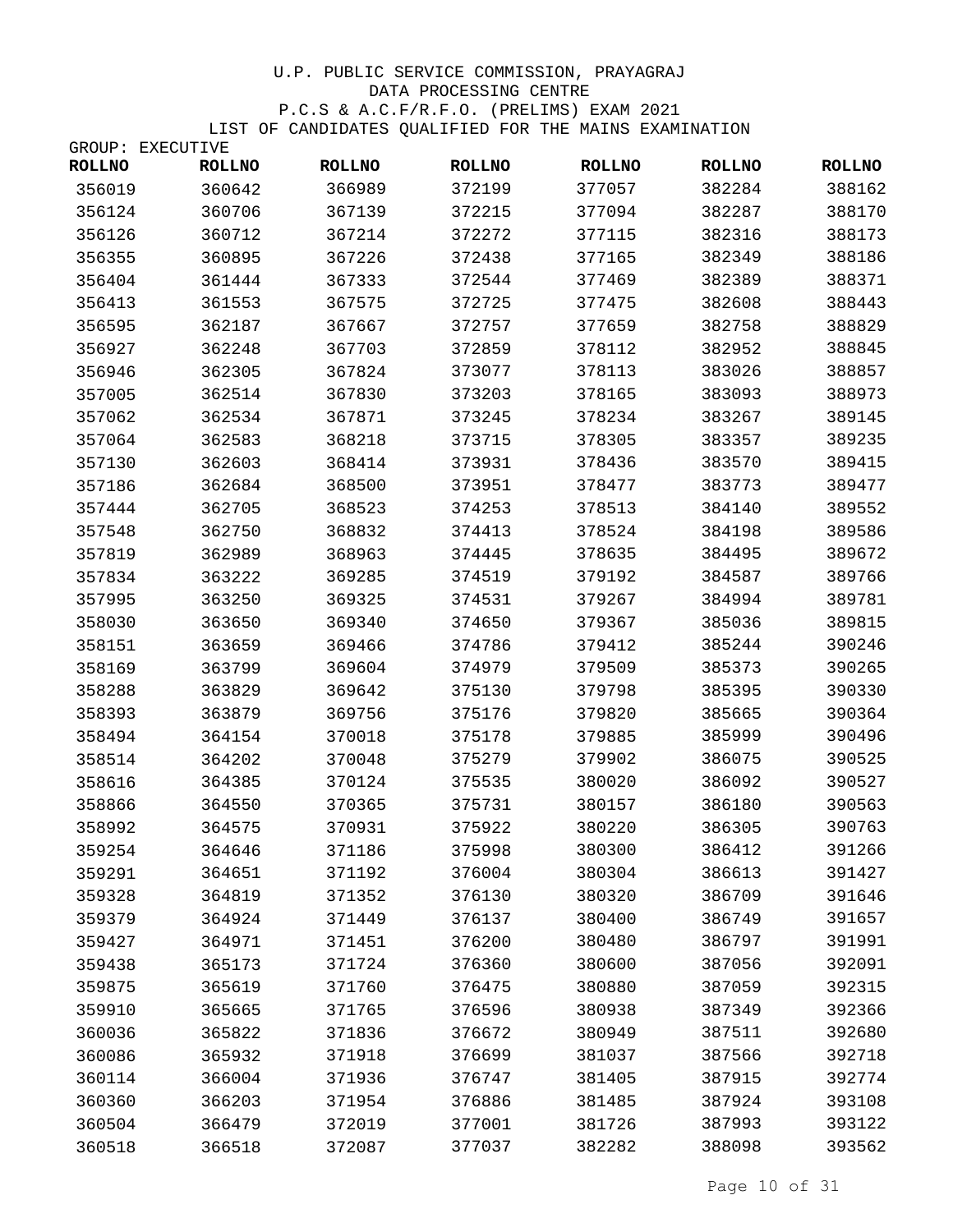GROUP: EXECUTIVE

| <b>ROLLNO</b> | <b>ROLLNO</b> | <b>ROLLNO</b> | <b>ROLLNO</b> | <b>ROLLNO</b> | <b>ROLLNO</b> | <b>ROLLNO</b> |
|---------------|---------------|---------------|---------------|---------------|---------------|---------------|
| 393565        | 399078        | 403856        | 409738        | 414437        | 418695        | 423585        |
| 393677        | 399082        | 403936        | 409911        | 414822        | 418874        | 423666        |
| 393697        | 399100        | 403955        | 410024        | 414879        | 419006        | 423692        |
| 394067        | 399249        | 404112        | 410049        | 414964        | 419284        | 423774        |
| 394283        | 399422        | 404285        | 410429        | 415397        | 419307        | 423798        |
| 394602        | 399587        | 404371        | 410430        | 415460        | 419429        | 423915        |
| 394625        | 399597        | 404970        | 410634        | 415480        | 419489        | 423962        |
| 394730        | 399652        | 405030        | 410637        | 415587        | 419659        | 424079        |
| 394854        | 399922        | 405134        | 410646        | 415648        | 419677        | 424229        |
| 395058        | 400012        | 405150        | 410731        | 415747        | 420029        | 424366        |
| 395095        | 400094        | 405328        | 410772        | 415763        | 420065        | 424385        |
| 395123        | 400143        | 405389        | 410874        | 415958        | 420072        | 424387        |
| 395359        | 400192        | 405447        | 410898        | 416016        | 420108        | 424471        |
| 395475        | 400468        | 405608        | 411011        | 416051        | 420191        | 424598        |
| 395614        | 400572        | 405675        | 411119        | 416174        | 420192        | 424951        |
| 395688        | 400588        | 405768        | 411158        | 416180        | 420249        | 425003        |
| 395707        | 400696        | 405901        | 411551        | 416392        | 420543        | 425038        |
| 395736        | 400888        | 406014        | 411662        | 416422        | 420861        | 425245        |
| 395777        | 401036        | 406108        | 411757        | 416458        | 420933        | 425323        |
| 395815        | 401049        | 406373        | 411954        | 416620        | 420997        | 425334        |
| 395818        | 401064        | 406532        | 411964        | 416690        | 420998        | 425392        |
| 396236        | 401080        | 406564        | 412081        | 416854        | 421012        | 425473        |
| 396246        | 401106        | 406644        | 412247        | 417019        | 421178        | 425638        |
| 396352        | 401292        | 407071        | 412370        | 417268        | 421233        | 425660        |
| 396521        | 401749        | 407264        | 412411        | 417489        | 421407        | 425687        |
| 396568        | 401763        | 407478        | 412455        | 417574        | 421429        | 425716        |
| 396719        | 401849        | 407532        | 412465        | 417622        | 421620        | 425751        |
| 396780        | 402034        | 407719        | 412529        | 417636        | 421769        | 425956        |
| 397011        | 402083        | 407772        | 412543        | 417726        | 421857        | 426088        |
| 397100        | 402110        | 407876        | 412871        | 417754        | 421910        | 426152        |
| 397632        | 402135        | 407966        | 412902        | 417806        | 421925        | 426162        |
| 397827        | 402328        | 407977        | 413112        | 417829        | 422346        | 426198        |
| 398225        | 402345        | 408025        | 413245        | 418059        | 422433        | 426300        |
| 398397        | 402424        | 408037        | 413262        | 418095        | 422469        | 426338        |
| 398405        | 402457        | 408137        | 413326        | 418195        | 422565        | 426399        |
| 398449        | 402705        | 408229        | 413328        | 418256        | 422683        | 426734        |
| 398545        | 402749        | 408233        | 413358        | 418332        | 422696        | 426758        |
| 398652        | 402975        | 408736        | 413606        | 418372        | 423025        | 426854        |
| 398723        | 403345        | 408875        | 413609        | 418472        | 423209        | 427162        |
| 398856        | 403405        | 408888        | 413775        | 418493        | 423408        | 427206        |
| 398902        | 403545        | 409192        | 414023        | 418516        | 423414        | 427314        |
| 399012        | 403571        | 409369        | 414083        | 418556        | 423467        | 427325        |
| 399031        | 403672        | 409444        | 414223        | 418627        | 423568        | 427749        |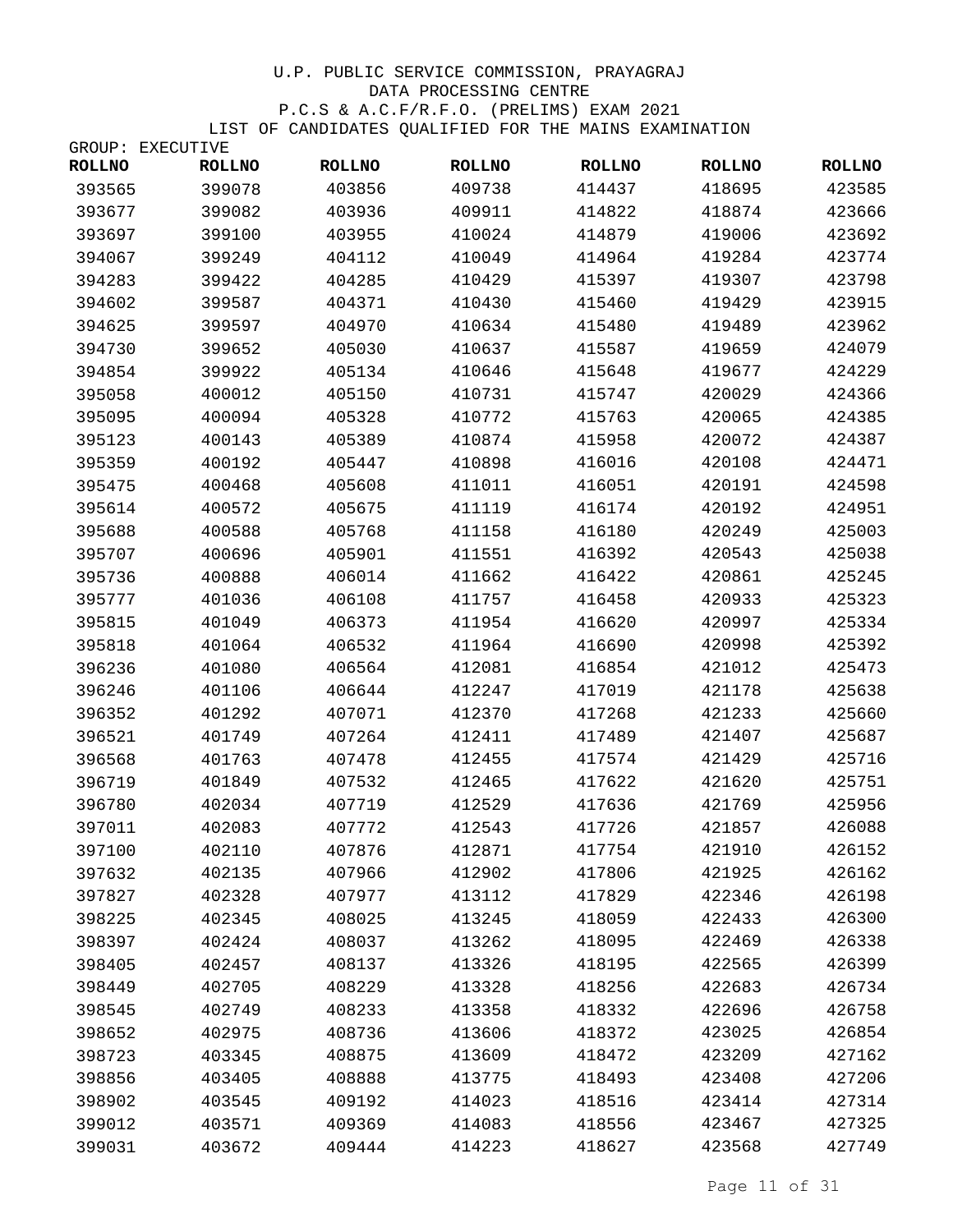|               | GROUP: EXECUTIVE |               |               |               |               |               |
|---------------|------------------|---------------|---------------|---------------|---------------|---------------|
| <b>ROLLNO</b> | <b>ROLLNO</b>    | <b>ROLLNO</b> | <b>ROLLNO</b> | <b>ROLLNO</b> | <b>ROLLNO</b> | <b>ROLLNO</b> |
| 427856        | 433734           | 439279        | 444875        | 449213        | 453805        | 459507        |
| 427985        | 433965           | 439299        | 444945        | 449237        | 453843        | 459564        |
| 428088        | 434535           | 439667        | 444957        | 449326        | 454092        | 459822        |
| 428166        | 434711           | 439955        | 444977        | 449422        | 454207        | 459858        |
| 428422        | 434879           | 440227        | 445016        | 449447        | 454312        | 460251        |
| 428552        | 434955           | 440782        | 445150        | 449699        | 454560        | 460311        |
| 428689        | 435114           | 440839        | 445212        | 449729        | 454607        | 460323        |
| 428697        | 435146           | 440884        | 445439        | 449767        | 454685        | 460436        |
| 428843        | 435212           | 441014        | 445449        | 449789        | 454852        | 460578        |
| 428969        | 435242           | 441022        | 445494        | 449799        | 454857        | 460747        |
| 429049        | 435253           | 441026        | 445520        | 449938        | 454890        | 460943        |
| 429072        | 435346           | 441038        | 445589        | 450680        | 454929        | 461085        |
| 429232        | 435412           | 441240        | 445602        | 450765        | 455005        | 461304        |
| 429732        | 435530           | 441367        | 445865        | 450810        | 455077        | 461327        |
| 430122        | 435616           | 441452        | 445940        | 451279        | 455178        | 461386        |
| 430245        | 435766           | 441718        | 445979        | 451441        | 455297        | 461723        |
| 430264        | 435822           | 441804        | 446139        | 451630        | 455306        | 461745        |
| 430275        | 435872           | 441910        | 446514        | 451759        | 455429        | 461986        |
| 430323        | 435947           | 441972        | 446655        | 452220        | 455592        | 462058        |
| 430697        | 435977           | 442331        | 446675        | 452262        | 456110        | 462136        |
| 430702        | 436327           | 442654        | 446780        | 452279        | 456249        | 462153        |
| 430710        | 436346           | 442709        | 446799        | 452385        | 456509        | 462183        |
| 430738        | 436375           | 442996        | 446884        | 452469        | 456575        | 462433        |
| 430810        | 436549           | 443009        | 446979        | 452477        | 456782        | 462567        |
| 430875        | 436590           | 443012        | 447009        | 452750        | 456875        | 462642        |
| 430975        | 436644           | 443196        | 447054        | 452760        | 456976        | 462754        |
| 430982        | 436671           | 443310        | 447236        | 452782        | 457056        | 463215        |
| 430992        | 437245           | 443406        | 447277        | 452804        | 457110        | 463253        |
| 431099        | 437246           | 443461        | 447375        | 453029        | 457186        | 463306        |
| 431275        | 437305           | 443550        | 447417        | 453087        | 457254        | 463394        |
| 431435        | 437416           | 443552        | 447579        | 453089        | 457518        | 463429        |
| 431808        | 437517           | 443592        | 447583        | 453133        | 457809        | 463440        |
| 431836        | 437705           | 443758        | 447609        | 453170        | 458128        | 463498        |
| 431936        | 437796           | 443778        | 447747        | 453233        | 458180        | 463531        |
| 432126        | 438011           | 443825        | 448171        | 453309        | 458602        | 463557        |
| 432132        | 438054           | 443850        | 448510        | 453337        | 458743        | 463564        |
| 432250        | 438112           | 443887        | 448513        | 453468        | 458931        | 463747        |
| 432295        | 438368           | 443950        | 448876        | 453679        | 459012        | 463859        |
| 432500        | 438575           | 444045        | 448905        | 453688        | 459015        | 463875        |
| 432726        | 439079           | 444119        | 448915        | 453696        | 459016        | 463878        |
| 433030        | 439129           | 444279        | 448933        | 453747        | 459145        | 464114        |
| 433131        | 439202           | 444645        | 449136        | 453750        | 459344        | 464214        |
| 433328        | 439235           | 444874        | 449151        | 453782        | 459497        | 464278        |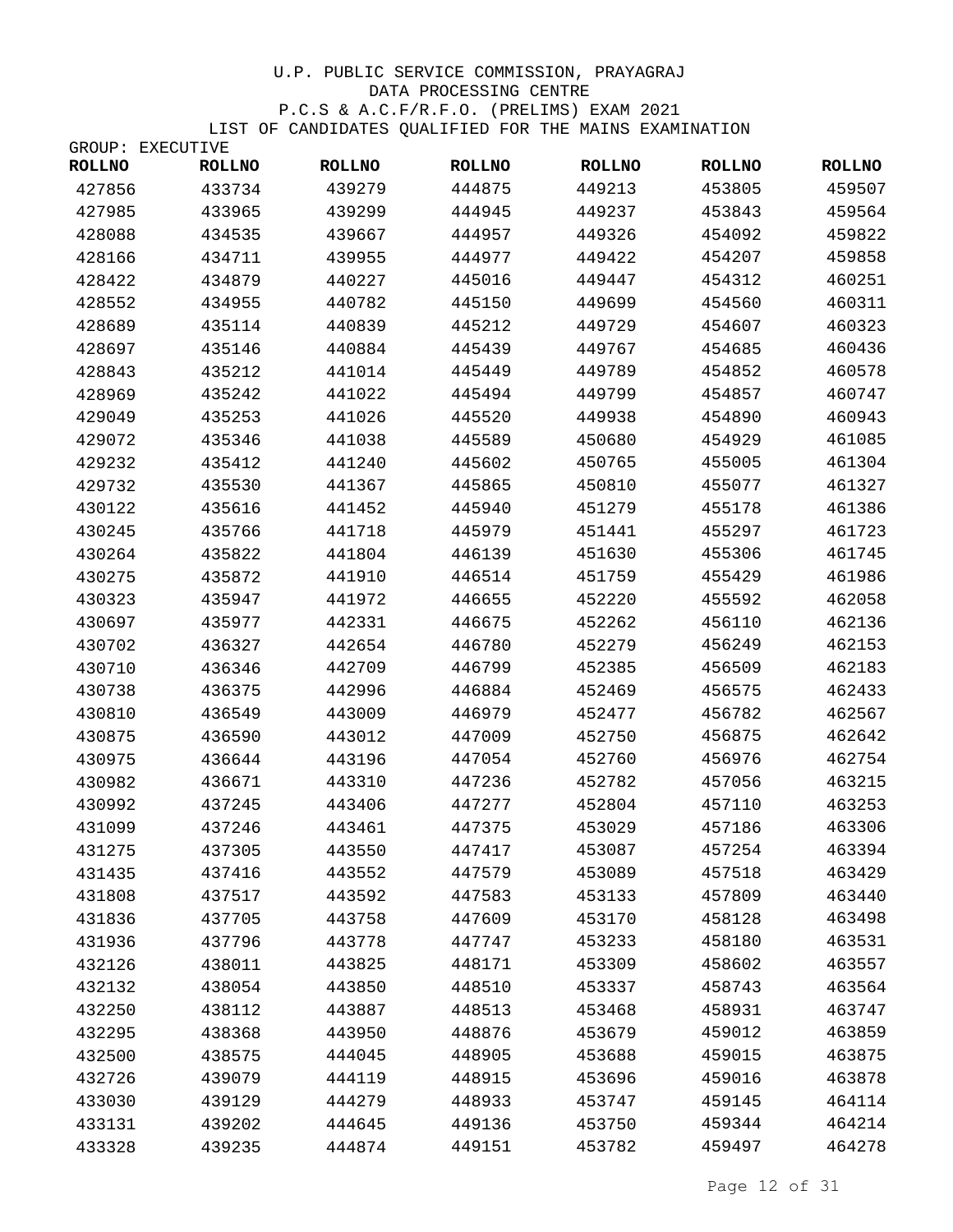|               | GROUP: EXECUTIVE |               |               |               |               |               |
|---------------|------------------|---------------|---------------|---------------|---------------|---------------|
| <b>ROLLNO</b> | <b>ROLLNO</b>    | <b>ROLLNO</b> | <b>ROLLNO</b> | <b>ROLLNO</b> | <b>ROLLNO</b> | <b>ROLLNO</b> |
| 464283        | 469106           | 474222        | 479609        | 484692        | 488608        | 495251        |
| 464379        | 469203           | 474268        | 479696        | 484771        | 488764        | 495263        |
| 464436        | 469269           | 474307        | 479728        | 484883        | 488813        | 495423        |
| 464776        | 469276           | 474709        | 479754        | 485018        | 489004        | 495868        |
| 464927        | 469309           | 475264        | 479831        | 485079        | 489054        | 495901        |
| 465006        | 469320           | 475408        | 479833        | 485138        | 489208        | 496002        |
| 465033        | 469375           | 475526        | 480097        | 485193        | 489250        | 496076        |
| 465066        | 469425           | 475628        | 480130        | 485613        | 489475        | 496137        |
| 465068        | 469448           | 475636        | 480139        | 485798        | 489580        | 496164        |
| 465284        | 469508           | 475797        | 480640        | 485801        | 489722        | 496394        |
| 465335        | 469810           | 475826        | 480683        | 485842        | 489855        | 496453        |
| 465704        | 469820           | 476087        | 480696        | 485952        | 490593        | 496635        |
| 465771        | 469886           | 476133        | 480827        | 485971        | 490683        | 497187        |
| 465894        | 470129           | 476268        | 480930        | 485975        | 490910        | 497197        |
| 466095        | 470160           | 476340        | 481328        | 486095        | 490930        | 497358        |
| 466287        | 470304           | 476526        | 481419        | 486199        | 490982        | 497478        |
| 466448        | 470345           | 476673        | 481587        | 486252        | 491063        | 497660        |
| 466516        | 470795           | 476783        | 481631        | 486332        | 491224        | 497683        |
| 466522        | 470927           | 476873        | 481903        | 486350        | 491284        | 497793        |
| 466531        | 471188           | 476879        | 481935        | 486368        | 491334        | 497948        |
| 466537        | 471277           | 476941        | 481939        | 486534        | 491503        | 498052        |
| 466574        | 471500           | 477152        | 482153        | 486567        | 491723        | 498107        |
| 466735        | 471637           | 477253        | 482228        | 486576        | 491762        | 498284        |
| 466757        | 471815           | 477395        | 482621        | 486688        | 492197        | 498599        |
| 467117        | 471946           | 477521        | 482704        | 486853        | 492251        | 498606        |
| 467196        | 471994           | 477575        | 482773        | 487046        | 492467        | 498839        |
| 467425        | 472014           | 477579        | 482786        | 487111        | 492599        | 498897        |
| 467502        | 472136           | 477651        | 482848        | 487113        | 492611        | 498951        |
| 467633        | 472200           | 477704        | 482862        | 487167        | 492832        | 499019        |
| 467766        | 472278           | 477718        | 482988        | 487308        | 492873        | 499248        |
| 467834        | 472324           | 477851        | 483067        | 487312        | 492981        | 499653        |
| 467968        | 472727           | 478057        | 483208        | 487328        | 493442        | 499675        |
| 468082        | 472841           | 478199        | 483232        | 487336        | 493579        | 500202        |
| 468111        | 472874           | 478342        | 483415        | 487603        | 493817        | 500286        |
| 468285        | 472915           | 478382        | 483690        | 487679        | 493858        | 500328        |
| 468433        | 473112           | 478468        | 483770        | 487745        | 493942        | 500505        |
| 468491        | 473125           | 478508        | 483841        | 487763        | 493965        | 500562        |
| 468564        | 473248           | 478564        | 483887        | 487983        | 494200        | 500574        |
| 468654        | 473477           | 478793        | 484042        | 488045        | 494424        | 500655        |
| 468655        | 473654           | 479071        | 484350        | 488056        | 494621        | 500830        |
| 468863        | 473737           | 479144        | 484355        | 488220        | 494794        | 500999        |
| 468874        | 474026           | 479174        | 484379        | 488359        | 494994        | 501035        |
| 468965        | 474059           | 479460        | 484439        | 488365        | 495140        | 501189        |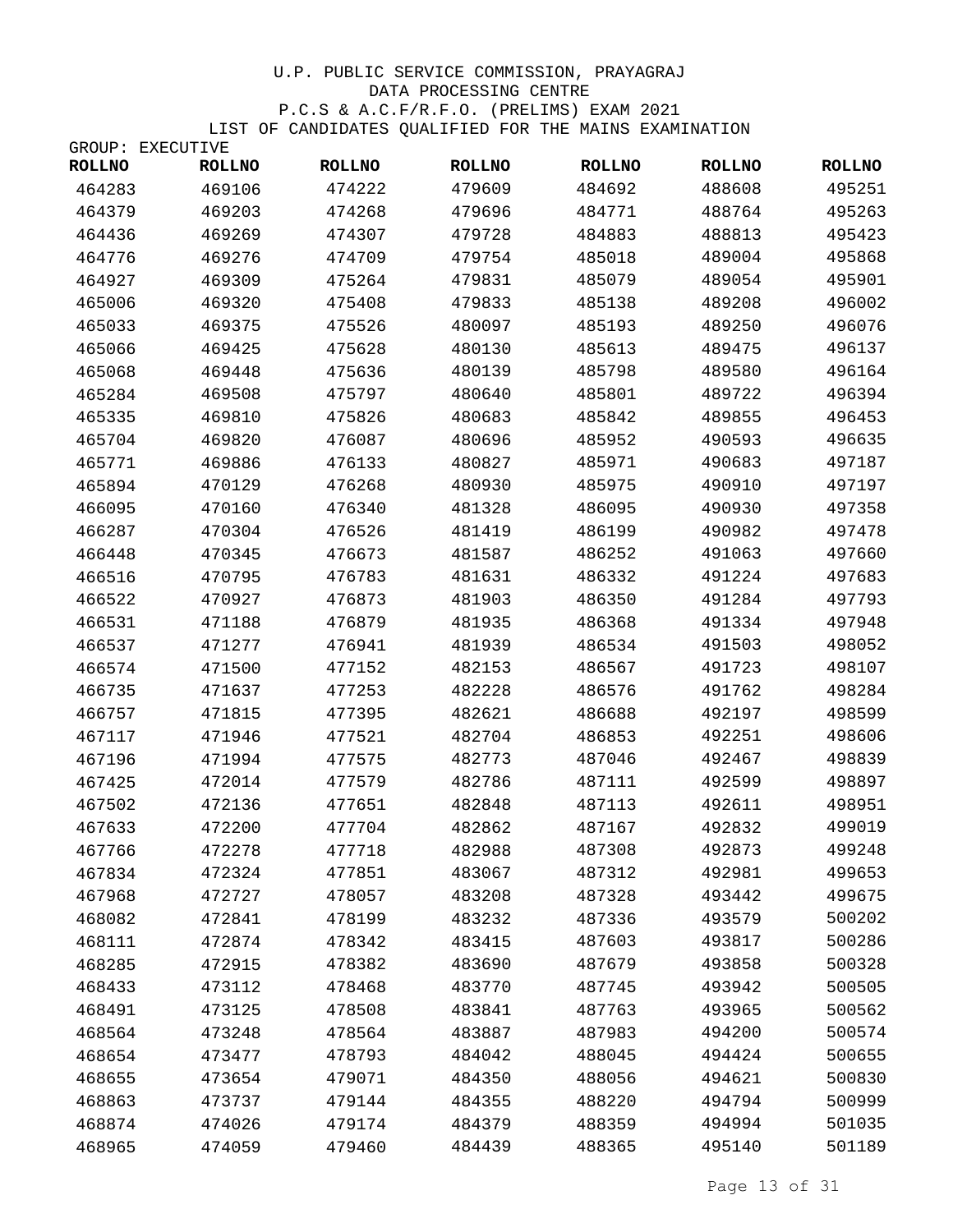|               | GROUP: EXECUTIVE |               |               |               |               |               |
|---------------|------------------|---------------|---------------|---------------|---------------|---------------|
| <b>ROLLNO</b> | <b>ROLLNO</b>    | <b>ROLLNO</b> | <b>ROLLNO</b> | <b>ROLLNO</b> | <b>ROLLNO</b> | <b>ROLLNO</b> |
| 501257        | 506620           | 512085        | 518329        | 524658        | 529879        | 535744        |
| 501327        | 506717           | 512185        | 518459        | 524733        | 529930        | 535938        |
| 501753        | 506826           | 512206        | 518939        | 524850        | 530004        | 536053        |
| 501945        | 506827           | 512377        | 519099        | 525145        | 530064        | 536111        |
| 501980        | 506910           | 512379        | 519103        | 525254        | 530277        | 536133        |
| 502046        | 507027           | 512535        | 519239        | 525365        | 530875        | 536392        |
| 502068        | 507054           | 512575        | 519296        | 525387        | 530890        | 536978        |
| 502113        | 507088           | 512995        | 519546        | 525432        | 530932        | 536987        |
| 502923        | 507194           | 513068        | 519652        | 525448        | 531170        | 537006        |
| 503380        | 507254           | 513138        | 519958        | 525680        | 531212        | 537076        |
| 503397        | 507297           | 513204        | 519997        | 525731        | 531225        | 537097        |
| 503554        | 507642           | 513404        | 520037        | 525736        | 531340        | 537127        |
| 503607        | 507716           | 513676        | 520236        | 525796        | 531378        | 537189        |
| 503611        | 507720           | 513816        | 520347        | 525864        | 531405        | 537397        |
| 503799        | 507875           | 513910        | 520510        | 526018        | 531417        | 537426        |
| 503997        | 507887           | 514221        | 520680        | 526078        | 531792        | 537488        |
| 504022        | 507944           | 514253        | 520809        | 526399        | 531846        | 537501        |
| 504071        | 508055           | 514309        | 520816        | 526432        | 531872        | 537619        |
| 504240        | 508086           | 514490        | 520912        | 526479        | 531887        | 537783        |
| 504308        | 508513           | 514765        | 521819        | 526680        | 532033        | 537790        |
| 504312        | 508819           | 515157        | 521916        | 526840        | 532104        | 537858        |
| 504390        | 508993           | 515177        | 522013        | 526875        | 532162        | 537930        |
| 504582        | 509006           | 515239        | 522364        | 526934        | 532318        | 538063        |
| 504703        | 509591           | 515396        | 522372        | 527032        | 532463        | 538124        |
| 504943        | 509642           | 515685        | 522545        | 527123        | 532659        | 538286        |
| 504982        | 509653           | 515692        | 522599        | 527340        | 533575        | 538428        |
| 505019        | 510213           | 515715        | 522609        | 527546        | 533787        | 538513        |
| 505042        | 510220           | 515724        | 522644        | 527558        | 533839        | 538579        |
| 505046        | 510300           | 515760        | 522859        | 528195        | 533867        | 538591        |
| 505206        | 510343           | 516052        | 522887        | 528287        | 534029        | 538598        |
| 505216        | 510473           | 516129        | 522962        | 528575        | 534070        | 538782        |
| 505464        | 510637           | 516134        | 523017        | 528659        | 534071        | 539144        |
| 505564        | 510773           | 516218        | 523026        | 528774        | 534243        | 539270        |
| 505595        | 510926           | 516482        | 523089        | 528793        | 534348        | 539289        |
| 505609        | 510978           | 517080        | 523392        | 528794        | 534447        | 539588        |
| 505698        | 511011           | 517087        | 523452        | 528879        | 535018        | 539757        |
| 506085        | 511236           | 517157        | 523672        | 528948        | 535019        | 539795        |
| 506224        | 511551           | 517170        | 523879        | 529066        | 535099        | 539960        |
| 506250        | 511593           | 517487        | 523919        | 529134        | 535264        | 540098        |
| 506362        | 511722           | 517553        | 523970        | 529239        | 535266        | 540235        |
| 506375        | 511780           | 517658        | 524174        | 529475        | 535443        | 540248        |
| 506414        | 511946           | 517879        | 524288        | 529484        | 535596        | 540407        |
| 506459        | 512023           | 518127        | 524376        | 529743        | 535637        | 540628        |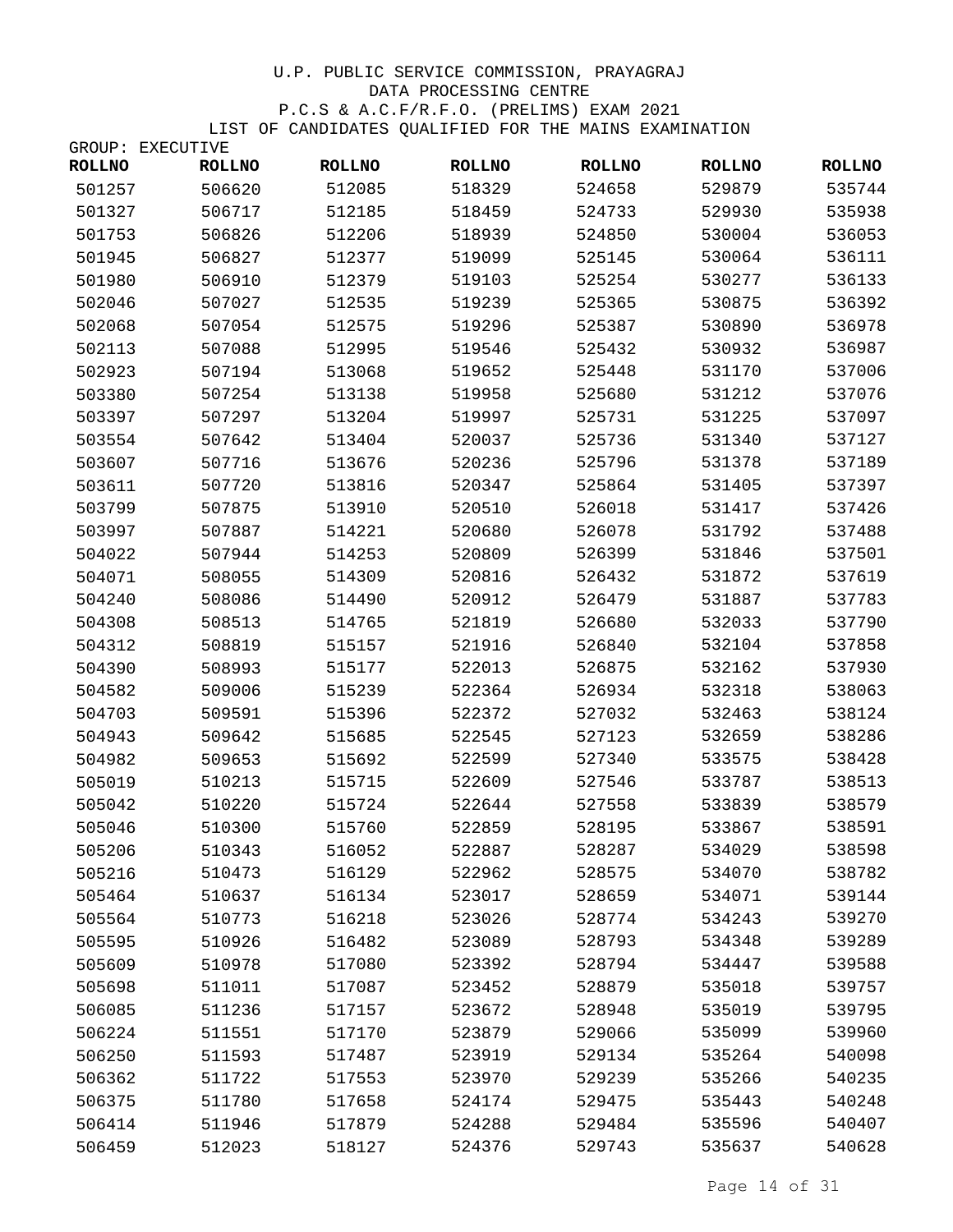GROUP: EXECUTIVE

| <b>ROLLNO</b> | <b>ROLLNO</b> | <b>ROLLNO</b> | <b>ROLLNO</b> | <b>ROLLNO</b> | <b>ROLLNO</b> | <b>ROLLNO</b> |
|---------------|---------------|---------------|---------------|---------------|---------------|---------------|
| 540699        | 547836        | 553205        | 558023        | 562136        | 566846        | 572630        |
| 540714        | 548244        | 553345        | 558083        | 562214        | 567106        | 572661        |
| 540933        | 548266        | 553395        | 558386        | 562318        | 567124        | 572734        |
| 541193        | 548507        | 553516        | 558505        | 562384        | 567178        | 573356        |
| 541312        | 548820        | 553567        | 558542        | 562928        | 567248        | 573579        |
| 541431        | 549043        | 553590        | 558544        | 562993        | 567432        | 573612        |
| 541548        | 549390        | 553865        | 558575        | 563006        | 567571        | 573890        |
| 541639        | 549413        | 553939        | 558800        | 563039        | 567624        | 574058        |
| 541761        | 549458        | 554078        | 558922        | 563384        | 567725        | 574116        |
| 542077        | 549727        | 554206        | 558959        | 563444        | 567730        | 574197        |
| 542120        | 549774        | 554230        | 558988        | 563510        | 567902        | 574294        |
| 542171        | 549823        | 554265        | 559034        | 563618        | 568002        | 574418        |
| 542272        | 549926        | 554582        | 559108        | 563630        | 568100        | 574478        |
| 542292        | 549965        | 554636        | 559308        | 563657        | 568123        | 574665        |
| 542734        | 549993        | 554670        | 559518        | 563719        | 568239        | 574677        |
| 542749        | 550113        | 554737        | 559908        | 563743        | 568297        | 574770        |
| 543177        | 550233        | 554880        | 559942        | 563875        | 568597        | 574836        |
| 543206        | 550239        | 554974        | 559959        | 563894        | 568612        | 574842        |
| 543227        | 550386        | 555035        | 560136        | 564056        | 568864        | 574896        |
| 543440        | 550414        | 555110        | 560258        | 564126        | 569023        | 574985        |
| 543552        | 550526        | 555301        | 560334        | 564155        | 569144        | 575094        |
| 543791        | 550571        | 555528        | 560425        | 564429        | 569171        | 575113        |
| 543845        | 550733        | 555542        | 560499        | 564499        | 569189        | 575179        |
| 543868        | 550959        | 555729        | 560524        | 564590        | 569299        | 575239        |
| 544175        | 551058        | 555828        | 560536        | 564886        | 569513        | 575332        |
| 544302        | 551113        | 555840        | 560644        | 564915        | 569522        | 575553        |
| 544452        | 551152        | 555865        | 560649        | 564979        | 569631        | 575576        |
| 544513        | 551417        | 555940        | 561005        | 565012        | 569690        | 575734        |
| 544537        | 551453        | 556104        | 561119        | 565013        | 569740        | 575770        |
| 544868        | 551625        | 556399        | 561204        | 565113        | 569804        | 575774        |
| 544930        | 551657        | 556458        | 561222        | 565595        | 569867        | 575964        |
| 545275        | 551797        | 556531        | 561257        | 565745        | 570109        | 576100        |
| 545316        | 551850        | 556675        | 561270        | 565870        | 570557        | 576154        |
| 545523        | 552013        | 556689        | 561313        | 565919        | 570856        | 576298        |
| 546073        | 552061        | 556838        | 561496        | 565944        | 571049        | 576377        |
| 546257        | 552437        | 556911        | 561569        | 566013        | 571072        | 576395        |
| 546297        | 552552        | 557013        | 561585        | 566040        | 571194        | 576440        |
| 546534        | 552564        | 557099        | 561620        | 566190        | 571439        | 576638        |
| 547044        | 552798        | 557116        | 561724        | 566397        | 571756        | 576653        |
| 547091        | 552880        | 557352        | 561842        | 566403        | 572254        | 576878        |
| 547120        | 552882        | 557417        | 561955        | 566469        | 572330        | 576945        |
| 547233        | 552897        | 557711        | 562022        | 566614        | 572614        | 577024        |
| 547235        | 552946        | 557806        | 562108        | 566759        | 572629        | 577025        |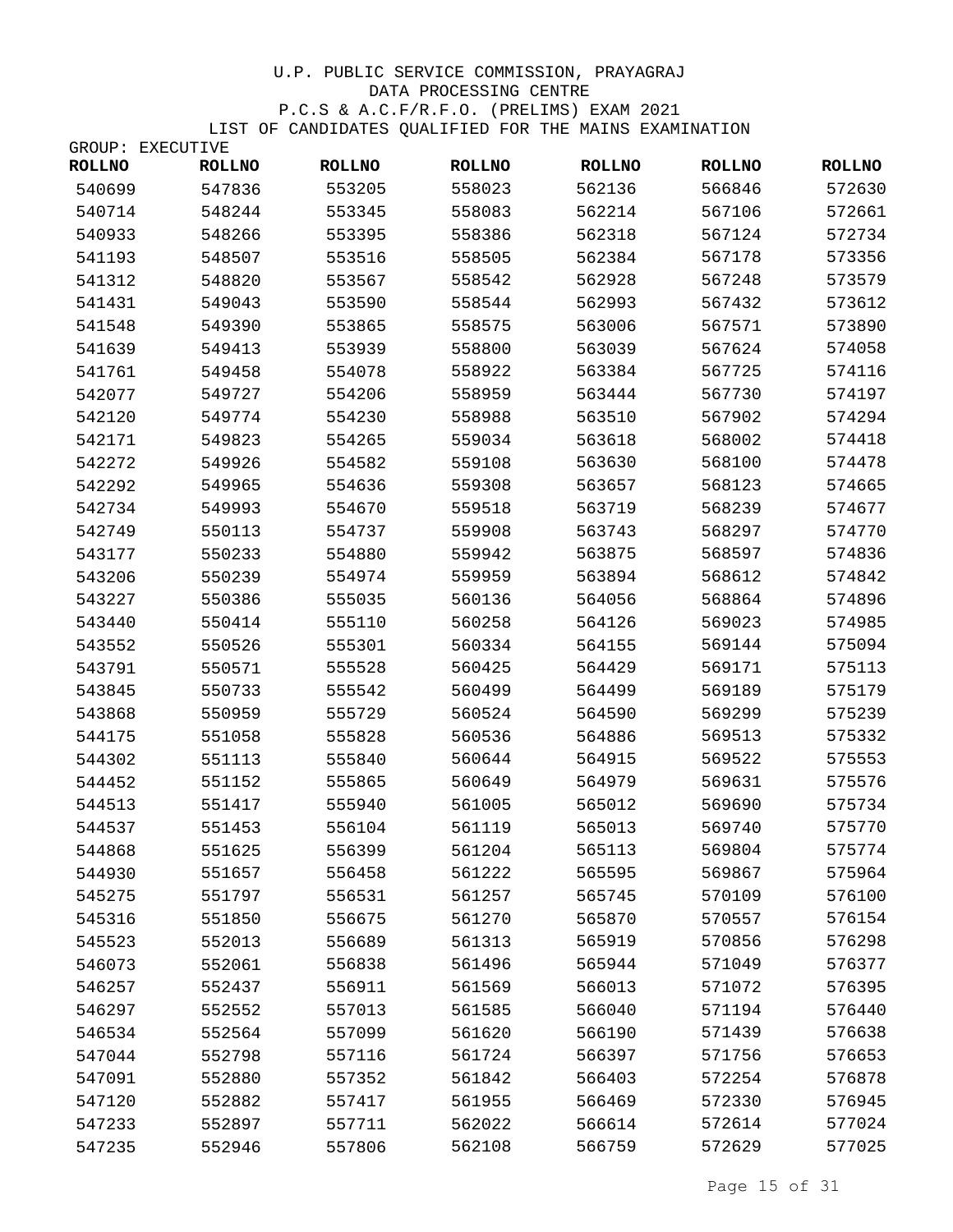|               | GROUP: EXECUTIVE |               |               |               |               |               |
|---------------|------------------|---------------|---------------|---------------|---------------|---------------|
| <b>ROLLNO</b> | <b>ROLLNO</b>    | <b>ROLLNO</b> | <b>ROLLNO</b> | <b>ROLLNO</b> | <b>ROLLNO</b> | <b>ROLLNO</b> |
| 577092        | 582572           | 586758        | 592375        | 598395        | 606072        | 611270        |
| 577216        | 582709           | 586963        | 592549        | 598424        | 606116        | 611488        |
| 577748        | 582879           | 587331        | 592655        | 598539        | 606512        | 611528        |
| 577764        | 582910           | 587517        | 593817        | 598578        | 606648        | 611640        |
| 577783        | 582919           | 587673        | 593886        | 598585        | 606704        | 611683        |
| 578171        | 582948           | 587759        | 594105        | 598629        | 606719        | 612036        |
| 578347        | 582949           | 587878        | 594205        | 598642        | 606944        | 612217        |
| 578443        | 582957           | 587890        | 594354        | 598720        | 606956        | 612277        |
| 578465        | 583038           | 587899        | 594428        | 598736        | 606998        | 612301        |
| 578473        | 583091           | 587900        | 594606        | 599048        | 607250        | 612490        |
| 578684        | 583378           | 588412        | 594689        | 599082        | 607295        | 612516        |
| 578905        | 583588           | 588428        | 594755        | 599384        | 607420        | 612555        |
| 578937        | 583606           | 588610        | 594922        | 599643        | 607429        | 612629        |
| 579203        | 583666           | 588659        | 595006        | 600162        | 607454        | 612855        |
| 579270        | 583812           | 588720        | 595086        | 600214        | 607531        | 612896        |
| 579379        | 583913           | 588756        | 595398        | 600823        | 607639        | 613186        |
| 579757        | 583940           | 588939        | 595548        | 601378        | 607851        | 613383        |
| 579768        | 584076           | 588974        | 595722        | 601379        | 607885        | 613669        |
| 580071        | 584326           | 588983        | 595756        | 601406        | 607994        | 613863        |
| 580149        | 584626           | 589237        | 595758        | 601531        | 608145        | 613888        |
| 580172        | 584639           | 589286        | 595764        | 601659        | 608149        | 613963        |
| 580270        | 584889           | 589339        | 595948        | 601873        | 608270        | 614117        |
| 580360        | 585039           | 589506        | 596152        | 602016        | 608303        | 614175        |
| 580504        | 585092           | 589833        | 596334        | 602664        | 608394        | 614183        |
| 580530        | 585141           | 589868        | 596473        | 602909        | 608856        | 614339        |
| 580585        | 585154           | 589902        | 596552        | 602980        | 608993        | 614593        |
| 580799        | 585198           | 590162        | 596646        | 602983        | 609115        | 614623        |
| 580829        | 585218           | 590215        | 596760        | 603016        | 609353        | 614842        |
| 580902        | 585405           | 590256        | 596939        | 603018        | 609370        | 615197        |
| 581016        | 585428           | 590428        | 596969        | 603053        | 609439        | 615221        |
| 581512        | 585482           | 590710        | 597156        | 603059        | 609537        | 615393        |
| 581870        | 585532           | 590789        | 597218        | 603151        | 609576        | 615603        |
| 581907        | 585692           | 590850        | 597428        | 603510        | 609608        | 615677        |
| 581981        | 586006           | 590883        | 597479        | 603907        | 609838        | 615700        |
| 582028        | 586053           | 591316        | 597510        | 604224        | 610232        | 615758        |
| 582078        | 586060           | 591330        | 597679        | 604431        | 610374        | 615909        |
| 582110        | 586266           | 591332        | 597879        | 604659        | 610484        | 616076        |
| 582154        | 586318           | 591466        | 597898        | 604937        | 610666        | 616077        |
| 582220        | 586491           | 591956        | 597908        | 605462        | 610895        | 616277        |
| 582237        | 586599           | 592080        | 597924        | 605478        | 610979        | 616356        |
| 582372        | 586609           | 592197        | 598145        | 605531        | 610992        | 616357        |
| 582449        | 586638           | 592296        | 598190        | 605583        | 611062        | 616632        |
| 582473        | 586693           | 592318        | 598192        | 606031        | 611257        | 616707        |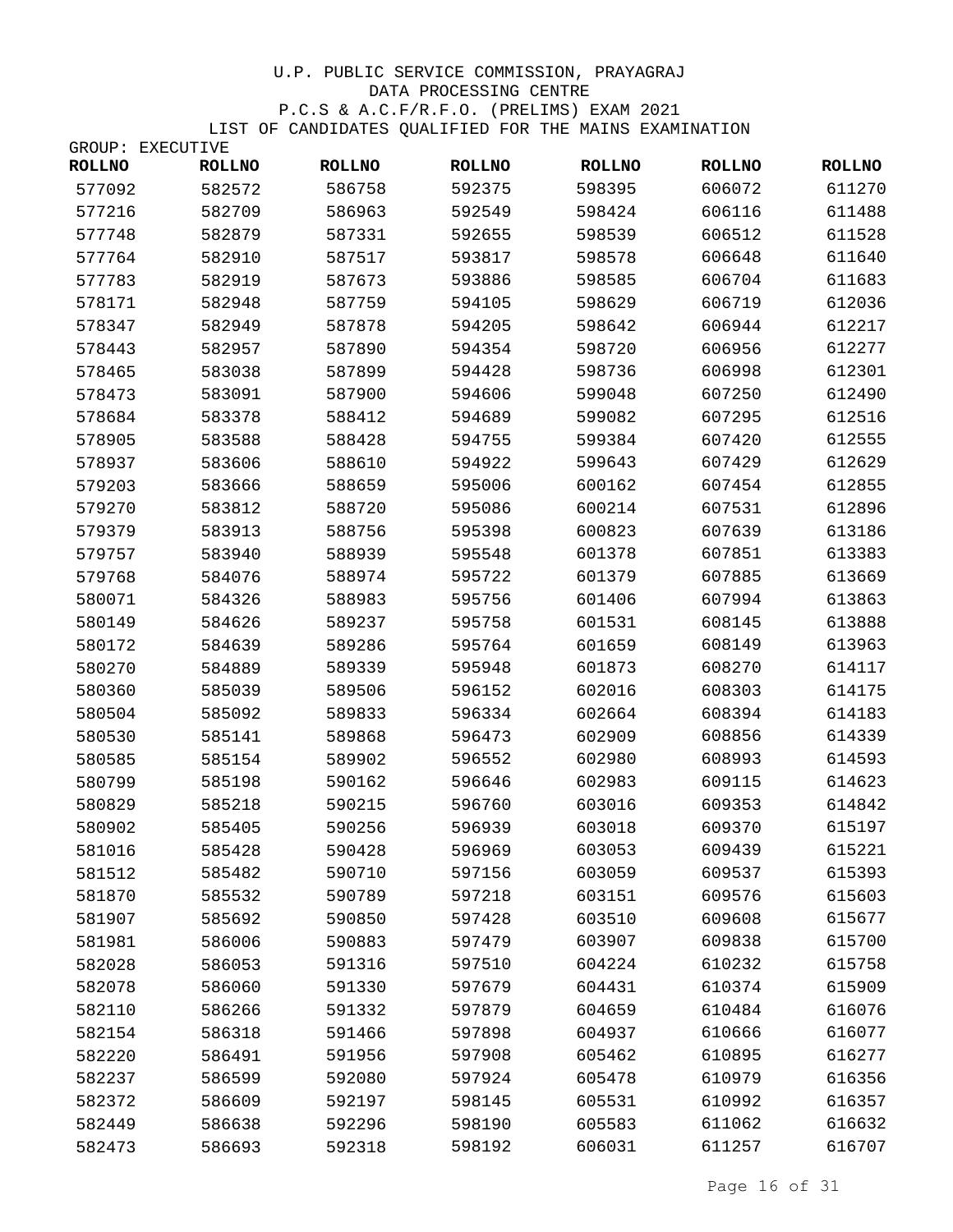|               | GROUP: EXECUTIVE |               |               |               |               |               |
|---------------|------------------|---------------|---------------|---------------|---------------|---------------|
| <b>ROLLNO</b> | <b>ROLLNO</b>    | <b>ROLLNO</b> | <b>ROLLNO</b> | <b>ROLLNO</b> | <b>ROLLNO</b> | <b>ROLLNO</b> |
| 617258        | 621802           | 626896        | 633155        | 638776        | 644534        | 651051        |
| 617332        | 621843           | 627146        | 633175        | 638867        | 644647        | 651102        |
| 617433        | 621864           | 627224        | 633271        | 638971        | 644865        | 651317        |
| 617635        | 621877           | 627247        | 633381        | 639290        | 645117        | 651354        |
| 617643        | 622063           | 627461        | 633674        | 639399        | 645296        | 651881        |
| 617854        | 622241           | 627555        | 633713        | 639604        | 645374        | 652099        |
| 617946        | 622695           | 627592        | 633806        | 639642        | 645445        | 652214        |
| 618033        | 622756           | 627789        | 633858        | 639658        | 645660        | 652278        |
| 618082        | 622955           | 627866        | 633881        | 639696        | 646025        | 652379        |
| 618240        | 622964           | 627883        | 634054        | 639907        | 646264        | 652544        |
| 618393        | 622973           | 628345        | 634214        | 640132        | 646477        | 652662        |
| 618643        | 623026           | 628615        | 634478        | 640504        | 646716        | 652712        |
| 618734        | 623045           | 628765        | 634670        | 640867        | 646847        | 652715        |
| 618742        | 623239           | 628863        | 634758        | 640877        | 646854        | 652725        |
| 618817        | 623421           | 628953        | 634790        | 640929        | 647014        | 652913        |
| 618819        | 623517           | 629567        | 635102        | 640999        | 647038        | 653028        |
| 618848        | 623893           | 629578        | 635110        | 641063        | 647130        | 653452        |
| 619068        | 624052           | 629697        | 635214        | 641379        | 647816        | 653502        |
| 619084        | 624096           | 629774        | 635284        | 641419        | 647930        | 653568        |
| 619215        | 624113           | 629915        | 635508        | 641456        | 648280        | 653682        |
| 619387        | 624167           | 630310        | 635738        | 641602        | 648309        | 653925        |
| 619636        | 624242           | 630517        | 635852        | 641805        | 648316        | 653961        |
| 619659        | 624658           | 630659        | 636041        | 641995        | 648370        | 654183        |
| 619680        | 624764           | 631073        | 636087        | 642289        | 648770        | 654192        |
| 619697        | 624825           | 631110        | 636116        | 642428        | 648949        | 654565        |
| 619877        | 624835           | 631327        | 636398        | 642473        | 648987        | 654629        |
| 619926        | 624957           | 631433        | 636416        | 642844        | 649038        | 654803        |
| 619966        | 624958           | 631797        | 636656        | 642899        | 649063        | 654892        |
| 619995        | 625003           | 631815        | 636864        | 643024        | 649279        | 654932        |
| 620051        | 625178           | 631958        | 637004        | 643216        | 649410        | 655072        |
| 620178        | 625202           | 632034        | 637023        | 643338        | 649465        | 655161        |
| 620371        | 625344           | 632312        | 637196        | 643342        | 649557        | 655483        |
| 620374        | 625355           | 632474        | 637276        | 643386        | 649808        | 655531        |
| 620577        | 625388           | 632476        | 637299        | 643423        | 649835        | 655711        |
| 620583        | 625395           | 632575        | 637523        | 643750        | 649922        | 655898        |
| 620640        | 625629           | 632746        | 637845        | 643812        | 650033        | 656005        |
| 620753        | 625658           | 632824        | 637933        | 644005        | 650153        | 656423        |
| 620913        | 626002           | 632907        | 638116        | 644145        | 650224        | 656428        |
| 620963        | 626070           | 632918        | 638313        | 644197        | 650544        | 656890        |
| 620994        | 626090           | 632984        | 638344        | 644228        | 650553        | 657181        |
| 621028        | 626293           | 633090        | 638417        | 644398        | 650752        | 657385        |
| 621044        | 626297           | 633116        | 638515        | 644407        | 650801        | 657982        |
| 621079        | 626478           | 633117        | 638597        | 644494        | 650817        | 658039        |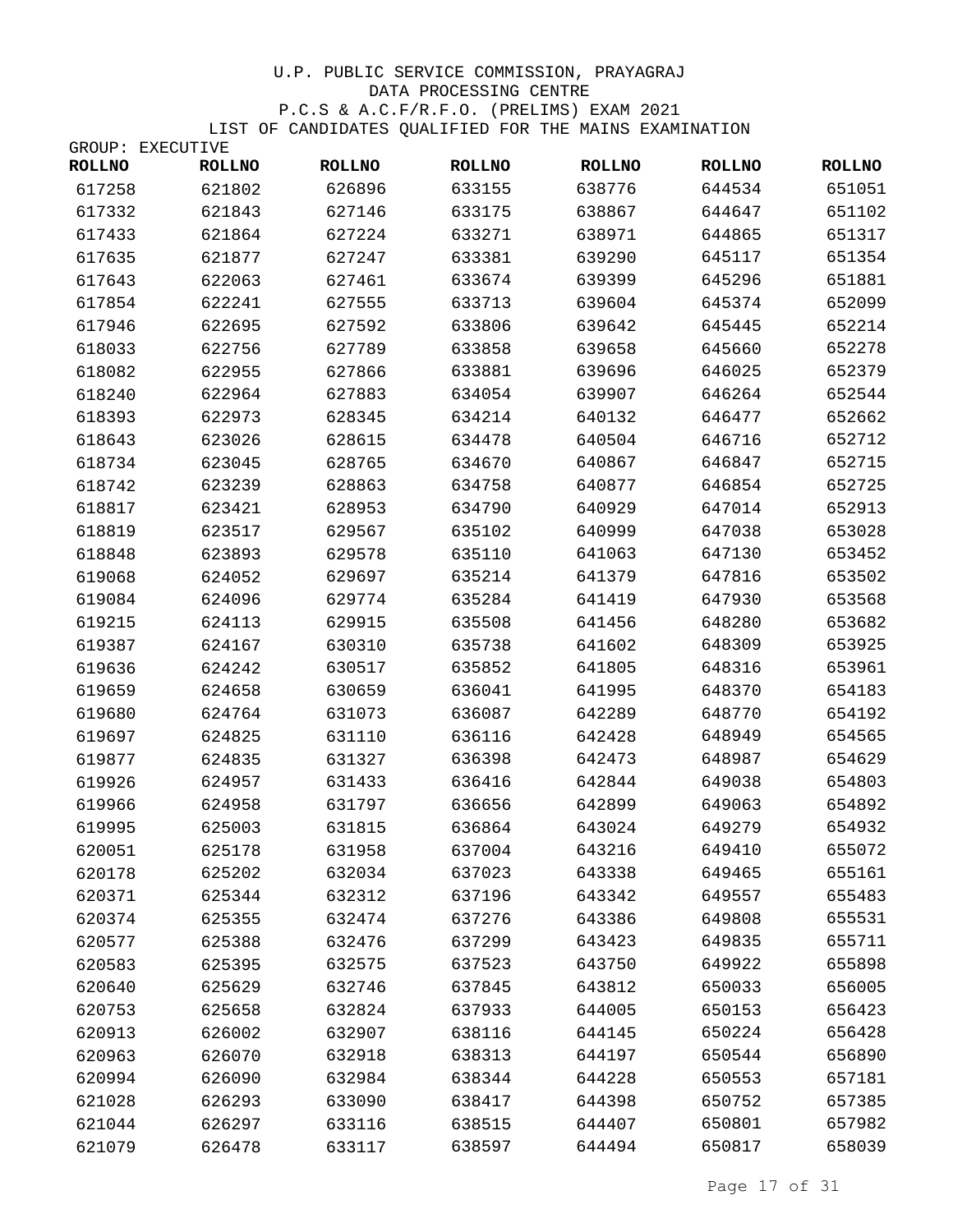|               | GROUP: EXECUTIVE |               |               |               |               |               |
|---------------|------------------|---------------|---------------|---------------|---------------|---------------|
| <b>ROLLNO</b> | <b>ROLLNO</b>    | <b>ROLLNO</b> | <b>ROLLNO</b> | <b>ROLLNO</b> | <b>ROLLNO</b> | <b>ROLLNO</b> |
| 658183        | 663024           | 667562        | 672500        | 678408        | 683049        | 688173        |
| 658202        | 663330           | 667604        | 672567        | 678591        | 683171        | 688351        |
| 658273        | 663375           | 667795        | 672867        | 678812        | 683256        | 688374        |
| 658682        | 663650           | 667810        | 673201        | 678914        | 683338        | 688423        |
| 658845        | 663856           | 667834        | 673537        | 679045        | 683509        | 688464        |
| 658884        | 663866           | 667897        | 673628        | 679335        | 683564        | 688540        |
| 659005        | 664285           | 667941        | 673734        | 679413        | 683606        | 688544        |
| 659186        | 664317           | 667966        | 673790        | 679465        | 683864        | 688547        |
| 659258        | 665021           | 668300        | 673937        | 679537        | 684096        | 688635        |
| 659332        | 665212           | 668424        | 674580        | 679634        | 684215        | 688744        |
| 659352        | 665304           | 668485        | 674605        | 680019        | 684434        | 688904        |
| 659475        | 665385           | 669103        | 675281        | 680039        | 684467        | 688954        |
| 659672        | 665464           | 669126        | 675374        | 680051        | 684813        | 689022        |
| 659688        | 665568           | 669546        | 675467        | 680228        | 684923        | 689081        |
| 659694        | 665649           | 669702        | 676061        | 680367        | 685189        | 689285        |
| 660256        | 665797           | 669794        | 676116        | 680502        | 685259        | 689472        |
| 660318        | 665918           | 669943        | 676239        | 680999        | 685429        | 689497        |
| 660457        | 666032           | 670017        | 676250        | 681043        | 685715        | 689574        |
| 660473        | 666217           | 670307        | 676355        | 681209        | 685797        | 689678        |
| 660820        | 666347           | 670452        | 676370        | 681212        | 685801        | 689772        |
| 661034        | 666373           | 670482        | 676428        | 681613        | 685834        | 689937        |
| 661208        | 666533           | 670483        | 676445        | 681803        | 685865        | 690007        |
| 661419        | 666668           | 670504        | 676882        | 681860        | 685880        | 690052        |
| 661673        | 666702           | 670590        | 676970        | 682157        | 686663        | 690124        |
| 662066        | 666830           | 670668        | 676981        | 682322        | 686789        | 690448        |
| 662160        | 667099           | 671068        | 677044        | 682347        | 687105        | 690619        |
| 662330        | 667242           | 671367        | 677095        | 682460        | 687284        | 690922        |
| 662671        | 667259           | 671723        | 677251        | 682491        | 687617        | 690954        |
| 662741        | 667379           | 671889        | 677431        | 682600        | 687632        | 691104        |
| 662890        | 667412           | 671931        | 677561        | 682711        | 687702        | 691150        |
| 662950        | 667461           | 671971        | 678183        | 682928        | 687760        |               |
| 662998        | 667470           | 672350        | 678277        | 682983        | 687773        |               |

TOTAL NO OF CANDIDATES QUALIFIED :: 005339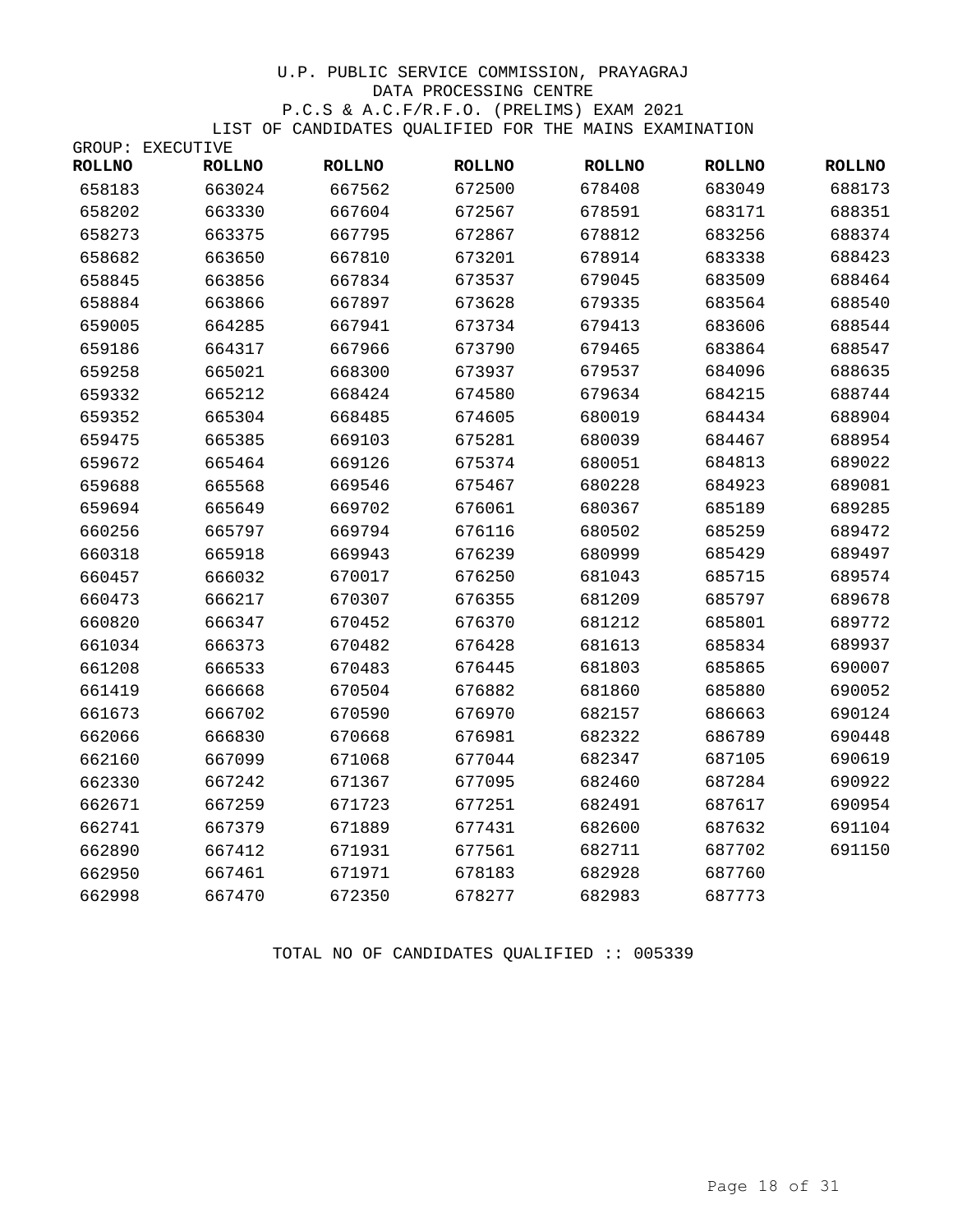|               | GROUP: AGRICULTURE |               |               |               |               |               |
|---------------|--------------------|---------------|---------------|---------------|---------------|---------------|
| <b>ROLLNO</b> | <b>ROLLNO</b>      | <b>ROLLNO</b> | <b>ROLLNO</b> | <b>ROLLNO</b> | <b>ROLLNO</b> | <b>ROLLNO</b> |
| 004175        | 115191             | 199855        | 268023        | 363027        | 479035        | 574294        |
| 022829        | 115332             | 203270        | 284023        | 366146        | 483556        | 577190        |
| 034394        | 117775             | 203557        | 286889        | 386310        | 489153        | 584254        |
| 043856        | 120791             | 204589        | 290214        | 388443        | 498304        | 589085        |
| 049791        | 128753             | 206093        | 292707        | 403054        | 502393        | 593560        |
| 060713        | 131242             | 211911        | 295930        | 409552        | 505216        | 595914        |
| 061636        | 134002             | 217005        | 302098        | 414455        | 506074        | 598539        |
| 064411        | 136921             | 222452        | 303377        | 427313        | 523782        | 617215        |
| 064681        | 137571             | 232714        | 305045        | 428505        | 528120        | 632851        |
| 082846        | 140444             | 233382        | 306842        | 433077        | 528646        | 636530        |
| 084879        | 141069             | 235531        | 308444        | 433702        | 528935        | 639486        |
| 086075        | 165098             | 235935        | 309110        | 435314        | 541728        | 654145        |
| 089866        | 168355             | 238436        | 311912        | 441308        | 543601        | 674128        |
| 091930        | 173817             | 245171        | 326347        | 447105        | 547044        | 677441        |
| 093403        | 178244             | 248640        | 328731        | 447765        | 547578        |               |
| 108512        | 184122             | 249350        | 344500        | 453468        | 561503        |               |
| 111145        | 184181             | 253334        | 354386        | 453875        | 565595        |               |
| 111877        | 199074             | 267611        | 355700        | 454426        | 567654        |               |

TOTAL NO OF CANDIDATES QUALIFIED :: 000122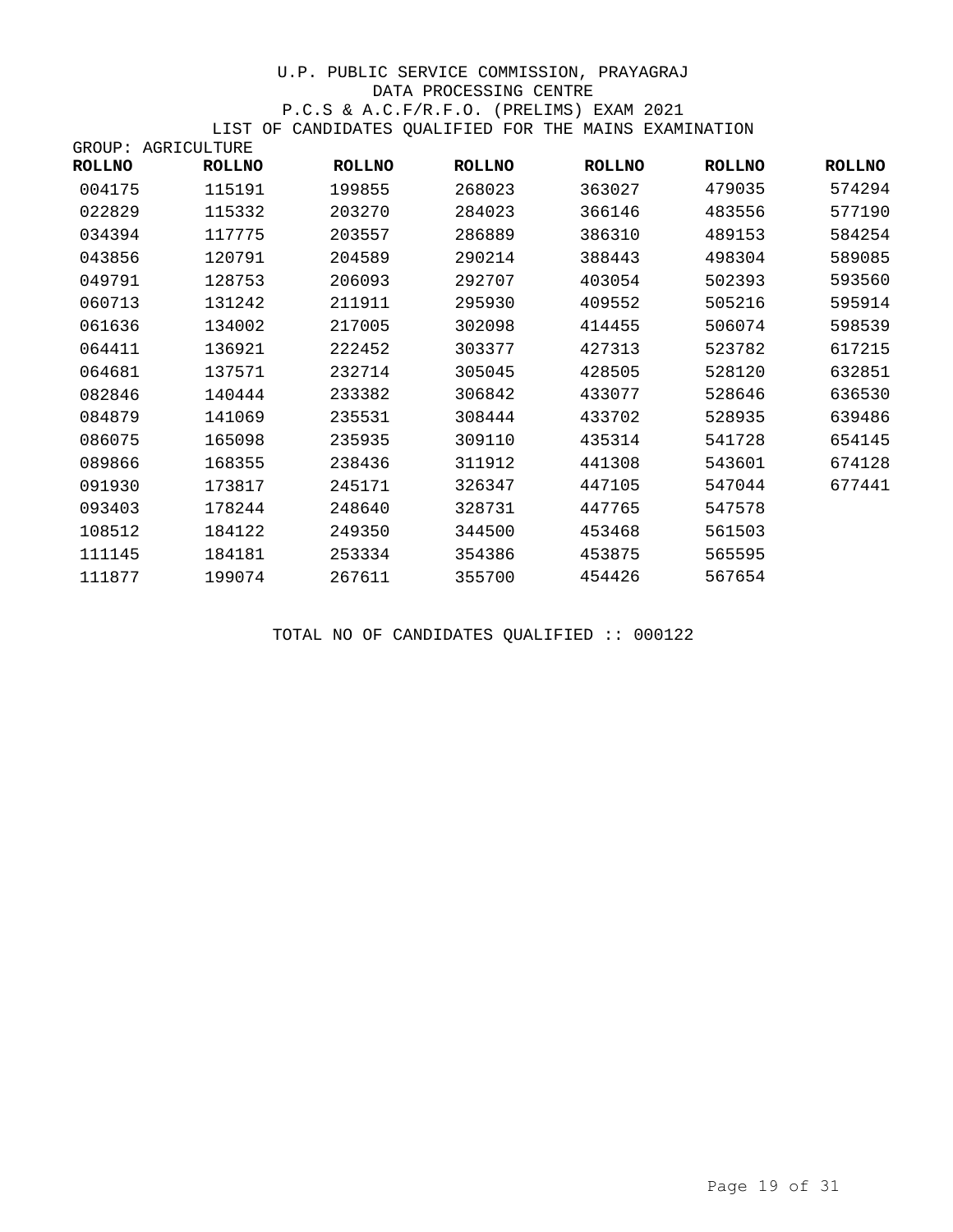| <b>ROLLNO</b> | <b>ROLLNO</b> | <b>ROLLNO</b> | <b>ROLLNO</b> | <b>ROLLNO</b> | <b>ROLLNO</b> | <b>ROLLNO</b> |
|---------------|---------------|---------------|---------------|---------------|---------------|---------------|
| 000022        | 016663        | 038329        | 051981        | 068541        | 083859        | 096379        |
| 000429        | 016925        | 039269        | 052258        | 069130        | 083955        | 096580        |
| 000972        | 017185        | 039607        | 052539        | 069256        | 084581        | 096890        |
| 001707        | 018510        | 039822        | 052990        | 069650        | 084725        | 097942        |
| 002044        | 018851        | 039871        | 053081        | 070225        | 084913        | 099453        |
| 002056        | 020396        | 040027        | 053135        | 070478        | 086898        | 100964        |
| 002653        | 020656        | 040694        | 055481        | 071756        | 087589        | 101867        |
| 003453        | 020759        | 041362        | 055840        | 071904        | 087620        | 102080        |
| 003900        | 021309        | 041452        | 055978        | 072001        | 087908        | 102657        |
| 003906        | 021613        | 041768        | 056160        | 072641        | 088120        | 102663        |
| 004530        | 022020        | 043189        | 056236        | 073222        | 088560        | 103280        |
| 005267        | 022067        | 043559        | 056250        | 073327        | 088817        | 103476        |
| 005487        | 022189        | 043669        | 056622        | 073468        | 089000        | 103929        |
| 005622        | 022319        | 043690        | 056816        | 073853        | 089159        | 104667        |
| 006224        | 022549        | 044992        | 056919        | 073976        | 089559        | 105503        |
| 006297        | 023250        | 044998        | 057128        | 074570        | 089796        | 105519        |
| 007292        | 023416        | 045216        | 057318        | 074867        | 090180        | 105580        |
| 007614        | 023556        | 045441        | 057751        | 075137        | 090639        | 105689        |
| 008368        | 023904        | 045504        | 058329        | 075573        | 091459        | 105813        |
| 008627        | 024576        | 045685        | 058840        | 076576        | 092041        | 106204        |
| 008642        | 024661        | 045871        | 059302        | 076900        | 092050        | 106248        |
| 008952        | 025996        | 045968        | 059658        | 077043        | 092186        | 107201        |
| 008992        | 026136        | 046131        | 059663        | 077562        | 092199        | 107438        |
| 010167        | 026147        | 046189        | 060473        | 077967        | 092344        | 107960        |
| 010524        | 026656        | 046257        | 060713        | 078020        | 092402        | 108447        |
| 010652        | 027499        | 046276        | 062854        | 078266        | 092676        | 108589        |
| 010687        | 028068        | 046431        | 063264        | 078374        | 093159        | 108749        |
| 010899        | 028452        | 046653        | 063361        | 078461        | 093195        | 108829        |
| 011088        | 029631        | 046696        | 063448        | 078762        | 093520        | 109249        |
| 011169        | 030642        | 048464        | 063555        | 078887        | 093549        | 109710        |
| 011768        | 030953        | 049331        | 063847        | 079138        | 094026        | 110299        |
| 011782        | 031919        | 049518        | 064281        | 079238        | 094368        | 111057        |
| 012251        | 032162        | 049631        | 064429        | 079457        | 094442        | 111145        |
| 012712        | 032299        | 049802        | 064695        | 079610        | 094569        | 111384        |
| 013763        | 032440        | 049940        | 064835        | 080098        | 095055        | 111407        |
| 014180        | 032801        | 050168        | 065067        | 081189        | 095344        | 111527        |
| 014189        | 034336        | 050779        | 065318        | 081763        | 095350        | 111693        |
| 014696        | 034799        | 050789        | 065940        | 081999        | 095500        | 111838        |
| 014870        | 035027        | 050855        | 066063        | 082092        | 095662        | 111874        |
| 015616        | 035382        | 051113        | 066915        | 082339        | 095673        | 112187        |
| 015632        | 035753        | 051121        | 067380        | 083086        | 095699        | 112354        |
| 015940        | 036987        | 051340        | 067672        | 083115        | 095762        | 112425        |
| 015957        | 037336        | 051411        | 068010        | 083162        | 095770        | 112584        |
| 016072        | 038229        | 051911        | 068404        | 083764        | 096340        | 112660        |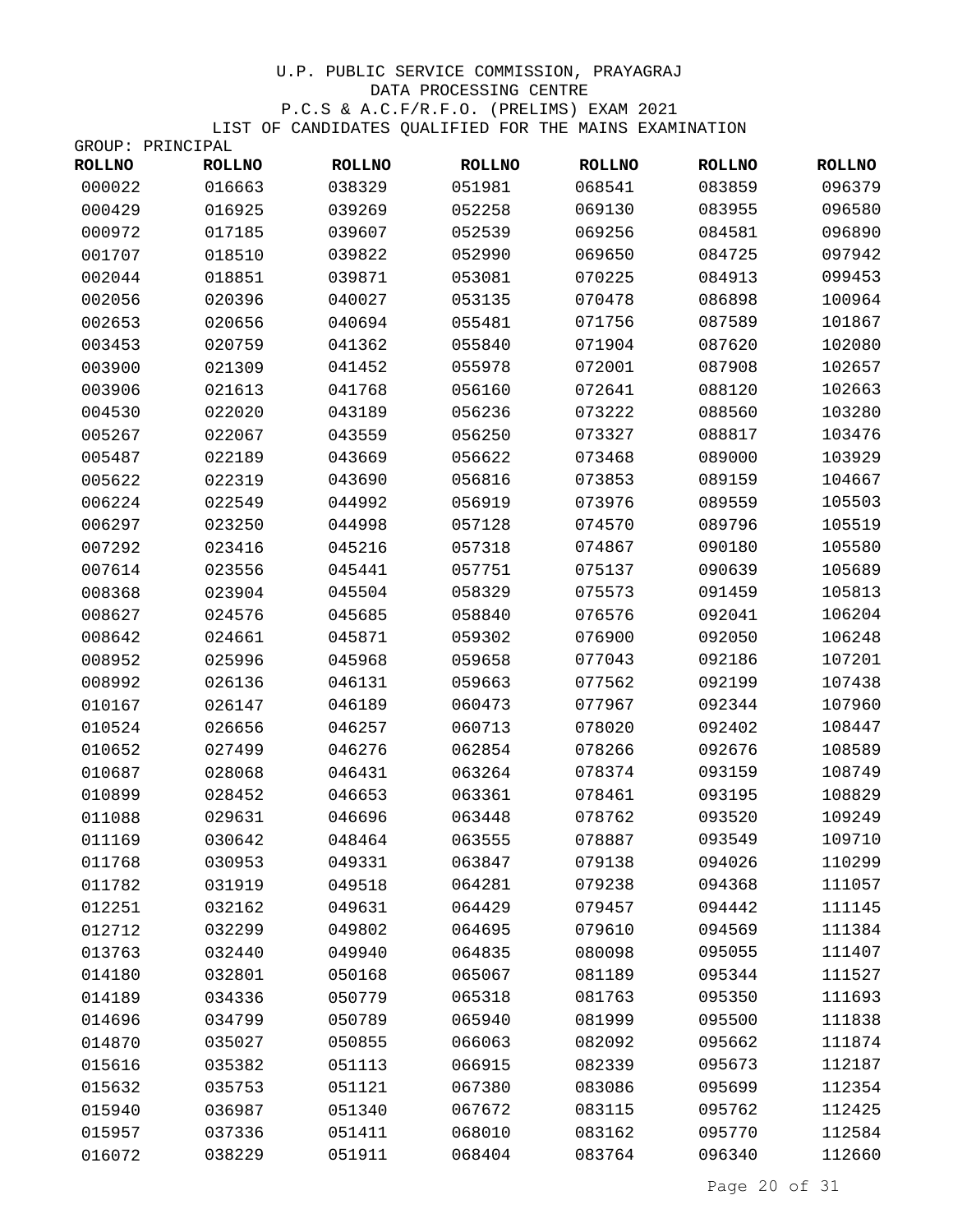| <b>ROLLNO</b> | <b>ROLLNO</b> | <b>ROLLNO</b> | <b>ROLLNO</b> | <b>ROLLNO</b> | <b>ROLLNO</b> | <b>ROLLNO</b> |
|---------------|---------------|---------------|---------------|---------------|---------------|---------------|
| 113218        | 127893        | 142130        | 160039        | 175623        | 199002        | 211510        |
| 113993        | 128042        | 143660        | 160859        | 175687        | 199894        | 211715        |
| 114068        | 128085        | 144013        | 161073        | 176876        | 199935        | 212443        |
| 114073        | 128353        | 144056        | 161750        | 177100        | 200386        | 212458        |
| 114153        | 128379        | 144084        | 161859        | 177238        | 200615        | 212859        |
| 114372        | 129323        | 144243        | 162695        | 177609        | 201857        | 213147        |
| 114545        | 129409        | 144496        | 163002        | 178811        | 202439        | 213524        |
| 114600        | 130053        | 144507        | 163132        | 179082        | 202447        | 213784        |
| 114611        | 130153        | 144597        | 163237        | 180753        | 202980        | 213998        |
| 114612        | 130825        | 144723        | 163280        | 181421        | 203136        | 214103        |
| 114693        | 130960        | 144982        | 163369        | 182036        | 203446        | 214137        |
| 114822        | 130994        | 145637        | 163886        | 182048        | 203769        | 214540        |
| 114941        | 131678        | 145782        | 164407        | 182292        | 203897        | 214758        |
| 115058        | 131883        | 146142        | 164458        | 182861        | 204085        | 214910        |
| 115129        | 132097        | 146568        | 164500        | 183072        | 204218        | 215167        |
| 115534        | 132477        | 146933        | 164507        | 183631        | 204750        | 215378        |
| 116152        | 132872        | 147251        | 165098        | 184482        | 205337        | 216547        |
| 116309        | 133223        | 148168        | 165118        | 184807        | 205357        | 216746        |
| 116917        | 133837        | 148183        | 165970        | 184898        | 205933        | 217083        |
| 117059        | 133943        | 148323        | 166447        | 185027        | 206186        | 218023        |
| 117505        | 134499        | 148884        | 166673        | 185641        | 206398        | 218189        |
| 118201        | 134739        | 148934        | 166782        | 185891        | 206563        | 219128        |
| 118241        | 135258        | 149509        | 166869        | 186109        | 206622        | 219384        |
| 118991        | 135557        | 149830        | 168141        | 186239        | 206881        | 219666        |
| 119889        | 135622        | 150451        | 168579        | 186651        | 207097        | 220309        |
| 120243        | 135737        | 150807        | 168919        | 187767        | 207415        | 220666        |
| 120297        | 136190        | 151263        | 168957        | 188437        | 207437        | 220729        |
| 120480        | 136496        | 152033        | 169435        | 188717        | 207575        | 220749        |
| 121518        | 136793        | 153145        | 169618        | 189767        | 207657        | 220901        |
| 122669        | 137140        | 153207        | 169669        | 190027        | 207994        | 220989        |
| 123001        | 137257        | 154125        | 169697        | 190279        | 208202        | 221058        |
| 123357        | 137836        | 154296        | 169702        | 190707        | 208465        | 221138        |
| 123457        | 138381        | 154334        | 170339        | 191945        | 208569        | 221598        |
| 123580        | 138720        | 154682        | 170862        | 191975        | 208667        | 222518        |
| 123709        | 138740        | 155465        | 171209        | 192255        | 209215        | 222952        |
| 124329        | 139030        | 155905        | 171990        | 192636        | 209396        | 223192        |
| 124552        | 139128        | 156622        | 172121        | 194013        | 209740        | 223455        |
| 125067        | 139308        | 157250        | 172623        | 194178        | 209847        | 223585        |
| 125846        | 139635        | 157343        | 172865        | 194795        | 209990        | 223672        |
| 125989        | 140258        | 157426        | 173155        | 194889        | 210205        | 223809        |
| 126001        | 140488        | 157955        | 173546        | 195487        | 210586        | 224350        |
| 126209        | 140570        | 158907        | 174169        | 195978        | 210813        | 224803        |
| 126979        | 141257        | 159292        | 174898        | 196639        | 210847        | 224870        |
| 127090        | 141600        | 159845        | 175548        | 197235        | 211310        | 227121        |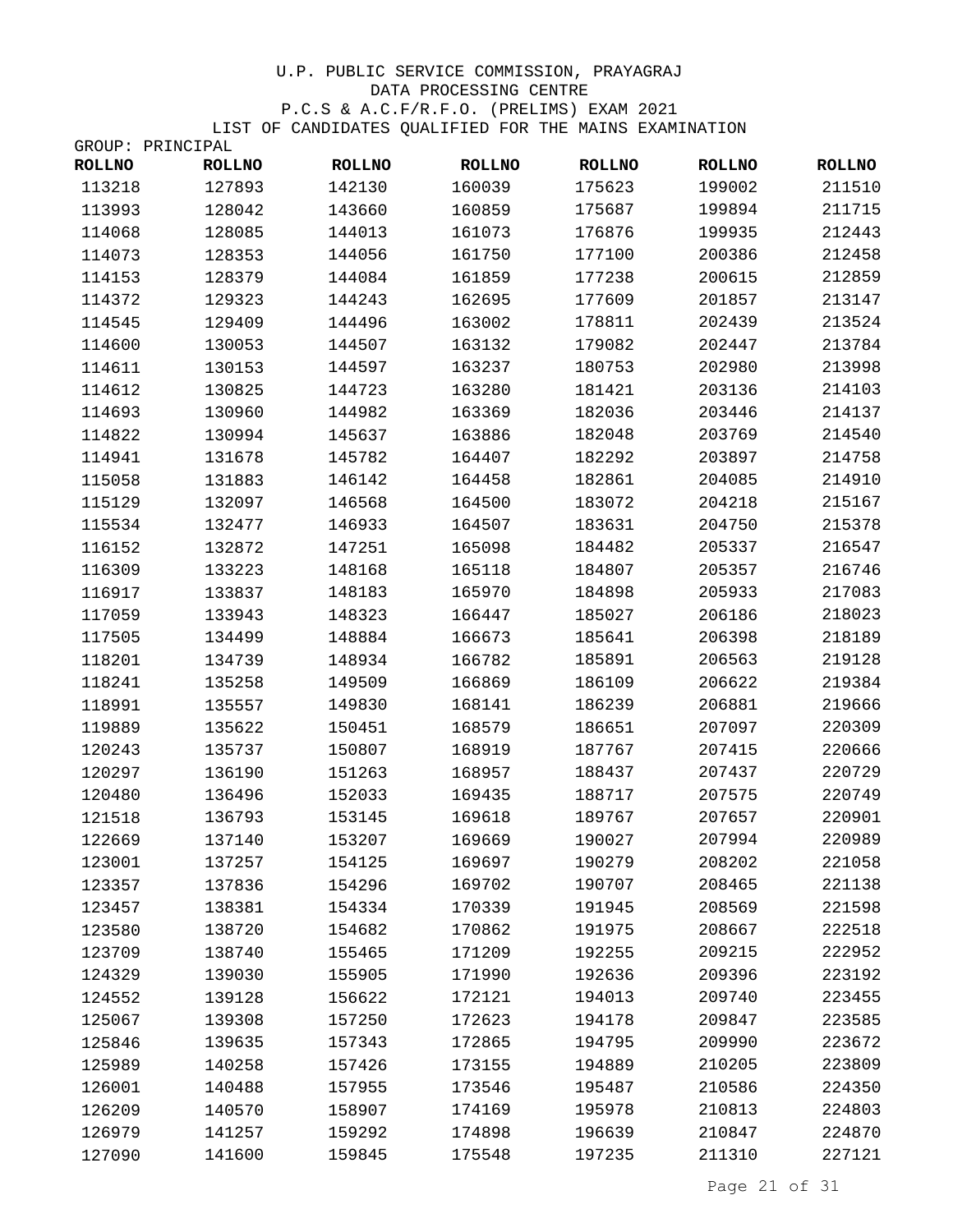| <b>ROLLNO</b> | <b>ROLLNO</b> | <b>ROLLNO</b> | <b>ROLLNO</b> | <b>ROLLNO</b> | <b>ROLLNO</b> | <b>ROLLNO</b> |
|---------------|---------------|---------------|---------------|---------------|---------------|---------------|
| 227325        | 244474        | 257273        | 272917        | 290270        | 300892        | 318356        |
| 227614        | 244618        | 257790        | 273086        | 290279        | 301209        | 318902        |
| 227941        | 245069        | 257838        | 273537        | 290527        | 301217        | 319465        |
| 228758        | 245173        | 258405        | 274627        | 290776        | 301299        | 320035        |
| 229498        | 245204        | 258553        | 275547        | 290978        | 301977        | 320392        |
| 229564        | 245318        | 259178        | 276090        | 291219        | 302097        | 320513        |
| 229924        | 246092        | 259577        | 277359        | 291391        | 302593        | 321077        |
| 230412        | 246489        | 259745        | 277390        | 291696        | 302597        | 321211        |
| 230592        | 246496        | 260149        | 278502        | 292017        | 302631        | 321619        |
| 231584        | 246572        | 260158        | 279850        | 292277        | 303463        | 321679        |
| 231915        | 246632        | 260929        | 279911        | 292788        | 303973        | 322476        |
| 232112        | 246905        | 261388        | 280082        | 293089        | 304555        | 322578        |
| 232239        | 247011        | 261689        | 280249        | 293195        | 304614        | 322586        |
| 233287        | 248022        | 263139        | 280579        | 293439        | 304753        | 323440        |
| 233324        | 248165        | 263459        | 280939        | 294269        | 305059        | 323686        |
| 234196        | 249173        | 264214        | 280956        | 294602        | 306402        | 326209        |
| 234217        | 249347        | 264585        | 281294        | 294778        | 306558        | 326210        |
| 235293        | 249377        | 264933        | 281483        | 294797        | 306786        | 327092        |
| 235653        | 249426        | 265369        | 281975        | 295018        | 306919        | 327642        |
| 236253        | 249463        | 265702        | 282331        | 295109        | 306948        | 327712        |
| 236702        | 249559        | 265737        | 282467        | 295212        | 307025        | 327745        |
| 236749        | 249824        | 265809        | 282598        | 295717        | 307140        | 327987        |
| 236841        | 250278        | 266040        | 282873        | 295832        | 307433        | 328049        |
| 237223        | 250614        | 266202        | 282927        | 296051        | 307861        | 328107        |
| 237777        | 250779        | 266433        | 283058        | 296194        | 308760        | 328497        |
| 238081        | 250943        | 266760        | 283202        | 296372        | 308848        | 329986        |
| 238304        | 251427        | 266833        | 284058        | 296643        | 308982        | 331151        |
| 238964        | 251629        | 267069        | 284150        | 297059        | 309038        | 331686        |
| 240035        | 251725        | 267233        | 284904        | 297508        | 310382        | 332753        |
| 240130        | 252161        | 267611        | 284938        | 297931        | 310716        | 335953        |
| 240214        | 252272        | 268142        | 285454        | 298213        | 311237        | 336705        |
| 240705        | 252954        | 268743        | 286027        | 298492        | 311501        | 336745        |
| 240798        | 253139        | 269350        | 286599        | 298735        | 311534        | 336867        |
| 241491        | 253592        | 269501        | 286607        | 298817        | 311634        | 336950        |
| 241633        | 254293        | 269510        | 287103        | 299806        | 311733        | 337320        |
| 241853        | 254467        | 269909        | 287347        | 299942        | 313019        | 338113        |
| 241865        | 254561        | 270253        | 287465        | 299946        | 314564        | 339446        |
| 241924        | 255683        | 270669        | 287519        | 300093        | 315725        | 340426        |
| 242249        | 256048        | 270819        | 288607        | 300175        | 315860        | 341198        |
| 242546        | 256070        | 270867        | 288899        | 300259        | 315880        | 341540        |
| 243038        | 256076        | 271090        | 289015        | 300392        | 316765        | 341922        |
| 243645        | 256693        | 271589        | 289659        | 300543        | 316966        | 342156        |
| 243945        | 257209        | 271593        | 290017        | 300551        | 317275        | 342273        |
| 244244        | 257227        | 272562        | 290188        | 300817        | 318242        | 342857        |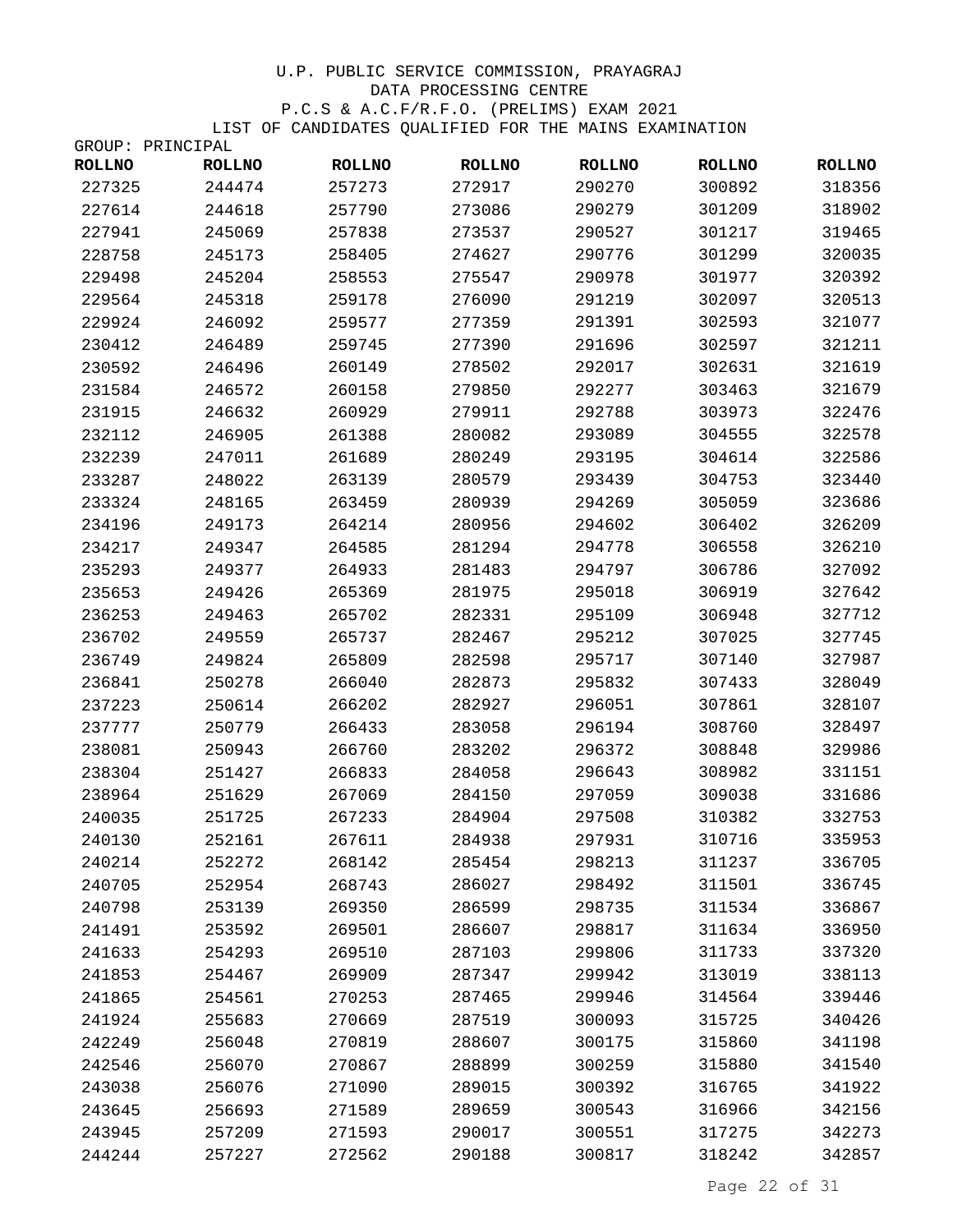| <b>ROLLNO</b> | <b>ROLLNO</b> | <b>ROLLNO</b> | <b>ROLLNO</b> | <b>ROLLNO</b> | <b>ROLLNO</b> | <b>ROLLNO</b> |
|---------------|---------------|---------------|---------------|---------------|---------------|---------------|
| 343230        | 365337        | 382354        | 399818        | 419885        | 437215        | 460295        |
| 344515        | 365346        | 382563        | 400008        | 420457        | 437327        | 460412        |
| 346433        | 367139        | 382994        | 400171        | 420577        | 437796        | 460435        |
| 347085        | 367515        | 383018        | 400363        | 420915        | 438039        | 460696        |
| 347873        | 367671        | 383228        | 400892        | 421015        | 438405        | 460747        |
| 348069        | 367728        | 383427        | 401080        | 422174        | 438835        | 461815        |
| 348664        | 367850        | 383731        | 403159        | 422869        | 439153        | 462546        |
| 349093        | 368025        | 383928        | 403200        | 423368        | 440195        | 463064        |
| 349658        | 368671        | 384322        | 403745        | 423418        | 440497        | 463383        |
| 349849        | 370064        | 384863        | 404455        | 423798        | 440757        | 463724        |
| 350187        | 370403        | 385540        | 405445        | 423977        | 440914        | 464114        |
| 350725        | 370496        | 386412        | 405702        | 424235        | 441412        | 464283        |
| 350843        | 371216        | 387188        | 406832        | 425038        | 442235        | 464560        |
| 350926        | 371231        | 387328        | 408738        | 425432        | 442733        | 464858        |
| 351553        | 371819        | 387818        | 409218        | 425835        | 442833        | 465164        |
| 351616        | 372359        | 388043        | 409707        | 426035        | 442937        | 465539        |
| 352672        | 372797        | 388098        | 410069        | 426109        | 443298        | 465703        |
| 353200        | 372871        | 388183        | 410369        | 426294        | 447447        | 467036        |
| 353345        | 373087        | 388222        | 410917        | 426480        | 447526        | 467155        |
| 353589        | 373440        | 388563        | 411119        | 426734        | 447570        | 467168        |
| 353845        | 374031        | 388811        | 411662        | 426792        | 448313        | 467384        |
| 354011        | 374279        | 389082        | 412381        | 426992        | 448793        | 467863        |
| 354700        | 374603        | 389638        | 412562        | 427364        | 448933        | 468651        |
| 355961        | 374755        | 390019        | 412869        | 427967        | 449347        | 468758        |
| 356605        | 375795        | 390593        | 413102        | 428073        | 449490        | 470047        |
| 356625        | 376038        | 390799        | 413606        | 428426        | 449697        | 470522        |
| 356920        | 376044        | 392065        | 413823        | 428471        | 449856        | 470603        |
| 358577        | 376367        | 392084        | 413879        | 429646        | 450045        | 471018        |
| 358765        | 376475        | 392495        | 414455        | 429978        | 450615        | 471875        |
| 360112        | 376835        | 393785        | 414564        | 432060        | 451268        | 472916        |
| 361251        | 377435        | 394877        | 415884        | 432433        | 452228        | 474408        |
| 361397        | 378303        | 395033        | 416165        | 432584        | 452435        | 474474        |
| 361531        | 379397        | 395339        | 416439        | 432715        | 452684        | 474967        |
| 361677        | 379902        | 396393        | 416464        | 432924        | 453605        | 475171        |
| 361685        | 380081        | 397362        | 416620        | 434535        | 454054        | 476131        |
| 362641        | 380176        | 397562        | 417393        | 434543        | 455014        | 476514        |
| 362937        | 380304        | 397900        | 417622        | 434647        | 455429        | 477167        |
| 363063        | 380447        | 397960        | 417655        | 435094        | 456119        | 477880        |
| 363227        | 380617        | 398723        | 417737        | 435593        | 456395        | 478847        |
| 363272        | 380624        | 399031        | 417949        | 435972        | 456875        | 479105        |
| 363356        | 380837        | 399100        | 418037        | 436375        | 457105        | 479256        |
| 364302        | 381252        | 399167        | 418237        | 436838        | 458128        | 479289        |
| 364926        | 381432        | 399235        | 419477        | 437077        | 458334        | 481180        |
| 364982        | 382055        | 399600        | 419859        | 437115        | 458575        | 481300        |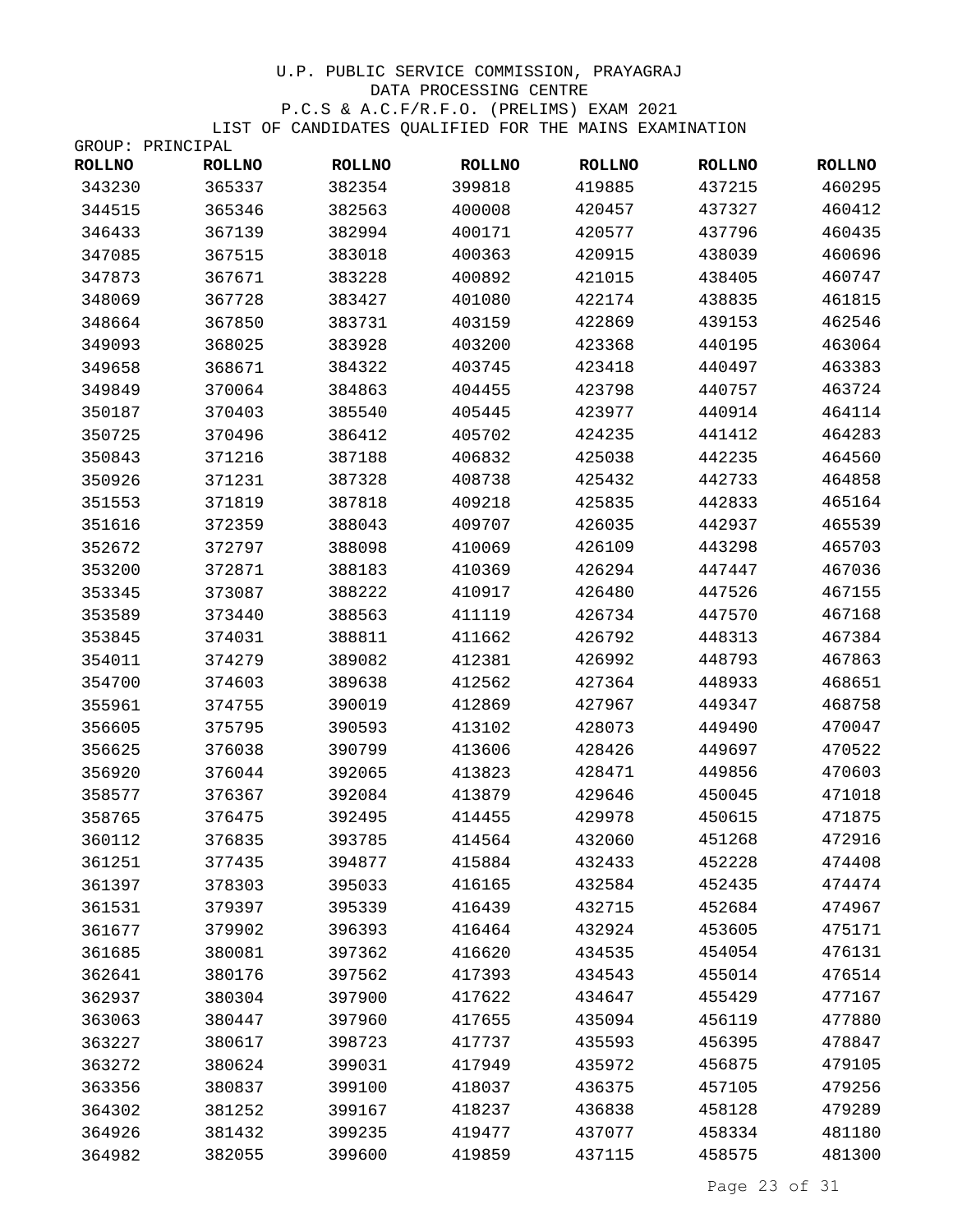| <b>ROLLNO</b> | <b>ROLLNO</b> | <b>ROLLNO</b> | <b>ROLLNO</b> | <b>ROLLNO</b> | <b>ROLLNO</b> | <b>ROLLNO</b> |
|---------------|---------------|---------------|---------------|---------------|---------------|---------------|
| 482022        | 503384        | 517013        | 535018        | 547720        | 563159        | 577142        |
| 482073        | 503573        | 518429        | 535200        | 548027        | 563648        | 577280        |
| 482574        | 503857        | 518662        | 535269        | 548373        | 563987        | 578231        |
| 482702        | 504656        | 518907        | 535422        | 548700        | 565326        | 578473        |
| 483058        | 504728        | 519133        | 535431        | 549003        | 565554        | 578480        |
| 483382        | 505237        | 519313        | 536047        | 549267        | 565879        | 578955        |
| 483982        | 505476        | 520066        | 536326        | 549424        | 565900        | 579342        |
| 484379        | 505516        | 520103        | 536337        | 549735        | 566293        | 579805        |
| 486853        | 506500        | 520969        | 536345        | 549863        | 566306        | 579976        |
| 486876        | 506905        | 521446        | 536574        | 551053        | 566343        | 580065        |
| 487459        | 507106        | 521596        | 536759        | 551314        | 566706        | 580504        |
| 487655        | 507683        | 522554        | 536772        | 553036        | 567108        | 581640        |
| 489263        | 507804        | 523445        | 537246        | 553053        | 567117        | 581862        |
| 489359        | 508662        | 523740        | 537317        | 553859        | 567198        | 582028        |
| 489624        | 509784        | 523812        | 537454        | 554386        | 567246        | 582316        |
| 490152        | 509808        | 523838        | 537694        | 554670        | 567391        | 582567        |
| 490295        | 510164        | 524454        | 537709        | 554683        | 567872        | 583334        |
| 491484        | 510244        | 524706        | 537937        | 554689        | 567902        | 583367        |
| 491727        | 510373        | 525375        | 538648        | 554765        | 568320        | 584792        |
| 492207        | 510464        | 525407        | 538763        | 555168        | 568888        | 585560        |
| 492918        | 510574        | 526528        | 538963        | 555214        | 569011        | 585700        |
| 493017        | 510904        | 526634        | 539157        | 555491        | 569402        | 586802        |
| 493487        | 511053        | 527507        | 539297        | 555493        | 569791        | 587617        |
| 493798        | 511284        | 528074        | 539415        | 556085        | 570031        | 588255        |
| 494918        | 511291        | 528254        | 539689        | 556112        | 570591        | 588445        |
| 495144        | 511571        | 528356        | 539906        | 556363        | 570919        | 588534        |
| 495869        | 511617        | 528506        | 539960        | 557325        | 571586        | 589262        |
| 496777        | 511796        | 529982        | 540230        | 557883        | 571613        | 589440        |
| 498645        | 511824        | 530484        | 541097        | 558054        | 572100        | 590028        |
| 499726        | 511944        | 531173        | 541177        | 558094        | 572298        | 590287        |
| 499975        | 512126        | 531374        | 541582        | 558760        | 572762        | 591185        |
| 500197        | 512502        | 531491        | 541615        | 559064        | 572977        | 591214        |
| 500438        | 512526        | 531527        | 542125        | 559744        | 573042        | 591227        |
| 500842        | 512584        | 531584        | 542197        | 560114        | 573151        | 591231        |
| 501214        | 512780        | 532254        | 542285        | 560233        | 573453        | 591599        |
| 501784        | 512853        | 532400        | 543232        | 560493        | 573632        | 591945        |
| 501847        | 513446        | 532620        | 543352        | 560511        | 574116        | 592076        |
| 502046        | 513584        | 532902        | 544762        | 560673        | 574729        | 592534        |
| 502370        | 514033        | 533588        | 544927        | 561300        | 574820        | 592555        |
| 502573        | 514156        | 533837        | 545001        | 561328        | 575117        | 593029        |
| 502605        | 515374        | 534278        | 545908        | 561383        | 575189        | 593149        |
| 502855        | 515534        | 534388        | 546028        | 562366        | 575591        | 593339        |
| 502966        | 515786        | 534447        | 546205        | 562854        | 576577        | 593342        |
| 503157        | 515959        | 534543        | 547632        | 563015        | 576669        | 593515        |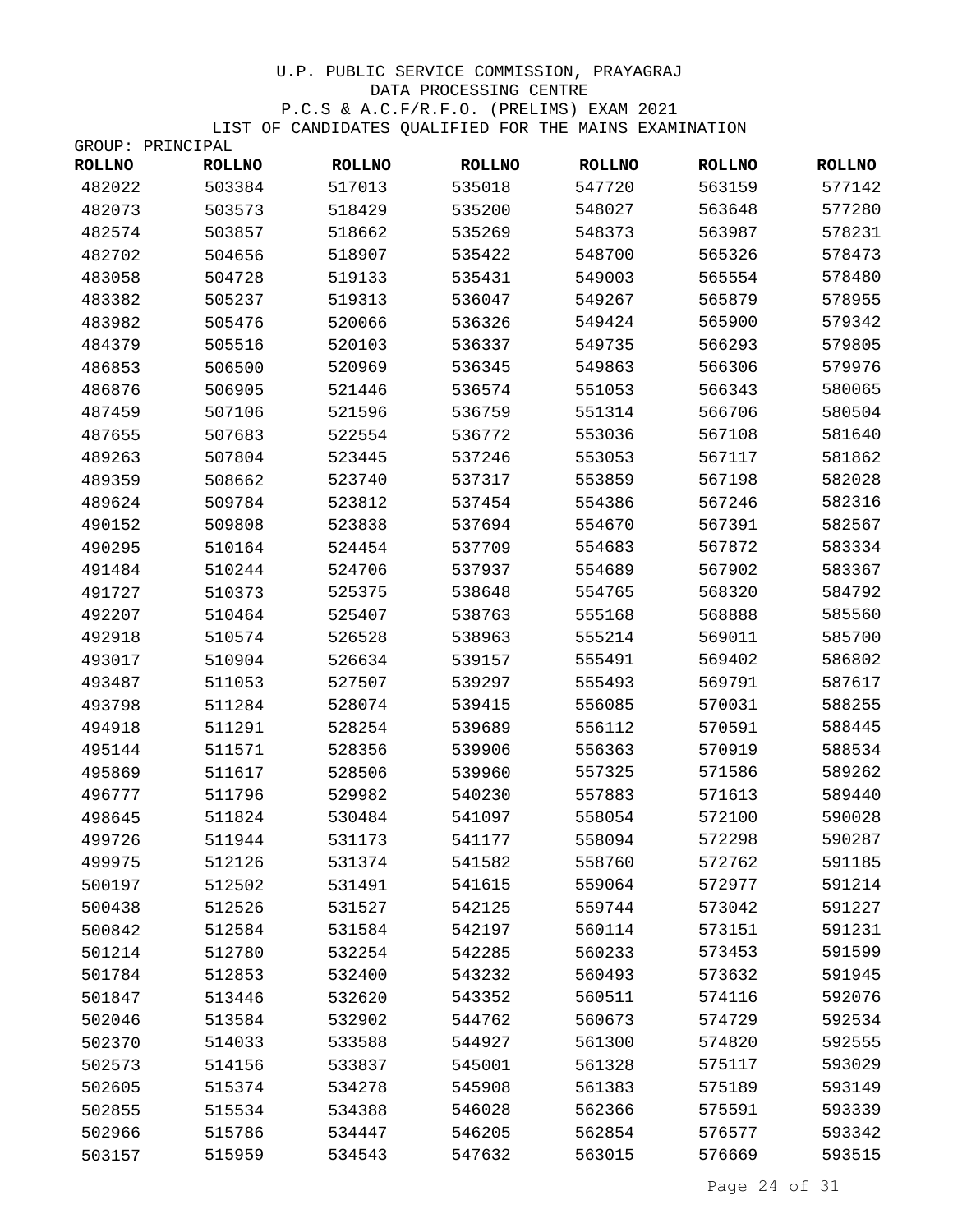|               | GROUP: PRINCIPAL |               |               |               |               |               |
|---------------|------------------|---------------|---------------|---------------|---------------|---------------|
| <b>ROLLNO</b> | <b>ROLLNO</b>    | <b>ROLLNO</b> | <b>ROLLNO</b> | <b>ROLLNO</b> | <b>ROLLNO</b> | <b>ROLLNO</b> |
| 593698        | 604053           | 616662        | 632607        | 645334        | 662037        | 677806        |
| 593780        | 604294           | 617265        | 632626        | 645459        | 662088        | 678076        |
| 594044        | 604432           | 618215        | 632628        | 646024        | 662325        | 678446        |
| 594495        | 605012           | 618689        | 632698        | 647904        | 662986        | 678655        |
| 594534        | 605074           | 619715        | 632918        | 648316        | 663017        | 679493        |
| 594833        | 605323           | 620229        | 633325        | 649672        | 663019        | 680443        |
| 595049        | 605412           | 620486        | 633648        | 650920        | 663492        | 680888        |
| 595714        | 605584           | 620766        | 633689        | 650978        | 663688        | 681043        |
| 595844        | 605735           | 620776        | 633703        | 651121        | 663956        | 681499        |
| 595904        | 605757           | 620802        | 633914        | 651461        | 664565        | 683048        |
| 595914        | 605935           | 621099        | 634645        | 651892        | 664728        | 683488        |
| 596234        | 606346           | 621106        | 635144        | 652116        | 665265        | 683564        |
| 596347        | 607420           | 621402        | 635212        | 652151        | 665395        | 683840        |
| 596356        | 607958           | 622028        | 635284        | 652499        | 665604        | 683851        |
| 596429        | 608295           | 622080        | 635365        | 652685        | 665855        | 684007        |
| 596496        | 608434           | 622339        | 636407        | 652931        | 666646        | 684255        |
| 596517        | 609379           | 622694        | 636792        | 653218        | 667192        | 684358        |
| 597003        | 609457           | 622737        | 637023        | 653317        | 667941        | 685088        |
| 597188        | 609695           | 623255        | 637709        | 654221        | 668138        | 685106        |
| 597589        | 610273           | 623617        | 637933        | 654457        | 668759        | 685408        |
| 597933        | 610617           | 623973        | 638054        | 654584        | 670184        | 685421        |
| 598009        | 611095           | 624254        | 638244        | 655077        | 670357        | 685423        |
| 598471        | 611162           | 624787        | 638353        | 655241        | 670543        | 685429        |
| 598539        | 611979           | 624915        | 638636        | 655765        | 670668        | 685844        |
| 598697        | 612197           | 625823        | 639472        | 657282        | 670914        | 686292        |
| 598769        | 612212           | 626206        | 639855        | 657739        | 671006        | 686770        |
| 599280        | 612467           | 626349        | 640220        | 658586        | 671628        | 687791        |
| 599322        | 612678           | 626755        | 640415        | 658617        | 671655        | 688635        |
| 599334        | 612775           | 628003        | 640606        | 658635        | 673140        | 689423        |
| 600492        | 612893           | 628903        | 641063        | 658939        | 673161        | 689501        |
| 600724        | 612944           | 628993        | 641723        | 659429        | 673788        | 689578        |
| 600962        | 613202           | 629673        | 642008        | 659688        | 674786        | 689948        |
| 601698        | 613362           | 629753        | 642246        | 660820        | 674982        | 690600        |
| 601814        | 613375           | 630713        | 642313        | 661376        | 675493        |               |
| 602225        | 614677           | 630725        | 642326        | 661673        | 676026        |               |
| 602362        | 614754           | 631253        | 642559        | 661755        | 676103        |               |
| 602655        | 614795           | 632348        | 642905        | 661757        | 676461        |               |
| 603889        | 615221           | 632459        | 644705        | 661910        | 677552        |               |

TOTAL NO OF CANDIDATES QUALIFIED :: 001801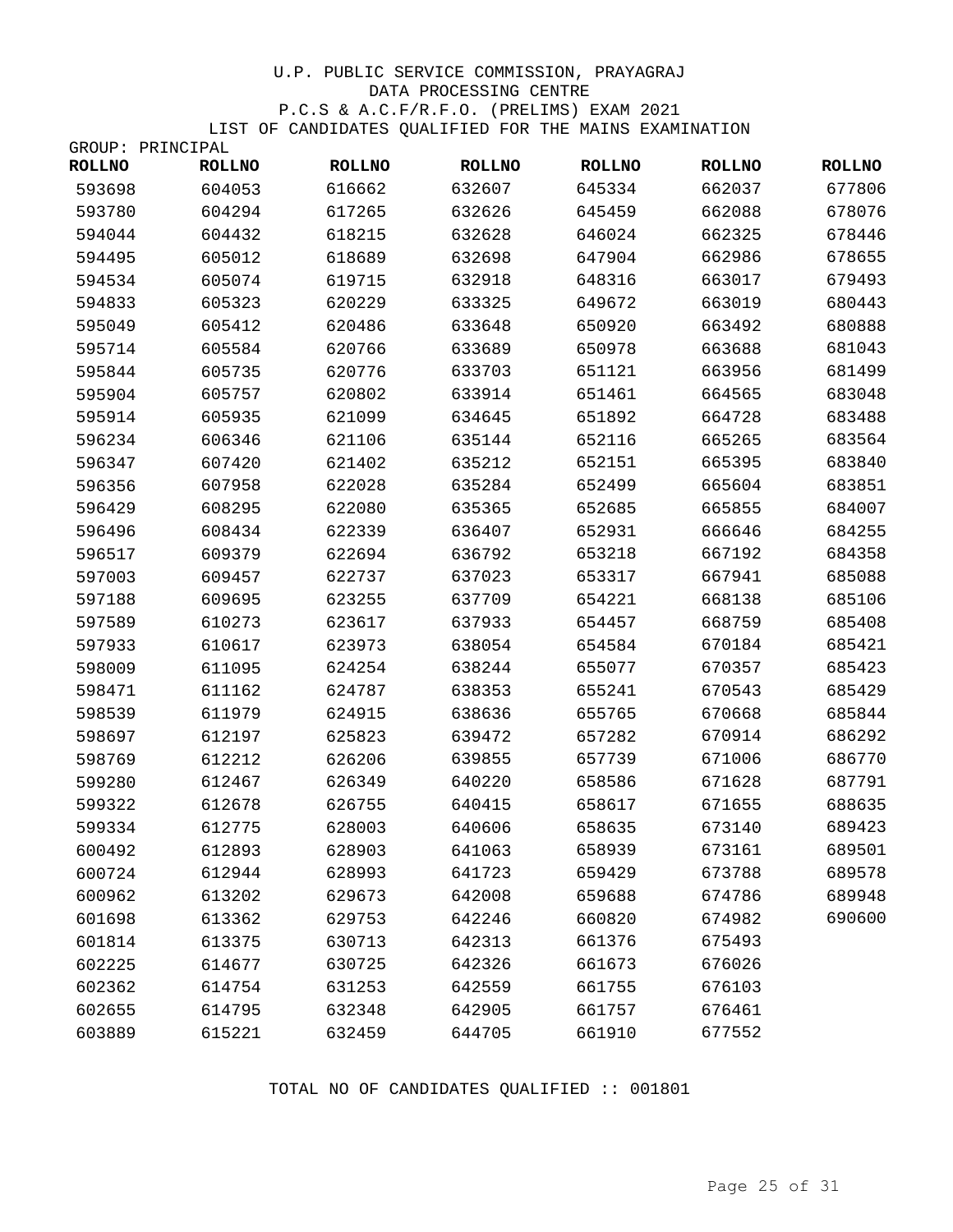| GROUP:        | SUB-REGISTRAR |               |               |               |               |               |
|---------------|---------------|---------------|---------------|---------------|---------------|---------------|
| <b>ROLLNO</b> | <b>ROLLNO</b> | <b>ROLLNO</b> | <b>ROLLNO</b> | <b>ROLLNO</b> | <b>ROLLNO</b> | <b>ROLLNO</b> |
| 000988        | 054956        | 102472        | 161273        | 213765        | 263699        | 314899        |
| 001148        | 055871        | 102498        | 161682        | 214016        | 265786        | 315377        |
| 001555        | 056961        | 107010        | 162901        | 218014        | 265809        | 317075        |
| 002327        | 056973        | 109681        | 164358        | 218838        | 266128        | 318404        |
| 003167        | 057751        | 112128        | 165715        | 219227        | 267960        | 321199        |
| 003424        | 058715        | 115191        | 166023        | 222737        | 268059        | 322320        |
| 005423        | 059386        | 115550        | 166857        | 223114        | 269906        | 323275        |
| 006123        | 059782        | 117114        | 167610        | 223704        | 270528        | 324188        |
| 007969        | 062300        | 117383        | 167862        | 225115        | 271450        | 325393        |
| 008745        | 062697        | 117505        | 178917        | 225398        | 274437        | 328546        |
| 009157        | 063555        | 117775        | 180145        | 228394        | 274476        | 328664        |
| 011465        | 066495        | 117934        | 180307        | 229469        | 275920        | 329889        |
| 011616        | 067151        | 118241        | 181762        | 230029        | 278634        | 330222        |
| 013448        | 067408        | 124072        | 181805        | 232072        | 279732        | 330342        |
| 013549        | 067712        | 125774        | 184510        | 232112        | 280723        | 331675        |
| 013675        | 068111        | 126001        | 184712        | 233315        | 281367        | 332147        |
| 015238        | 068602        | 127076        | 184982        | 233785        | 281474        | 332266        |
| 016352        | 070030        | 127454        | 186841        | 234772        | 283279        | 333186        |
| 018049        | 072340        | 134371        | 186937        | 236618        | 284300        | 333424        |
| 018149        | 073326        | 137308        | 187171        | 237577        | 284384        | 335924        |
| 020838        | 073976        | 137836        | 190279        | 238544        | 284457        | 339822        |
| 022078        | 075322        | 138323        | 190461        | 238592        | 284508        | 339842        |
| 022976        | 077291        | 140488        | 190873        | 239440        | 286590        | 340120        |
| 026079        | 077561        | 141395        | 191058        | 244097        | 288507        | 340698        |
| 027291        | 077592        | 141523        | 193882        | 246092        | 294014        | 340924        |
| 031435        | 079138        | 142438        | 195093        | 246572        | 295791        | 342709        |
| 033233        | 080614        | 147580        | 196473        | 247949        | 296639        | 343862        |
| 033868        | 081189        | 148048        | 196732        | 248382        | 296905        | 344600        |
| 035233        | 081349        | 149459        | 196803        | 249914        | 296915        | 348995        |
| 038596        | 082175        | 149753        | 198585        | 251678        | 297394        | 349552        |
| 040274        | 082965        | 150985        | 201543        | 253490        | 297948        | 351672        |
| 040443        | 083548        | 152097        | 202951        | 253767        | 298142        | 353728        |
| 041651        | 084929        | 153194        | 203270        | 255885        | 298150        | 357995        |
| 042070        | 085974        | 153629        | 203403        | 256065        | 298804        | 359463        |
| 042548        | 088795        | 154448        | 205035        | 256611        | 299230        | 360456        |
| 043722        | 089860        | 155877        | 206702        | 257034        | 301594        | 360823        |
| 045504        | 092041        | 155879        | 207270        | 257470        | 301936        | 360845        |
| 048934        | 092400        | 156445        | 209015        | 257860        | 302525        | 362229        |
| 050662        | 093401        | 157732        | 210327        | 258343        | 302974        | 363748        |
| 050702        | 093959        | 158081        | 211212        | 258658        | 304885        | 365315        |
| 051980        | 096339        | 158260        | 212324        | 259469        | 307417        | 366422        |
| 054109        | 100640        | 159041        | 212633        | 259550        | 310025        | 367433        |
| 054643        | 101715        | 160463        | 212659        | 263616        | 311157        | 367577        |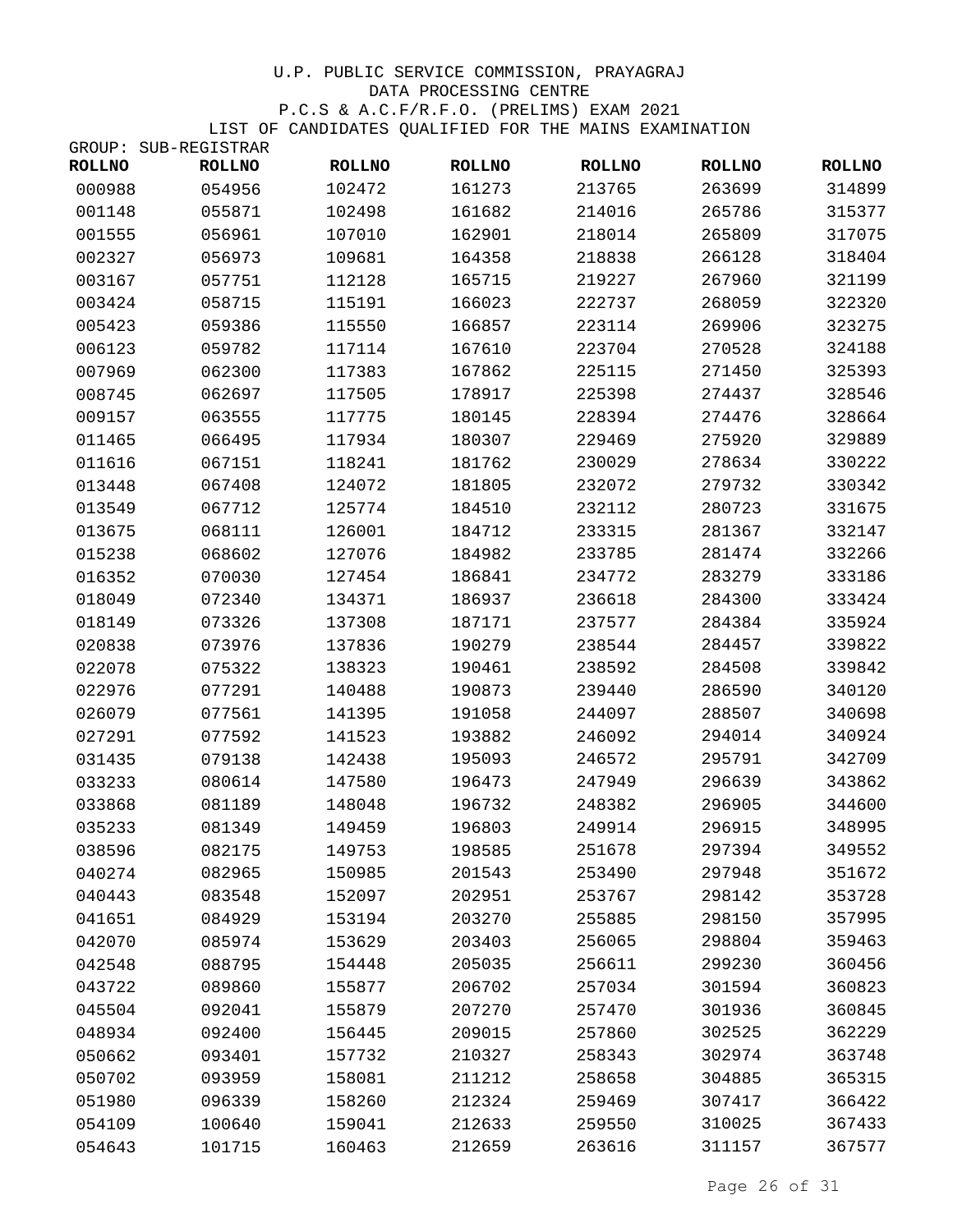# U.P. PUBLIC SERVICE COMMISSION, PRAYAGRAJ DATA PROCESSING CENTRE P.C.S & A.C.F/R.F.O. (PRELIMS) EXAM 2021

LIST OF CANDIDATES QUALIFIED FOR THE MAINS EXAMINATION

| GROUP:        | SUB-REGISTRAR |               |               |               |               |               |
|---------------|---------------|---------------|---------------|---------------|---------------|---------------|
| <b>ROLLNO</b> | <b>ROLLNO</b> | <b>ROLLNO</b> | <b>ROLLNO</b> | <b>ROLLNO</b> | <b>ROLLNO</b> | <b>ROLLNO</b> |
| 370018        | 418059        | 460795        | 504948        | 553590        | 597389        | 645074        |
| 370365        | 419742        | 462349        | 507027        | 555729        | 597497        | 645198        |
| 371473        | 420191        | 462495        | 507240        | 556363        | 597933        | 646941        |
| 371518        | 420757        | 462754        | 508224        | 557089        | 602342        | 648150        |
| 372455        | 421597        | 463498        | 511551        | 558544        | 602362        | 648577        |
| 373951        | 423157        | 463747        | 511905        | 559604        | 602980        | 651832        |
| 374031        | 423236        | 464516        | 514156        | 560524        | 605823        | 653610        |
| 375926        | 423438        | 465066        | 515692        | 561805        | 606826        | 655482        |
| 376058        | 423692        | 466871        | 519492        | 562136        | 607138        | 657269        |
| 377306        | 423809        | 467766        | 519687        | 562878        | 608695        | 658032        |
| 378558        | 426152        | 468655        | 522057        | 563741        | 609115        | 661033        |
| 381218        | 427894        | 469098        | 522076        | 563743        | 609537        | 661493        |
| 384305        | 428088        | 469738        | 523812        | 564088        | 611270        | 661673        |
| 385923        | 428092        | 469999        | 525167        | 564429        | 612494        | 662282        |
| 386613        | 430053        | 470562        | 525622        | 565554        | 613863        | 663698        |
| 386869        | 430245        | 472286        | 527467        | 565999        | 614228        | 664264        |
| 388443        | 431628        | 472813        | 527564        | 568918        | 615331        | 665855        |
| 391266        | 431808        | 473985        | 529879        | 569015        | 615909        | 667562        |
| 391832        | 433077        | 474465        | 529930        | 569631        | 617515        | 668848        |
| 392680        | 434278        | 475264        | 531810        | 569764        | 620970        | 671308        |
| 396142        | 436986        | 475452        | 531887        | 570856        | 621684        | 671655        |
| 396442        | 437305        | 477566        | 534684        | 574197        | 622206        | 673363        |
| 398449        | 437462        | 480197        | 534949        | 574730        | 626507        | 674290        |
| 399545        | 438337        | 480454        | 536484        | 576897        | 627869        | 674817        |
| 400045        | 440594        | 481300        | 536759        | 579003        | 628412        | 677650        |
| 400892        | 441800        | 481903        | 538469        | 580360        | 628456        | 678527        |
| 402252        | 442833        | 483208        | 538507        | 580820        | 628953        | 679335        |
| 405134        | 443545        | 484355        | 538725        | 582473        | 631191        | 680367        |
| 405447        | 445361        | 486199        | 539039        | 584537        | 631531        | 681206        |
| 405482        | 445940        | 486372        | 539054        | 585014        | 632907        | 682297        |
| 405647        | 446514        | 489627        | 539718        | 585218        | 636813        | 682600        |
| 408603        | 447570        | 489989        | 540235        | 585654        | 637023        | 684096        |
| 409707        | 450298        | 491284        | 541240        | 586200        | 638831        | 685880        |
| 411227        | 450615        | 491602        | 542205        | 587273        | 640347        | 686201        |
| 411577        | 451260        | 492256        | 543206        | 587759        | 640504        | 686237        |
| 413118        | 453511        | 496076        | 543640        | 588248        | 641032        | 689022        |
| 414864        | 454576        | 498323        | 544868        | 589796        | 641096        | 689423        |
| 415412        | 454665        | 499549        | 547276        | 591585        | 641456        | 689947        |
| 415556        | 458362        | 499772        | 547324        | 593285        | 642028        |               |
| 417014        | 458777        | 502923        | 549965        | 594253        | 644064        |               |
| 417489        | 459068        | 503799        | 552013        | 595024        | 644705        |               |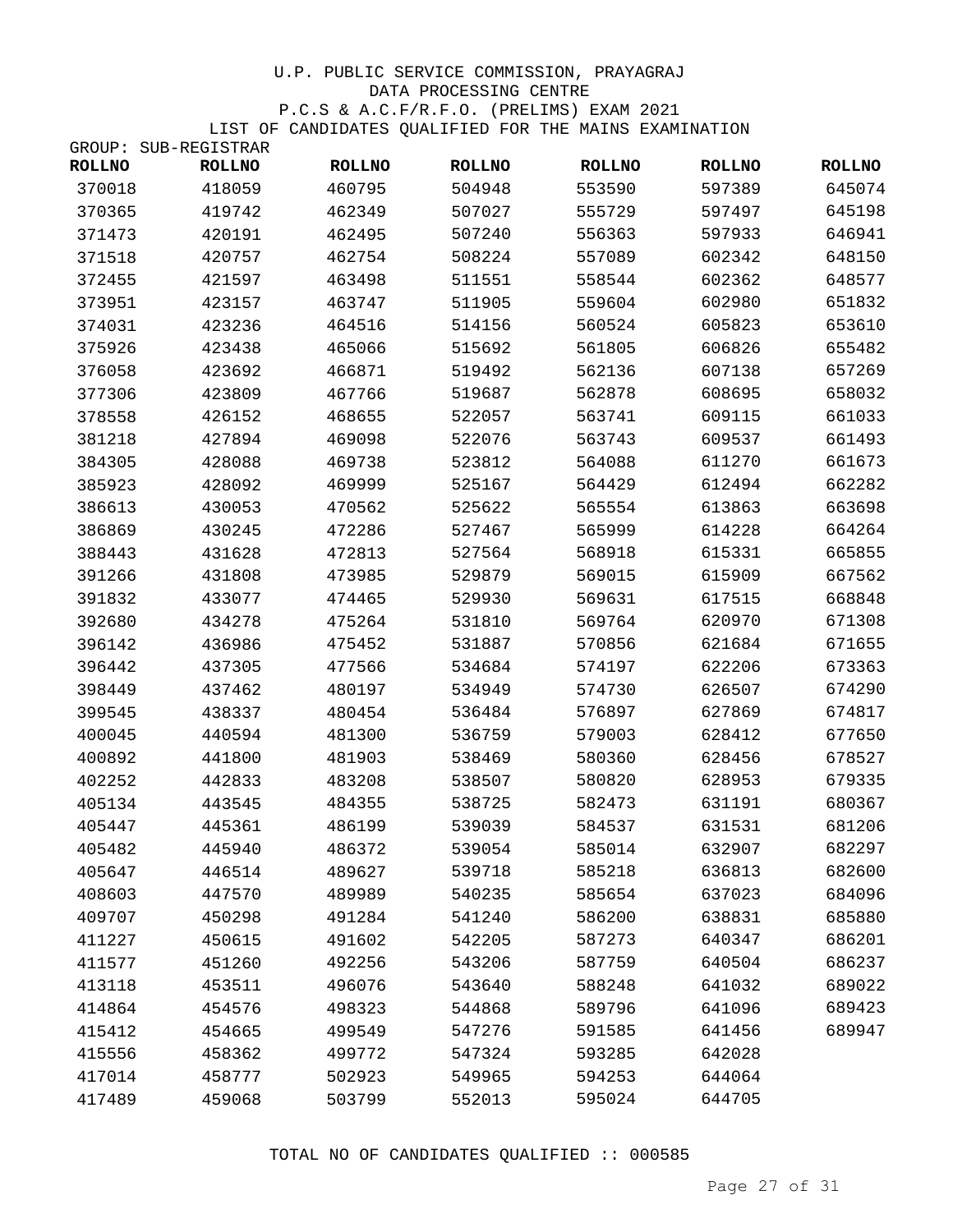| GROUP: M.B.A. |               |               |               |               |               |               |
|---------------|---------------|---------------|---------------|---------------|---------------|---------------|
| <b>ROLLNO</b> | <b>ROLLNO</b> | <b>ROLLNO</b> | <b>ROLLNO</b> | <b>ROLLNO</b> | <b>ROLLNO</b> | <b>ROLLNO</b> |
| 005423        | 083764        | 175048        | 276133        | 395777        | 475066        | 574842        |
| 010073        | 089281        | 180353        | 277223        | 398225        | 480139        | 575332        |
| 011425        | 094957        | 181706        | 278777        | 398449        | 484042        | 577783        |
| 012194        | 097222        | 184927        | 282568        | 411158        | 489882        | 582919        |
| 015146        | 103481        | 189795        | 282816        | 412529        | 492873        | 582948        |
| 015238        | 107450        | 196012        | 287210        | 416392        | 493817        | 584085        |
| 025103        | 111385        | 196121        | 289718        | 417636        | 495142        | 598539        |
| 026773        | 114068        | 199767        | 291433        | 419307        | 497722        | 598763        |
| 027291        | 115191        | 212436        | 292375        | 419742        | 500533        | 600359        |
| 032034        | 117775        | 214059        | 295036        | 420797        | 506224        | 602909        |
| 032156        | 120791        | 218563        | 299230        | 423676        | 506772        | 604547        |
| 035992        | 123374        | 220014        | 300496        | 425638        | 507194        | 608640        |
| 041993        | 124313        | 224750        | 301209        | 427314        | 516728        | 609608        |
| 042916        | 126110        | 225252        | 305797        | 427985        | 517658        | 611528        |
| 050557        | 128092        | 228112        | 306068        | 430245        | 528575        | 612555        |
| 051399        | 128763        | 231613        | 307716        | 430982        | 529930        | 619986        |
| 055219        | 130085        | 233999        | 315544        | 432132        | 530752        | 625202        |
| 056236        | 132475        | 235357        | 316072        | 433077        | 533472        | 627555        |
| 057230        | 138332        | 236516        | 317935        | 434917        | 535266        | 629578        |
| 059663        | 141618        | 236795        | 320513        | 439235        | 538124        | 634054        |
| 061531        | 142383        | 238039        | 326939        | 443545        | 538647        | 635284        |
| 061691        | 144821        | 239312        | 348664        | 452804        | 541329        | 640753        |
| 062554        | 145137        | 239625        | 353849        | 453133        | 549823        | 643612        |
| 063264        | 148183        | 239636        | 362603        | 454426        | 550113        | 645296        |
| 063670        | 150278        | 242175        | 364575        | 455429        | 553395        | 662270        |
| 064139        | 151965        | 242583        | 368799        | 460920        | 554880        | 662998        |
| 072629        | 155423        | 244982        | 374445        | 464114        | 558885        | 668300        |
| 075139        | 167302        | 258263        | 374531        | 464214        | 564893        | 678183        |
| 077366        | 167610        | 261802        | 376596        | 472257        | 564979        | 682322        |
| 079851        | 168745        | 262430        | 377825        | 472386        | 565999        | 682606        |
| 081939        | 169645        | 265573        | 380035        | 472953        | 567743        | 687284        |
| 083412        | 169876        | 275236        | 388443        | 474828        | 569804        | 689405        |

TOTAL NO OF CANDIDATES QUALIFIED :: 000224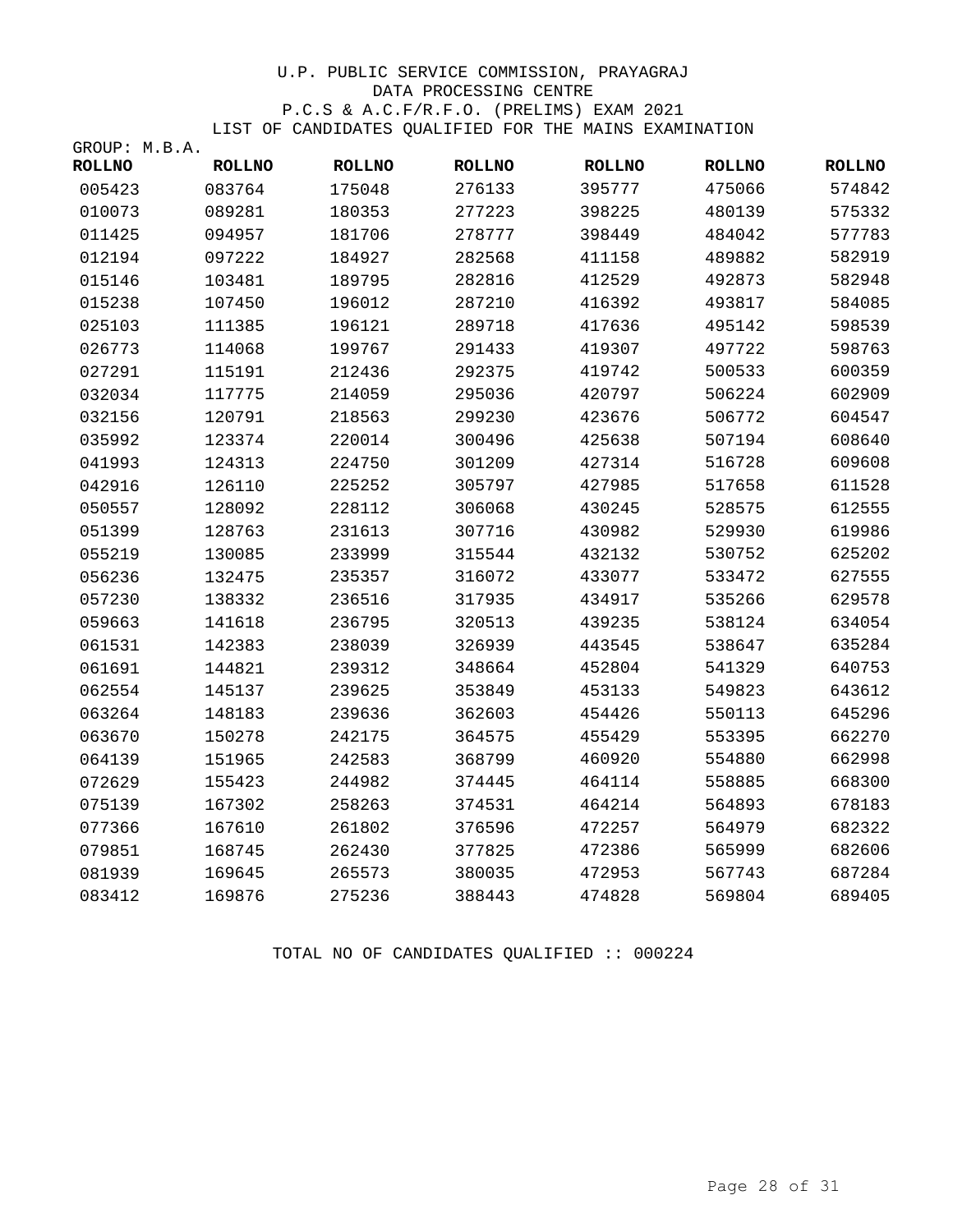| GROUP: P.G. (CHEMISTRY) |               |               |               |               |               |               |
|-------------------------|---------------|---------------|---------------|---------------|---------------|---------------|
| <b>ROLLNO</b>           | <b>ROLLNO</b> | <b>ROLLNO</b> | <b>ROLLNO</b> | <b>ROLLNO</b> | <b>ROLLNO</b> | <b>ROLLNO</b> |
| 001129                  | 090525        | 186288        | 299202        | 393324        | 497683        | 578473        |
| 001707                  | 091450        | 187105        | 302597        | 395313        | 498323        | 579342        |
| 002056                  | 096734        | 187113        | 303124        | 400133        | 500197        | 583716        |
| 003365                  | 106013        | 191602        | 308758        | 402083        | 501487        | 585674        |
| 019738                  | 113289        | 191738        | 310514        | 408241        | 503926        | 588879        |
| 023461                  | 114586        | 194636        | 310929        | 410898        | 508819        | 589617        |
| 025612                  | 115191        | 201681        | 311508        | 418556        | 510373        | 592800        |
| 032801                  | 117775        | 202531        | 313763        | 422469        | 511449        | 598539        |
| 034201                  | 120297        | 204398        | 314630        | 424387        | 511946        | 603907        |
| 035262                  | 120943        | 206151        | 315807        | 428099        | 512379        | 607420        |
| 035761                  | 123404        | 206907        | 319034        | 428166        | 514309        | 607975        |
| 039269                  | 124037        | 207097        | 323310        | 433077        | 518415        | 618113        |
| 040124                  | 130053        | 216945        | 327467        | 435616        | 518826        | 619387        |
| 040600                  | 130994        | 217010        | 328905        | 440285        | 525815        | 620367        |
| 041140                  | 131397        | 218764        | 332271        | 445713        | 526836        | 620913        |
| 041505                  | 132494        | 233148        | 332906        | 446884        | 531173        | 621706        |
| 042789                  | 132872        | 234196        | 333243        | 453089        | 531925        | 629524        |
| 046390                  | 140109        | 241231        | 334546        | 458896        | 534465        | 631253        |
| 047605                  | 140121        | 241876        | 339950        | 459030        | 537790        | 636967        |
| 048050                  | 142533        | 246572        | 342988        | 459515        | 547836        | 645459        |
| 050750                  | 143435        | 249449        | 344945        | 459709        | 558023        | 646884        |
| 057577                  | 145564        | 253612        | 346353        | 467834        | 558386        | 653502        |
| 059644                  | 145575        | 256076        | 349770        | 468654        | 560644        | 661594        |
| 063500                  | 145805        | 259585        | 355759        | 468863        | 562022        | 663024        |
| 065013                  | 156471        | 260103        | 360504        | 469444        | 566040        | 665095        |
| 068010                  | 158055        | 263372        | 368732        | 471637        | 566224        | 667604        |
| 069591                  | 160822        | 264352        | 374724        | 472841        | 566912        | 669780        |
| 071411                  | 162511        | 265056        | 376475        | 473342        | 567000        | 671628        |
| 075137                  | 168141        | 276525        | 377001        | 474853        | 571756        | 671776        |
| 078924                  | 168272        | 282816        | 377246        | 480054        | 572164        | 672685        |
| 079173                  | 171769        | 286424        | 381879        | 486993        | 572503        | 673580        |
| 079851                  | 178114        | 287361        | 383882        | 493133        | 573450        | 675253        |
| 082092                  | 180184        | 293947        | 384587        | 494066        | 574985        | 675281        |
| 085926                  | 180580        | 297885        | 390330        | 495538        | 575559        | 682791        |
| 087560                  | 186124        | 298319        | 390563        | 497059        | 578171        |               |

TOTAL NO OF CANDIDATES QUALIFIED :: 000244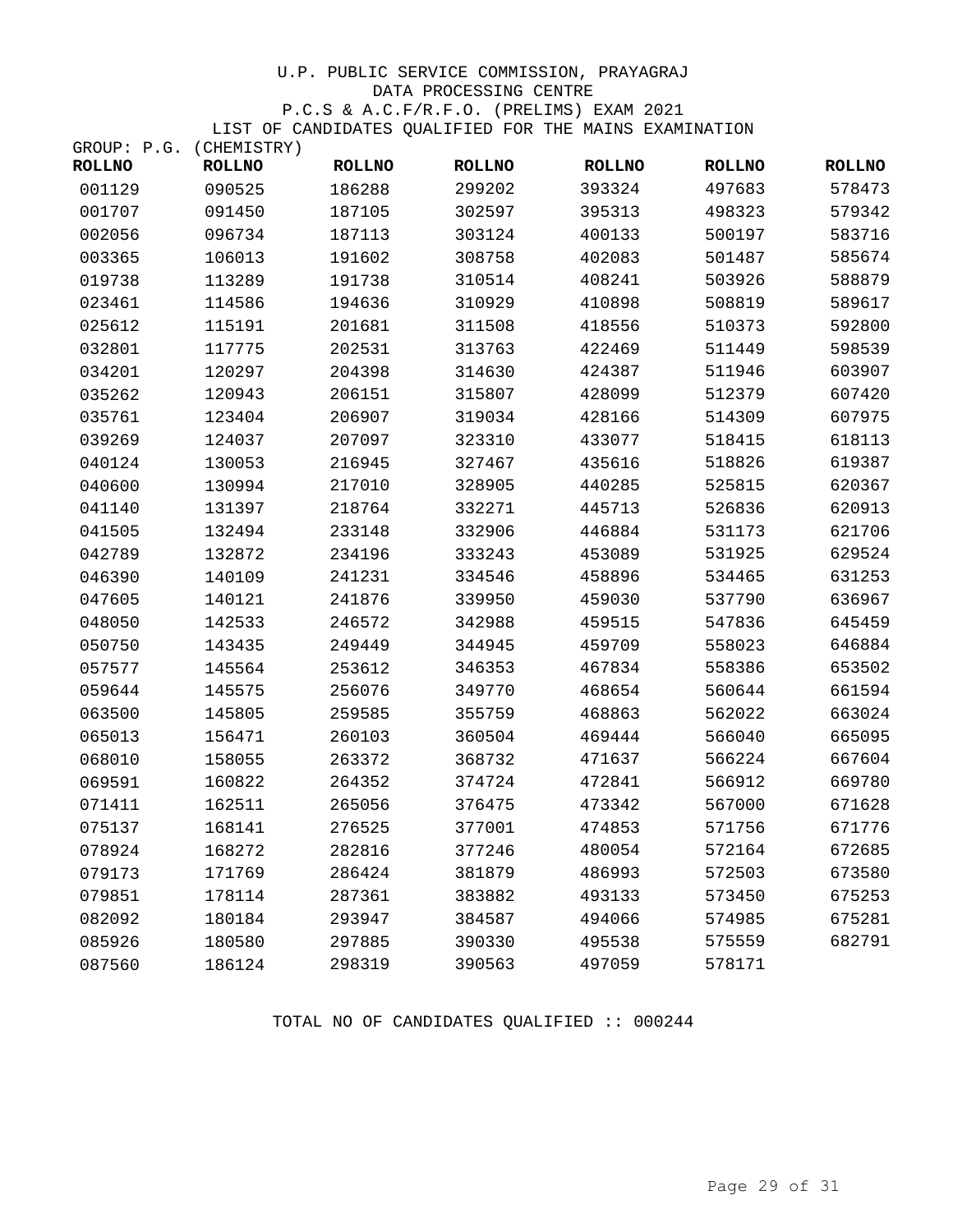|               | GROUP: A.C.F./R.F.O. |               |               |               |               |               |
|---------------|----------------------|---------------|---------------|---------------|---------------|---------------|
| <b>ROLLNO</b> | <b>ROLLNO</b>        | <b>ROLLNO</b> | <b>ROLLNO</b> | <b>ROLLNO</b> | <b>ROLLNO</b> | <b>ROLLNO</b> |
| 000222        | 087183               | 183228        | 278072        | 376200        | 454890        | 561842        |
| 000318        | 091450               | 187105        | 279174        | 380600        | 463394        | 563630        |
| 001297        | 095902               | 189254        | 279544        | 382349        | 463564        | 565870        |
| 003379        | 103631               | 189813        | 280534        | 383267        | 468965        | 568100        |
| 003935        | 108395               | 193798        | 282117        | 385244        | 474709        | 572630        |
| 005979        | 111388               | 194636        | 282420        | 387511        | 476340        | 576440        |
| 006586        | 113192               | 198585        | 284344        | 388829        | 477152        | 580799        |
| 008470        | 115332               | 201970        | 287319        | 389145        | 477704        | 582154        |
| 009667        | 116131               | 206010        | 287361        | 389586        | 478793        | 582220        |
| 010180        | 117723               | 206535        | 287945        | 389672        | 482862        | 583588        |
| 015587        | 120411               | 207899        | 291077        | 395707        | 483887        | 586638        |
| 016589        | 121121               | 209907        | 294014        | 400588        | 485842        | 589286        |
| 016647        | 121707               | 211528        | 295320        | 404112        | 485952        | 589506        |
| 016838        | 122853               | 214976        | 296282        | 410049        | 485971        | 589833        |
| 022694        | 125764               | 215496        | 296602        | 412411        | 487603        | 593886        |
| 023848        | 126995               | 216380        | 298649        | 412871        | 489208        | 596334        |
| 024511        | 127362               | 218357        | 299278        | 413112        | 490910        | 598190        |
| 025540        | 127953               | 218675        | 301216        | 416854        | 493942        | 599643        |
| 033957        | 130053               | 219532        | 302390        | 418516        | 495263        | 605583        |
| 044640        | 132322               | 220566        | 309317        | 419284        | 495423        | 606031        |
| 046077        | 136373               | 224441        | 313909        | 419659        | 506827        | 607250        |
| 050015        | 137180               | 228667        | 317678        | 423774        | 508513        | 607429        |
| 051034        | 137736               | 229895        | 319629        | 425956        | 513404        | 608145        |
| 051076        | 139199               | 230054        | 319717        | 426198        | 517658        | 612301        |
| 051109        | 140586               | 233365        | 321965        | 427749        | 521916        | 612490        |
| 051266        | 140839               | 233732        | 323749        | 430323        | 522599        | 612516        |
| 051411        | 142657               | 241935        | 323765        | 431275        | 523919        | 614623        |
| 056590        | 143237               | 246240        | 323990        | 434535        | 525432        | 615677        |
| 059822        | 143435               | 247258        | 324664        | 435114        | 527032        | 618734        |
| 060712        | 143667               | 249863        | 330533        | 435212        | 528793        | 619995        |
| 064421        | 144690               | 256396        | 333290        | 435977        | 529879        | 621817        |
| 064520        | 147160               | 257021        | 339166        | 438112        | 531405        | 622955        |
| 070225        | 152265               | 258565        | 339875        | 439235        | 537783        | 629578        |
| 071384        | 155837               | 263738        | 343338        | 443009        | 538063        | 632575        |
| 074010        | 162681               | 267761        | 344491        | 444645        | 542120        | 633858        |
| 075137        | 171008               | 269971        | 344843        | 449213        | 550733        | 641379        |
| 078290        | 171064               | 270426        | 353753        | 449938        | 553205        | 643216        |
| 078924        | 177720               | 271728        | 358151        | 450765        | 554737        | 645445        |
| 081850        | 181318               | 273903        | 359379        | 452385        | 560644        | 649038        |
| 083868        | 182814               | 275964        | 360360        | 452750        | 561204        | 649410        |